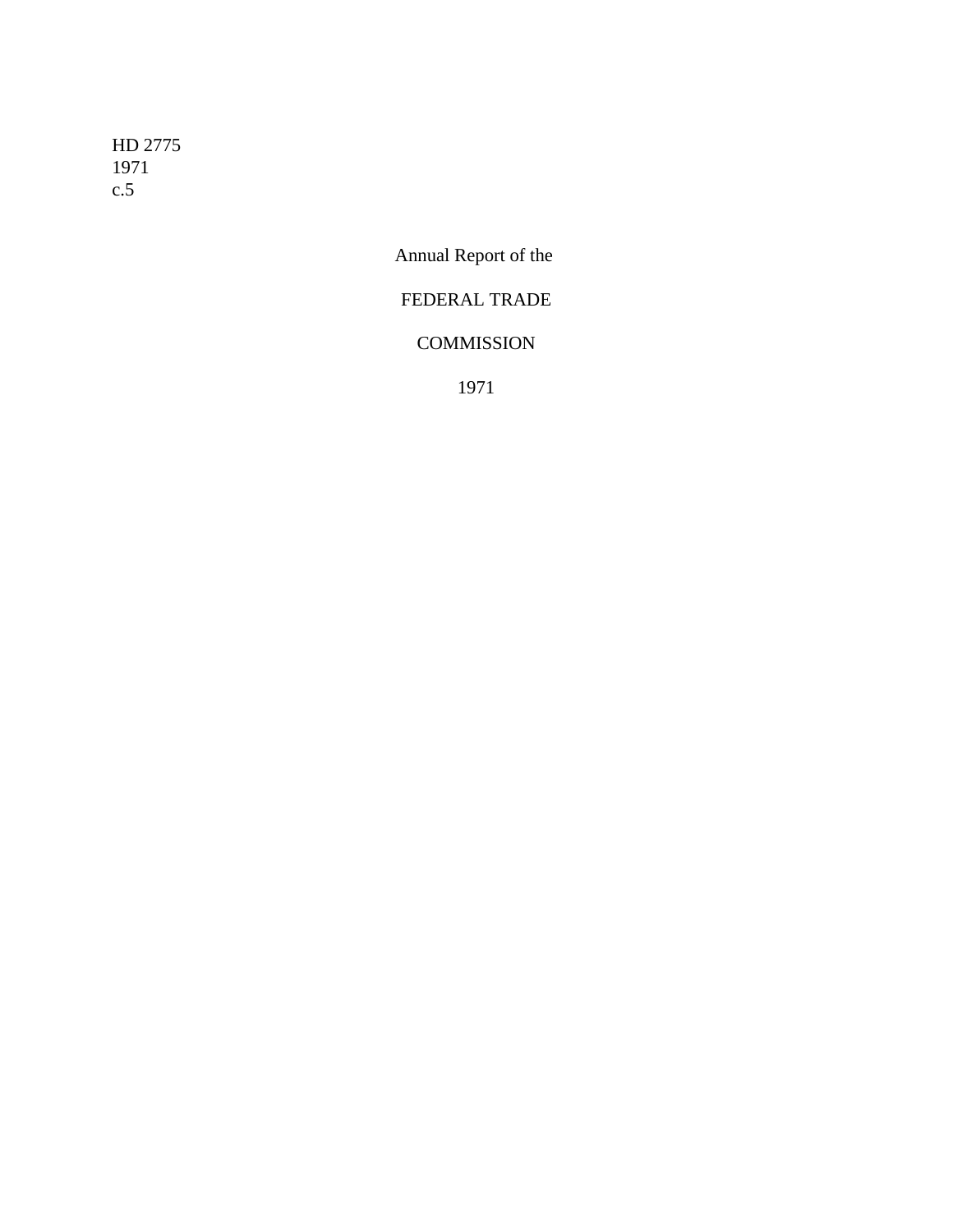92d Congress, 2d Session ................................ House Document No. 92-211

Annual

Report

of the FEDERAL

**TRADE** 

**COMMISSION** 

For the Fiscal Year Ended

June 30, 1971

For sale by the Superintendent of Documents, U.S. Government Printing Office Washington, D.C. 20402 - Price 40 cents (paper cover) Stock Number 1800-0139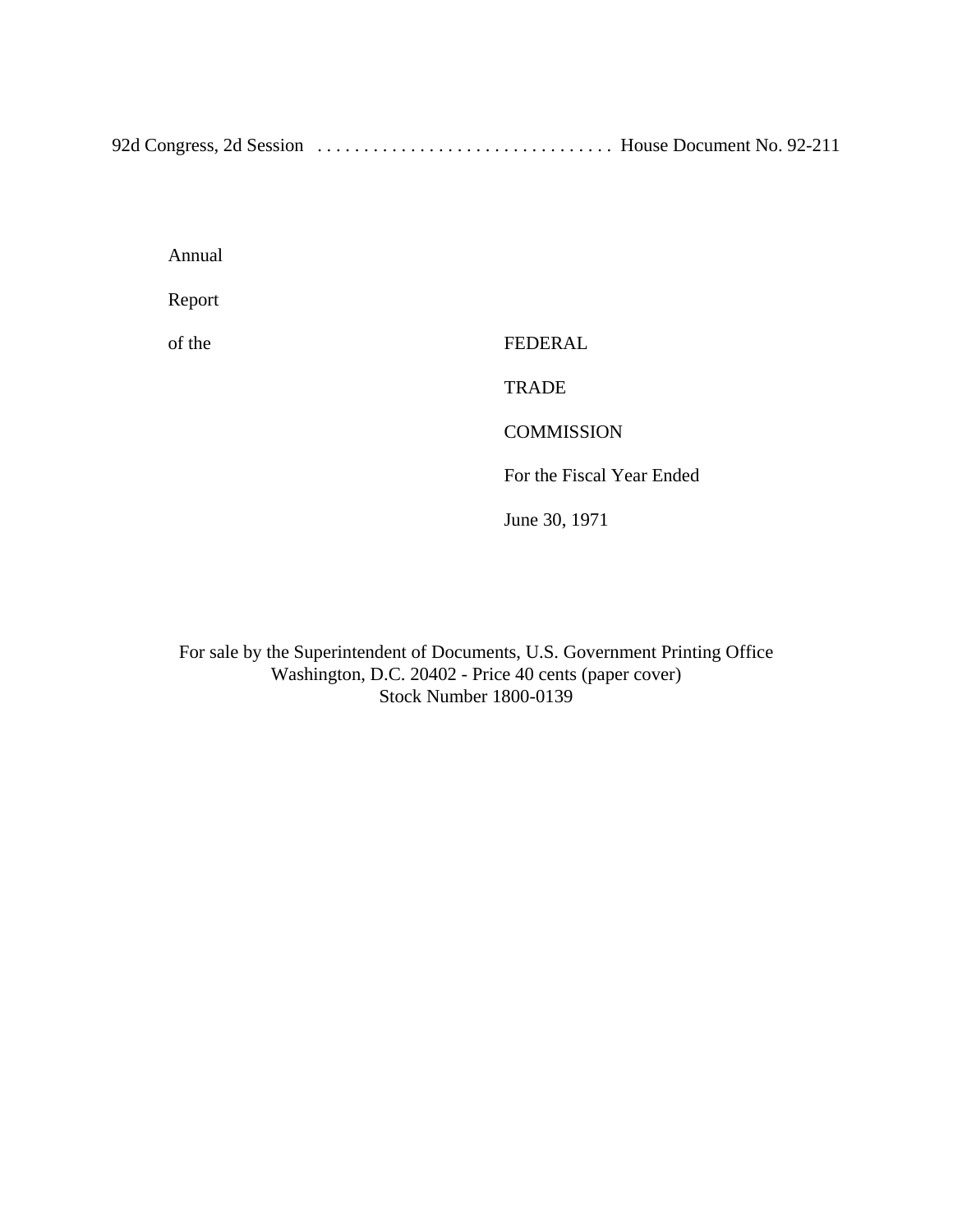# FederaL Trade Commission

MILES W. KIRKPATRICK, Chairman PAUL RAND DIXON, Commissioner EVERETTE MACINTYRE, Commissioner MARY GARDINER JONES, Commissioner DAVID S. DENNISON, JR., Commissioner

CHARLES A. TOBIN, Secretary

BASIL J. MEZINES, Executive Director JOSEPH MARTIN JR., General Counsel EDWARD CREEL, Director of Hearing Examiners ROBERT PITOFSKY, Director, Bureau of Consumer Protection H. MICHAEL MANN, Director, Bureau of Economics ALAN S. WARD, Director, Bureau of Competition LAWRENCE G. MEYER, Director, Office of Policy Planning and Evaluation DAVID H. BUSWELL, Director, Office of Public Information

ii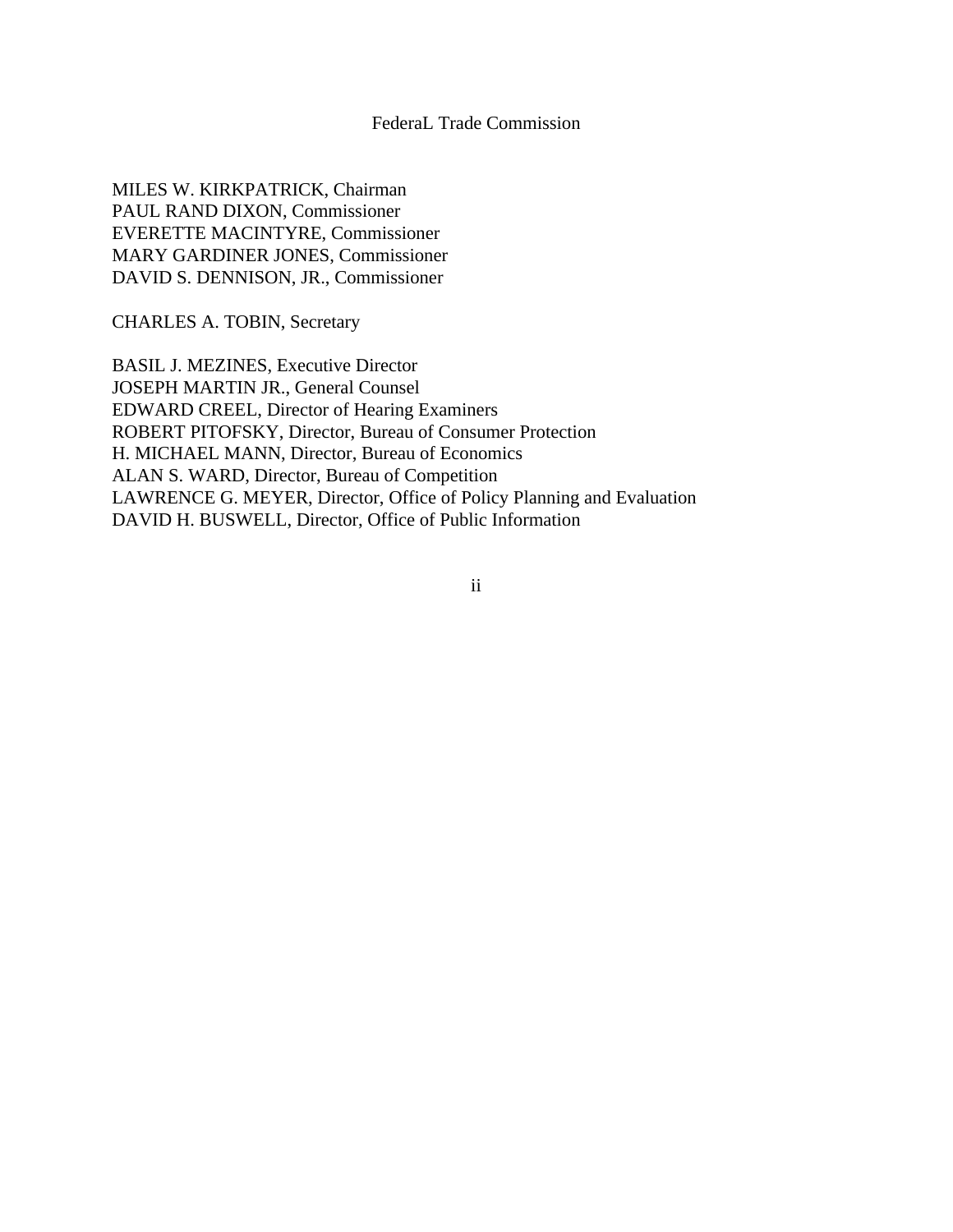# EXECUTIVE OFFICES OF THE FEDERAL TRADE COMMISSION Pennsylvania Avenue at Sixth St., N.W.

#### Washington, D.C. 20580

#### Regional Offices

Atlanta, Ga. Room 720 730 Peachtree Street N.E. Zip Code: 30308

Boston, Mass. Room 2200-C John F. Kennedy Federal Bldg. Government Center Zip Code: 02203

Chicago, Ill. Room 486 Everette McKinley Dirksen Bldg. 219 South Dearborn Street Zip Code: 60604

Cleveland, Ohio Room 1339 Federal Office Bldg. 1240 East 9th Street Zip Code: 44199

Kansas City, Mo. Room 2806 Federal Office Bldg. 911 Walnut Street Zip Code: 64106

Los Angeles, Calif Room 13209 Federal Bldg. 11000 Wilshire Boulevard Zip Code: 90024

Charlotte, N.C. Room 206 623 East Trade Street Zip Code: 28202

New Orleans, La. Room 1000 Masonic Temple Bldg. 333 St. Charles Street Zip Code: 70130

New York, N.Y. 22nd Floor Federal Building 26 Federal Plaza Zip Code: 10007

San Francisco, Calif. Box 36005 450 Golden Gate Avenue Zip Code: 94102

Seattle, Wash. Suite 908 Republic Building 1511 Third Avenue Zip Code: 98101

Washington, D.C. 6th Floor 2120 L St., N.W. Zip Code: 20037

Field Stations

Dallas, Tex. Room 13-B-2 1100 Commerce Street Zip Code: 75202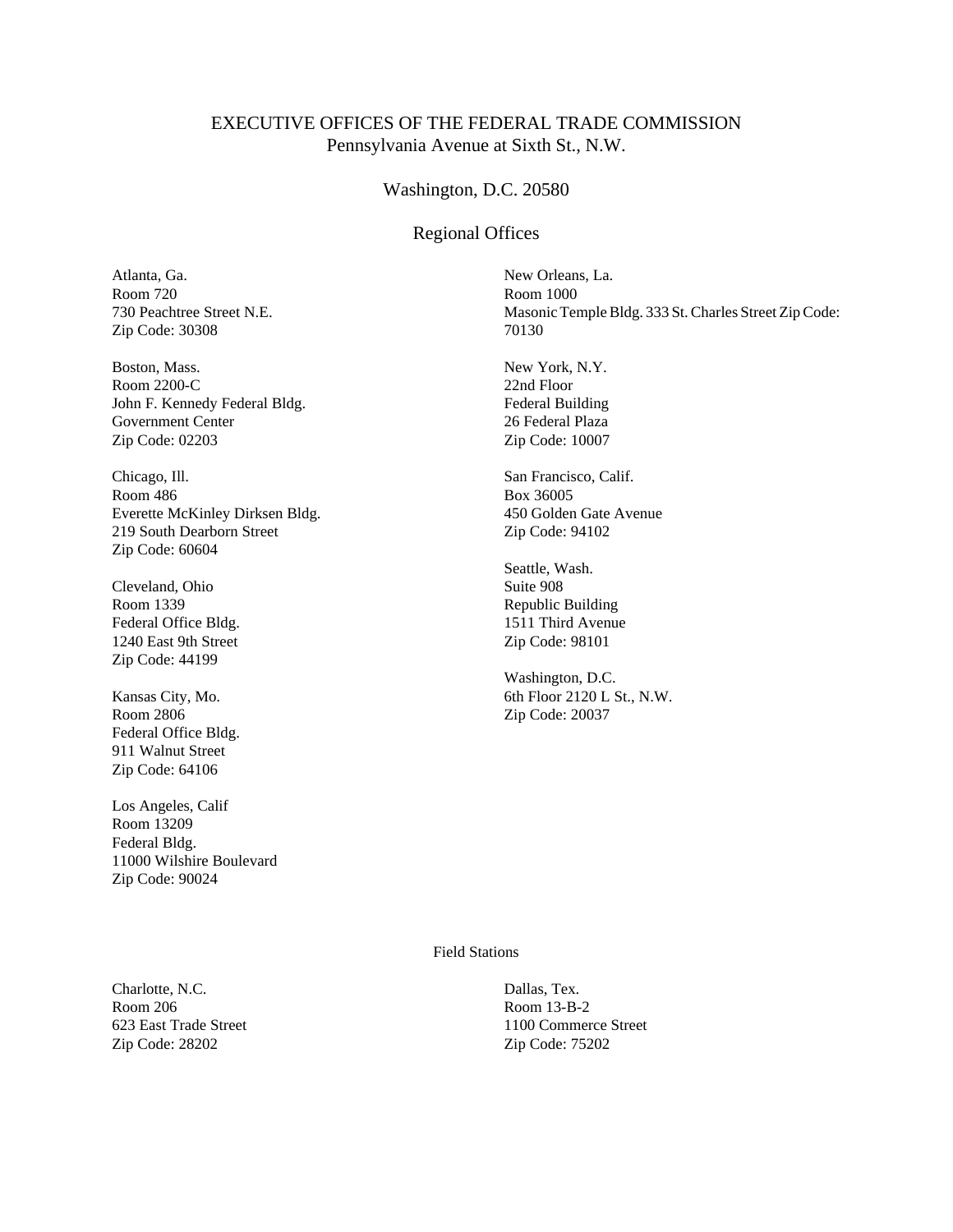Oak Ridge, Tenn. Room 209 Federal Office Bldg. P. 0. Box 568 Zip Code: 37830

Philadelphia, Pa. 53 Long Lane Upper Darby, Pa. Zip Code: 19082

Honolulu, Hawaii Room 508 First Federal Savings and Loan Building 843 Fort Street Mall Zip Code: 96813

Denver, Colo. Room 18013 Federal Office Bldg. 1961 Stout Street Zip Code: 80202

Washington, D.C. 633 Indiana Avenue, N.W. Zip Code: 20004

Detroit, Mich. 333 Mt. Elliott Avenue Zip Code 48207

Morgantown, West Virginia P.O. Box 996 107 High Street Zip Code: 26505

Miami, Fla. Room 931 New Federal Building 51 S.W. First Avenue Zip Code: 33130

Portland, Ore. Room 231 U.S. Courthouse Zip Code: 97205

St. Louis, Mo. Room 1414 210 North 12th Street Zip Code: 63101

San Antonio, Tex. Room 417 U.S. Post Office and Courthouse 615 Houston Street Zip Code: 78206

Buffalo, N. Y. 121 Ellicott Street Zip Code: 14205

iv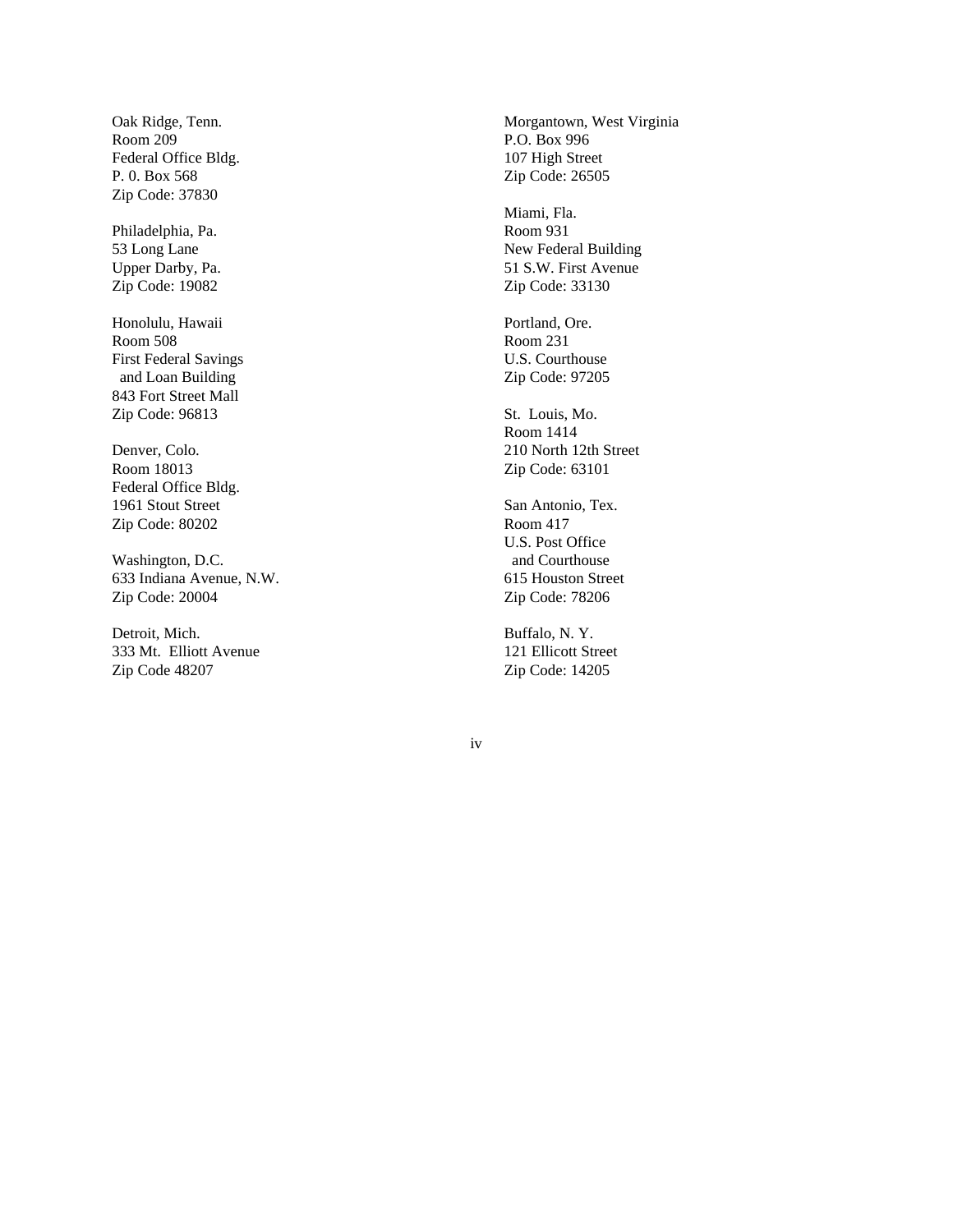# Letter of Transmittal

# FEDERAL TRADE COMMISSION Washington, D.C.

To the Congress of the United States:

It is a pleasure to transmit the fifty-seventh Annual Report of the Federal Trade Commission covering its accomplishments during the fiscal year ended June 30, 1971.

v

By direction of the Commission.

MILES W. KIRKPATRICK, Chairman.

THE PRESIDENT OF THE SENATE THE SPEAKER OF THE HOUSE OF REPRESENTATIVES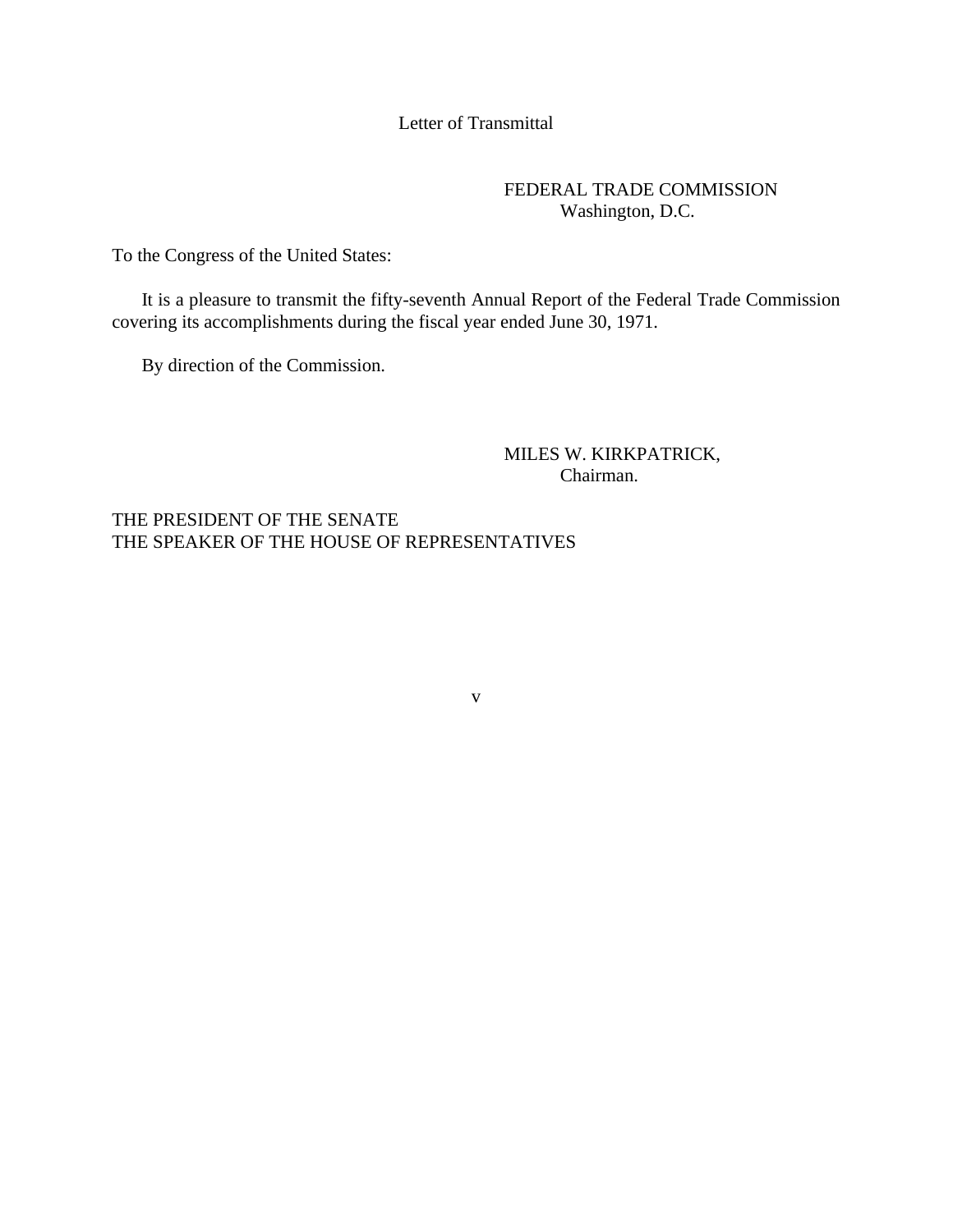| <b>TABLE OF CONTENTS</b> |  |  |  |
|--------------------------|--|--|--|
|--------------------------|--|--|--|

| Page |
|------|
|      |
|      |
|      |
|      |
|      |
|      |
|      |
|      |
|      |
|      |
|      |

# APPENDICES

|        | IV-1 Distribution of Manufacturing Industries by 4-Firm |  |
|--------|---------------------------------------------------------|--|
|        |                                                         |  |
|        |                                                         |  |
|        | IV-3 Composition of the QFR Sample, by Total Assets,    |  |
|        |                                                         |  |
|        | IV-4 Profit Rates of All Manufacturing Corporations,    |  |
|        |                                                         |  |
|        | V-1 FTC Regional Office Caseload Statistics for         |  |
|        | $FY 1971$                                               |  |
| $VI-1$ | Workload of FTC Hearing Examiners, FY 1970              |  |
|        |                                                         |  |
|        |                                                         |  |

vii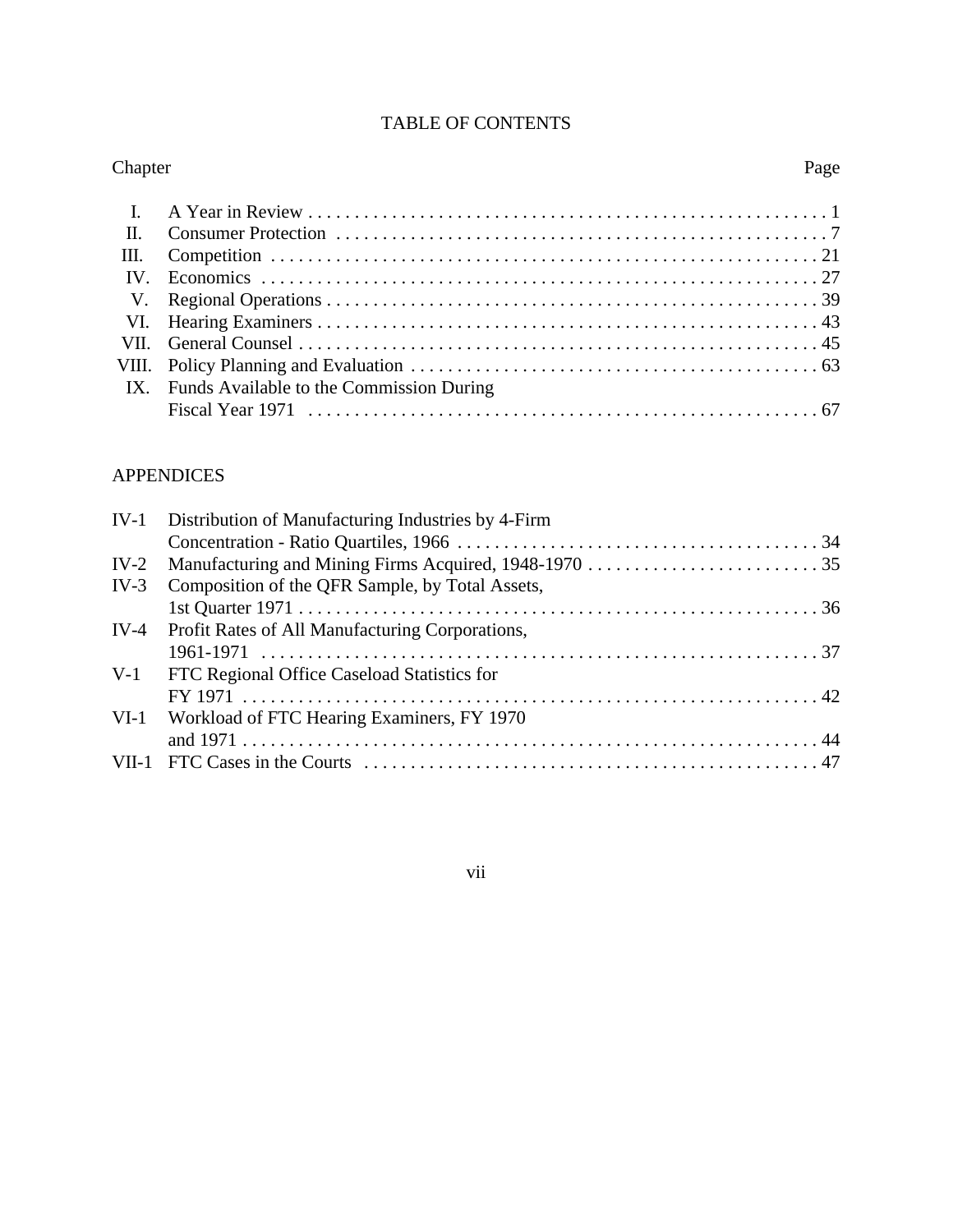#### A YEAR IN REVIEW

The Federal Trade Commission's major reorganization plan with its effective date of July 1, 1970 -- heralded an extremely active and productive year for the agency.

The reorganization created a new framework for especially vigorous and efficient enforcement of the multiple statutes involving both consumer protection and antitrust that are administered by the FTC.

While mere numbers are not a precise measure of performance, they do reflect the Commission's rising determination to carry out its objective of assuring fair and free business competition as well as protecting the consumer.

For example, during fiscal year 1971, 318 investigations were approved for complaint action as compared with 243 in fiscal 1970. Even more significantly, there were 33 complaints issued during fiscal year 1971 in the area of antitrust and restraint of trade as compared with 24 during fiscal 1970 a rise of over 37 percent. There was also a 66 percent hike in the number of cease and desist orders obtained in the area of competition - 30 in fiscal 1971 and 18 in 1970.

There was a similar increase in the number of Commission complaintsissued during fiscal 1971 that involved violations of the Federal Trade Commission Act - 113 in 1971 as compared to 77 during fiscal 1970.

The total number of consumer protection complaints issued during the past year was 208 as compared to 217 in 1970. Complaints dealing with textile and fur matters declined during the year (96 in 1971; 141 in 1970), while there was an increase in Truth-in-Lending Act (29 in 1971; 2 in 1970) and Flammable Fabrics Act complaints (51 in 1971; 18 in 1970).

These increases in complaint actions were brought about in part by the work of the FTC's eleven regional offices which re-

1

456-182 0 - 72 - 2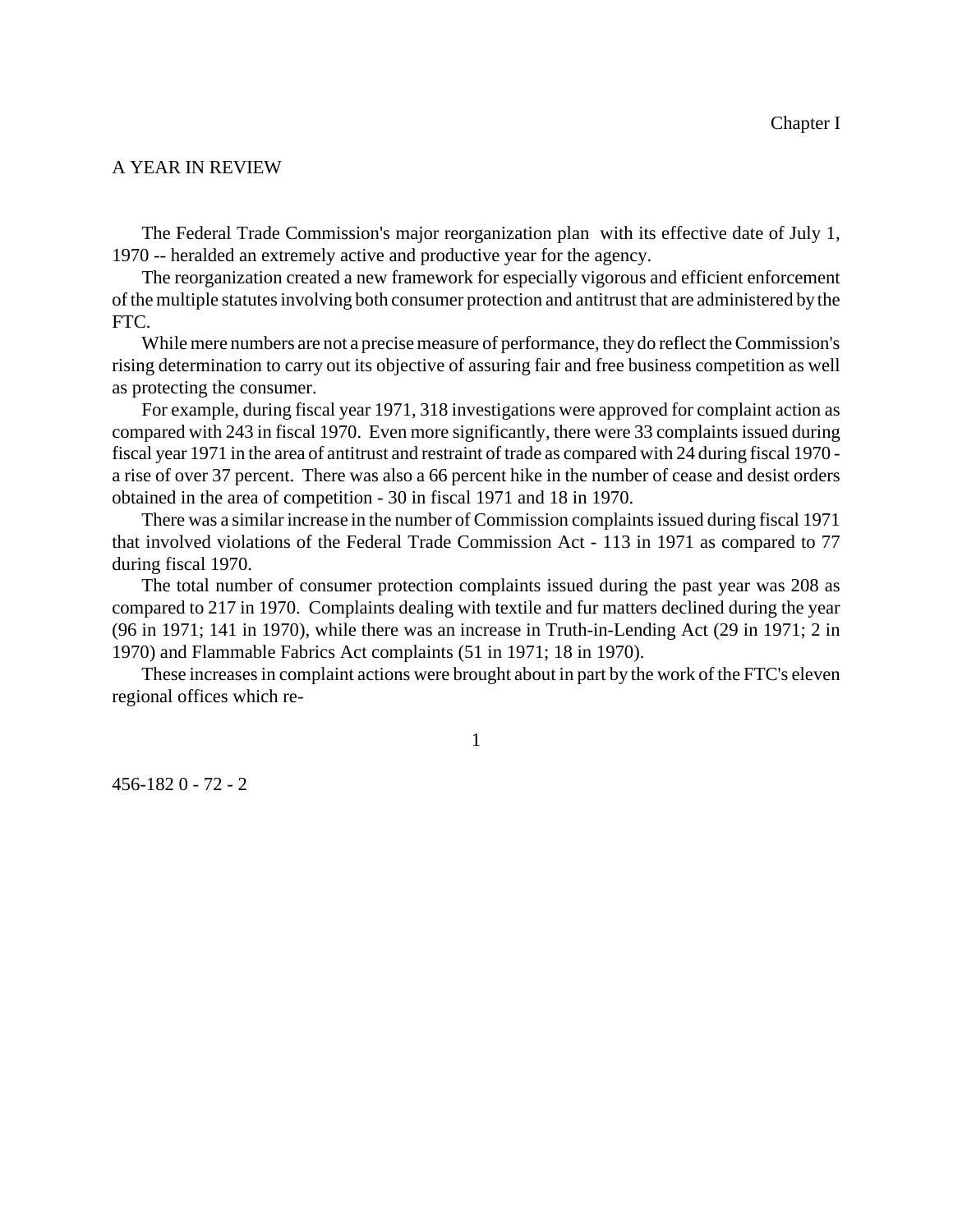ceived additional authority and responsibility underthe reorganization. For example, during the past fiscal year the regional offices were responsible for 59 of the investigations approved for complaint action or nearly 19 percent of the Commission total for the year.

While the remaining chapters in this Annual Report deal primarily with the specific activities and achievements of the Commission, some attention should be focused on a general overview of policy and other considerations that have influenced the work of the Commission during the past 12 months.

# Consumer Protection

Last year the Commission devoted considerable attention to the formulation of guidelines and program planning criteria to govern resource allocation by each enforcement bureau. The goal has been to develop a means of determining which market problems and which segments of the economy are of the greatest significance in terms of consumer welfare, and to enable the Commission to allocate its resources in the light of this kind of information. In accordance with this goal, the Commission, through its Bureau of Consumer Protection, has made national television advertising an area of major resource allocation. This decision was based on the following factors:

- First, the sheer volume, intensity, immediacy, and impact of television advertising dictated that the agency responsible for its regulation enforce the laws vigorously.
- Second, the Commission was increasingly concerned that national television advertising was not providing useful and effective information.
- And finally, the Commission believed that it was imperative that a response be made to the rising tide of consumer indignation and exasperation about the alleged unfair and deceptive tactics of some advertisers tactics which if not challenged, would create an irresistible pressure on competitors to engage in similar practices.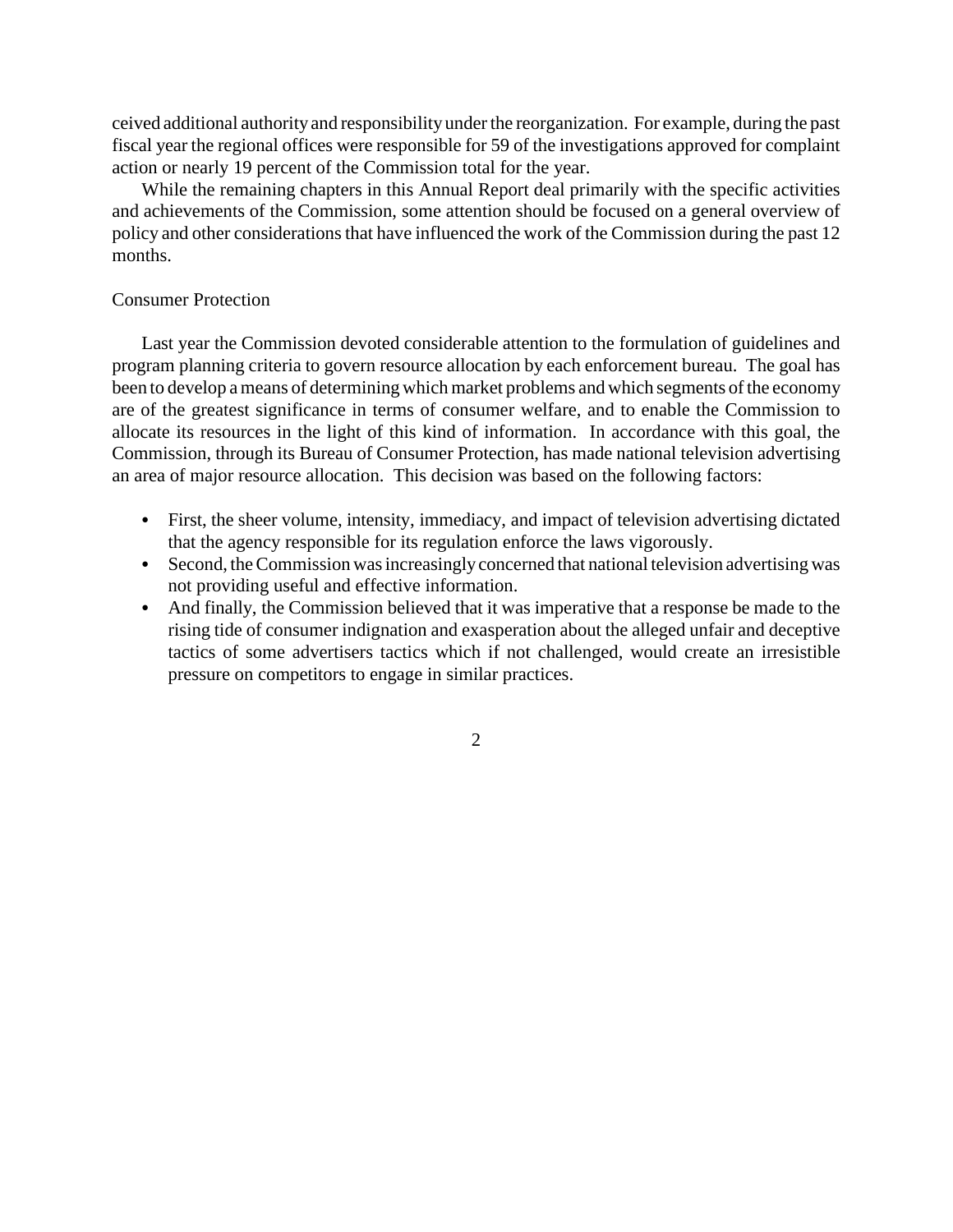Concurrent with the decision to concentrate on national television advertising, the Commission began to be concerned that the traditional cease and desist order may not be adequate relief in all cases. Consequently, the Commission began issuing complaints with proposed orders designed to probe more effective remedies, such as "corrective" advertising, affirmative disclosure of qualifying attributes, product sale bans, special limitations on advertising directed to children, and restitution.

A related concern with respect to advertising has been the failure of many advertisers to provide the consumer with adequate information relating to important characteristics of the advertised product. Such information may often be essential to a rational choice by consumers between and among competing brands. In an effort to remedy this situation, the Commission has instituted a number of rulemaking proceedings designed to explore the feasibility and desirability of issuing rules to require the disclosure of meaningful information concerning product qualities.

It was clear to the Commission that resources must also be directed to other market influences which may have a serious impact on consumers, particularly, those with low incomes. These consumers, whose options are often limited by the lack of credit and the sluggish competitive climate of the ghetto, are subjected to a wide range of deceptive practices, the netresults of which are shoddy and defective merchandise sold at exorbitant prices. Considering the dimensions of the problem and recognizing the frequent futility of a case-by-case approach, the Commission has proposed trade regulation rules intended to challenge basic assumptions about the relationship between povertylevel consumers and retailer.

#### Competition

The preservation of free and fair competition in the marketplace is another means by which the consumer will in the long run best be assured the highest quality at the lowest price. The Commission - believing that a program of vigorous antitrust enforcement must be focused on those areas dictated by the dynamics of our economy -developed an antitrust program largely directed to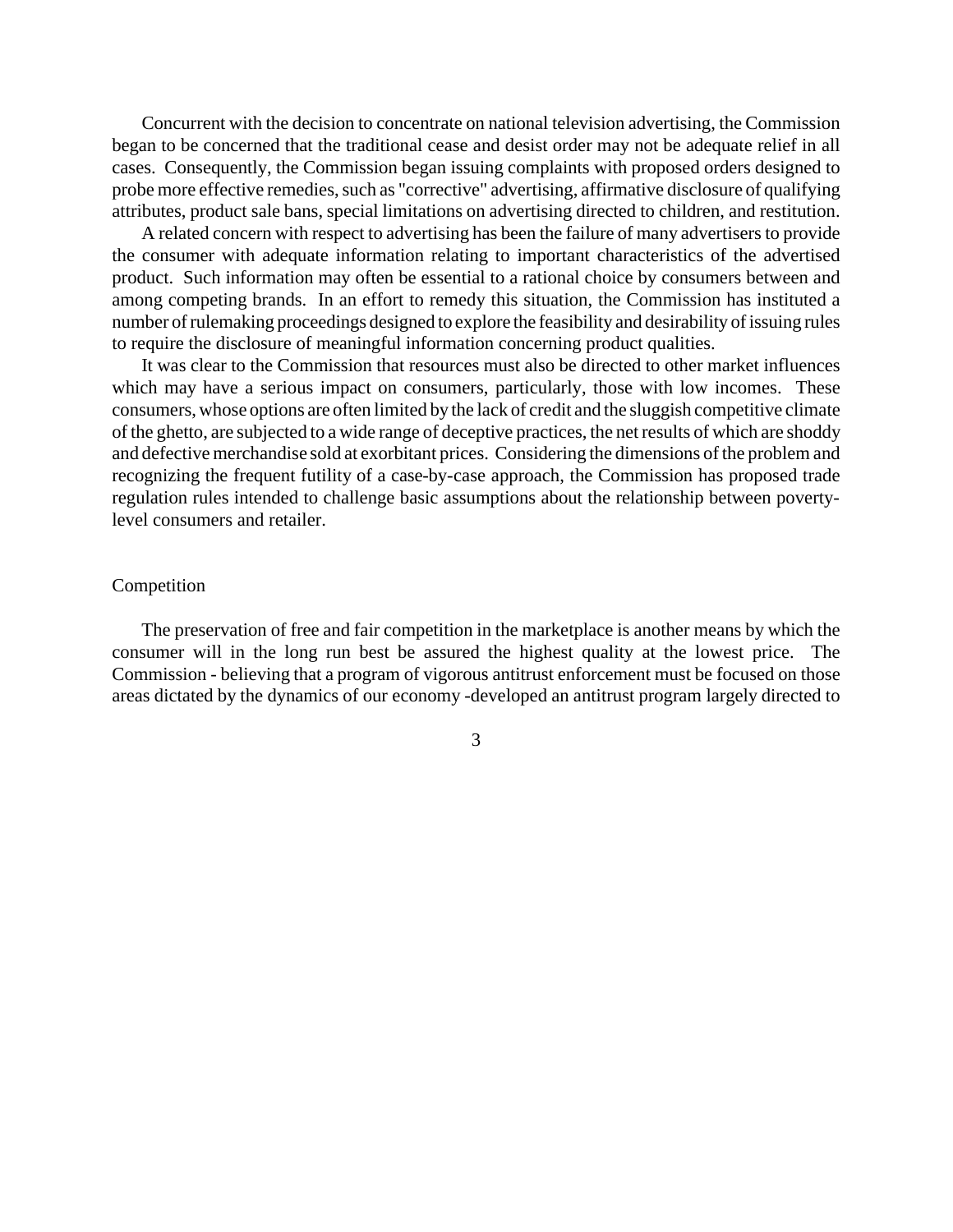product markets in which the consumer holds a substantial stake.

Discharging the Commission's antitrust enforcement responsibility is the primary function of the FTC's Bureau of Competition. In addition to section 5 of the Federal Trade Commission Act, the Commission, through this Bureau, enforces sections of the amended Clayton Act dealing with price and promotional discrimination, exclusive dealing and tying arrangements, mergers, and interlocking directorates of competing corporations.

In order to achieve maximum effectiveness in today's complex business economy, increasingly greater emphasis is being placed upon economic analysis of the relationships between industry and market structure, conduct and competitive performance. Against this background, FTC enforcement priorities during the past year were given to matters involving -

- Restraints on price competition or suppression of the growth of competitors due to monopolistic conditions or behavior;
- Mergers of firms in already concentrated industries or in those showing significant trends toward concentration;
- Misuse of dominant market power where the purpose or effect is anti-competitive; Robinson-Patman Act violations on the part of power buyers, especially those in concentrated markets; and
- Other violations involving firms or industries of major economic significance.

In discharging enforcement responsibilities in these areas of concern, every effort is made first to evaluate specific situations in terms of economic and general priority criteria. Following this step, a decision is then made as to whether the necessary commitment of manpower and money for corrective action would be consistent with the FTC's overall public interest mission.

# **Economics**

High market concentration has long been pointed to as a serious impediment to effective price competition. Yet, little of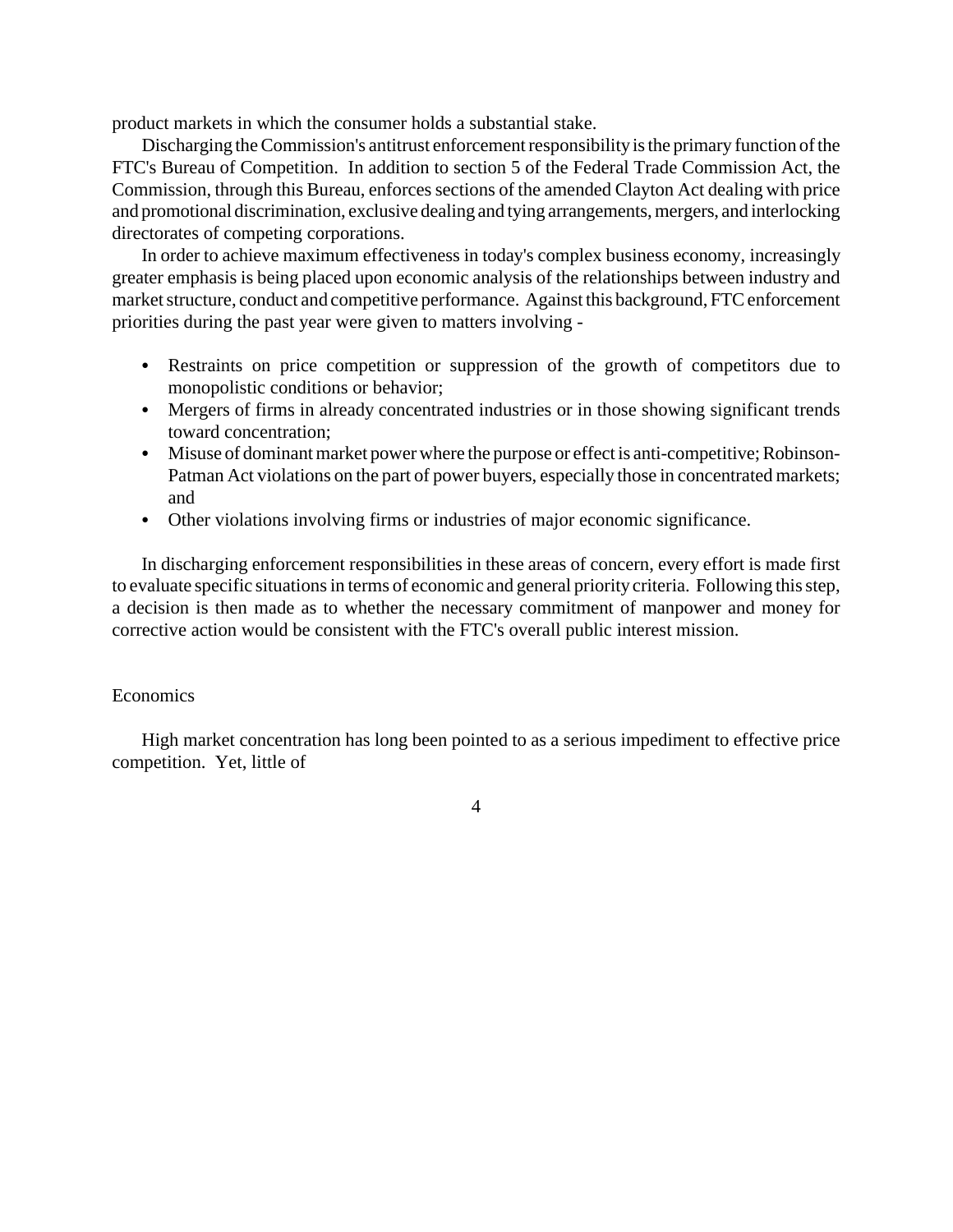substance has been done about this structural feature of markets. Antitrust policy continues to focus largely upon market practices in the determination of illegality. There seem to be two reasons for this: (1) Incomplete knowledge about the relationship between high concentration and market performance in several dimensions, not just that of price, creates uncertainty that reductions in high concentration will in fact improve overall performance; and (2) given this uncertainty, it is argued that prohibition of market behavior which purposely attempts to thwart the competitive process will suffice to make competition workable.

One Commission objective has been and will continue to be to pursue studies directed toward answering the following questions: (1) Is it possible to arrive at legally sufficient judgments about whether decreases in market concentration will lead to better performance? and (2) Will prosecution of market behavior considered to be illegal really encourage vigorous competition?

\* \* \*

The solid increase in the Commission's activities during the past fiscal year was achieved despite the fact that the FTC operated for most of the year with staffing below its authorized manpower strength.

As noted earlier, the pages that follow describe in some detail the Commission's efforts to meet its mandate of protecting the consumer and keeping the competitive climate fair and free.

\* \* \*

Miles W. Kirkpatrick became the 42nd Chairman of the Federal Trade Commission when he was sworn in on September 15, 1970. He had been nominated by President Nixon to be a Commissioner on August 11, 1970. He was confirmed by the Senate on August 24, 1970.

David S. Dennison, Jr. was sworn in as a Commissioner on October 19, 1970. He had been nominated by President Nixon on September 22, 1970. He was confirmed by the Senate on October 13, 1970.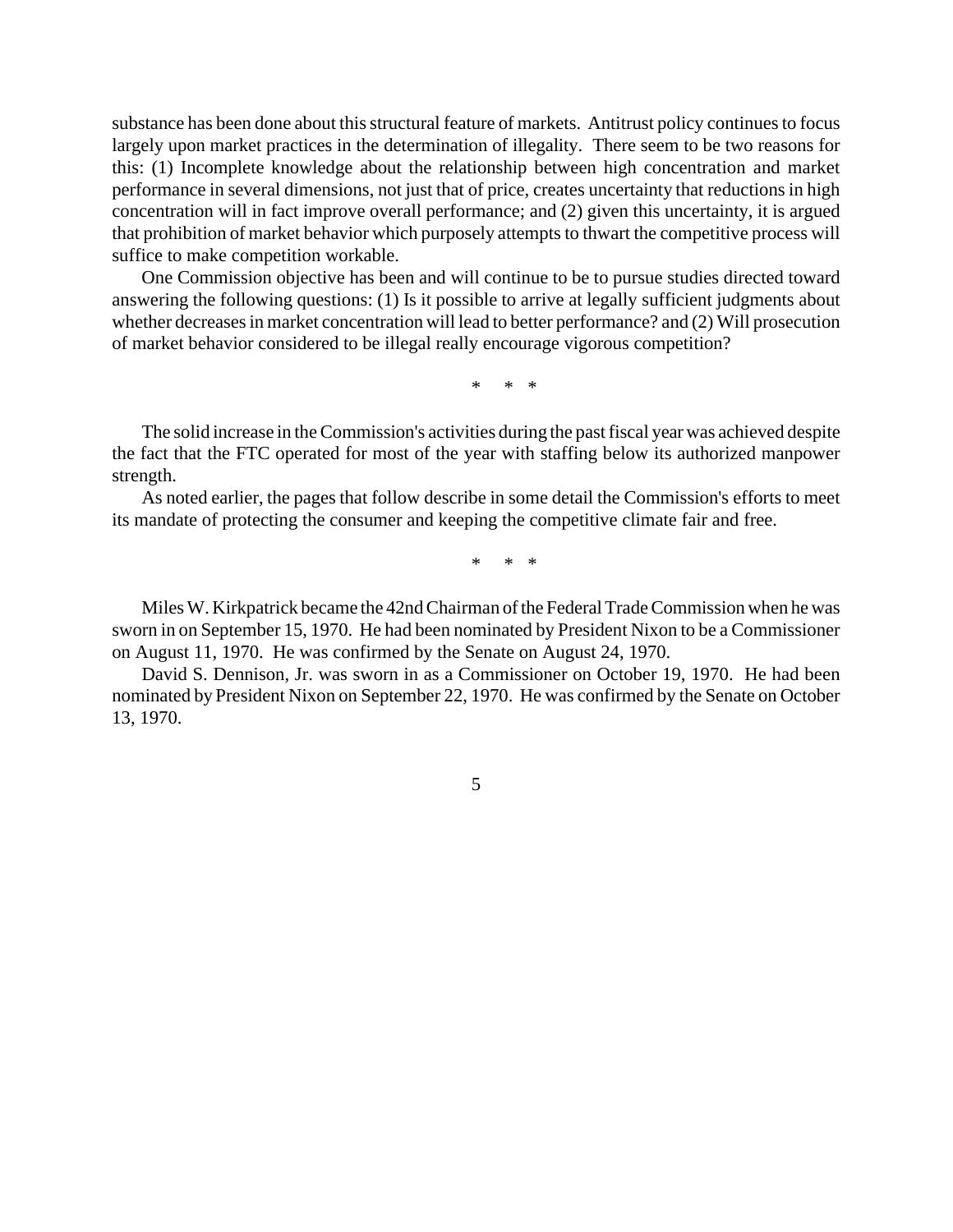# PAGE 6 MISSING IN ORIGINAL DOCUMENT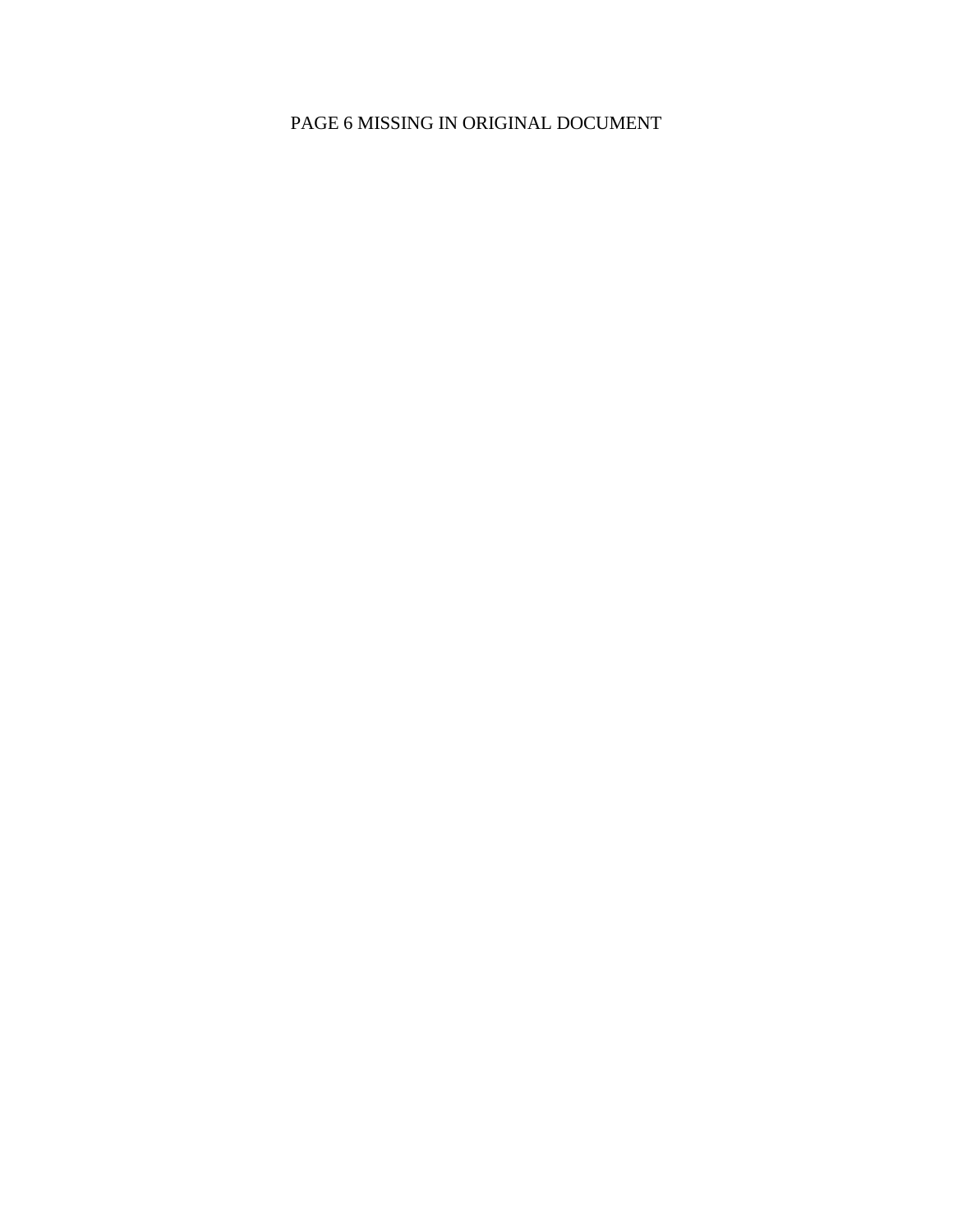#### CONSUMER PROTECTION

The Commission reorganization brought all direct consumer-oriented activities under the new Bureau of Consumer Protection. The Bureau's responsibility extends not only to the traditional enforcement of consumer protection statutes but also to the development of broadly-based trade regulation rules and industry guides, and to an ongoing consumer education program.

The personnel of the Bureau are assigned to a number of operating Divisions, each of which bears primary responsibility for a particular aspect of the overall consumer protection effort at the Commission. Always, however, close liaison and cooperation among the Divisions is maintained since all share the same goals of insuring a free and fair marketplace.

## Industry Guidance

This Division is charged with carrying out a frontal attack on deceptive practices found to exist not merely among one or a few companies, but throughout an entire industry or acrossindustry lines. The Commission has frequently noted the expedience, economy, and particularly the fairness of dealing at once with all firms engaged in a questionable practice, rather than singling out one violator for corrective action while his competitors continue unfettered in the same practices for which he is being held liable.

The work of the Division falls primarily into two major categories: Trade Regulation Rule and Industry Guides.

IndustryGuides are interpretations bytheCommission ofthe laws it administers. They represent advance statements to business as to the position likely to be taken by the Commission in the event of litigation over the subject matter covered. Generally, Guides constitute an attempt to head off such litigation in advance by laying down ground rules relating to practices which may result in corrective action by the Commission. Where such action is undertaken, however, it remains the staff's obligation to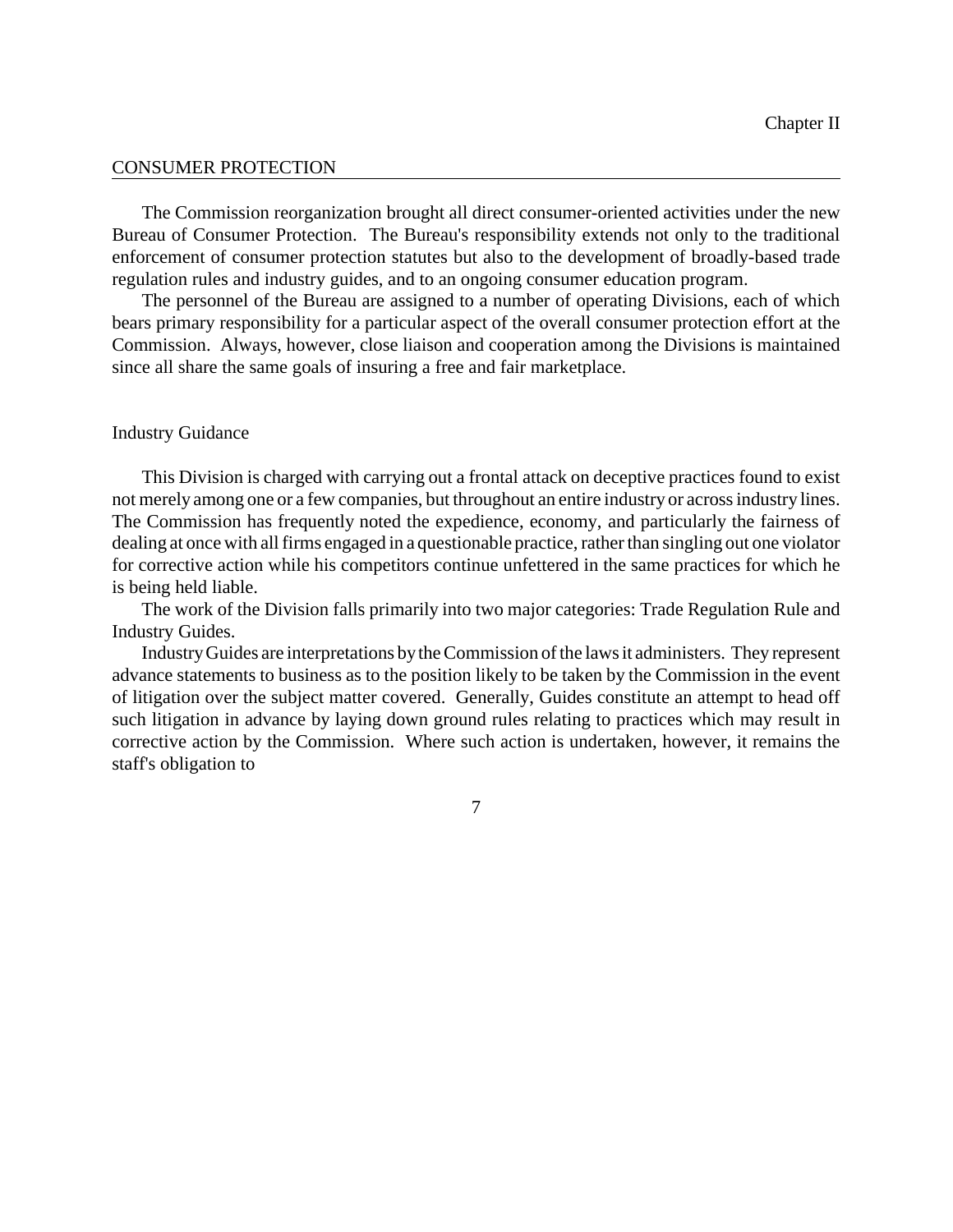prove that the specific practice engaged in by the charged company was unfair or deceptive, since a Guide does not constitute an advance finding of that fact but is merely an advisory interpretation.

Trade Regulation Rules, on the other hand, are legally binding upon all parties within the intended scope of the stated principles. Issued only after full open hearings at which all interested parties are given an opportunity to participate, a Rule is always based on a finding by the Commission that the practices in question are inherently unfair or deceptive when engaged in contrary to the Rule's provisions.

During the past fiscal year, several new Rules and Guides were issued by the Commission while a variety of others continued to receive attention at varying stages of preparation. Many of these are of great importance to the consumer, either because of the nature of the problem attacked, or because of the manner chosen to achieve the desired result, or both.

One such action, a Trade Regulation Rule relating to Incandescent Lamps (light bulbs), was taken because the Commission determined that, contrary to the belief held bymost consumers, light bulbs of the same wattage level may be marketed with different rated lives as well as varying amounts of actual light output. In order to permit consumers to balance greater light output against longer life, the new Rule requires the disclosure of this information on the bulbs or their packages.

Another Trade Regulation Rule adopted during the year seeks to aid the consumer who wants to take advantage of an advertised special at a supermarket. The new Rule requires stores to maintain an adequate stock of all such products, and to make them readily and conspicuously available at or below the advertised price.

Other important Rules are still in a preliminary stage.

For example, consumer awareness of the octane number of a gasoline is important since octane requirements vary from one make or model of automobile to another. Knowing the precise octane level of a given fuel would enable the consumer to select one which meets his car's requirements, while avoiding unnecessarily high octane and, therefore, more expensive gasoline. Thus, the Commission has issued a Rule requiring such ratings to be posted on gasoline pumps.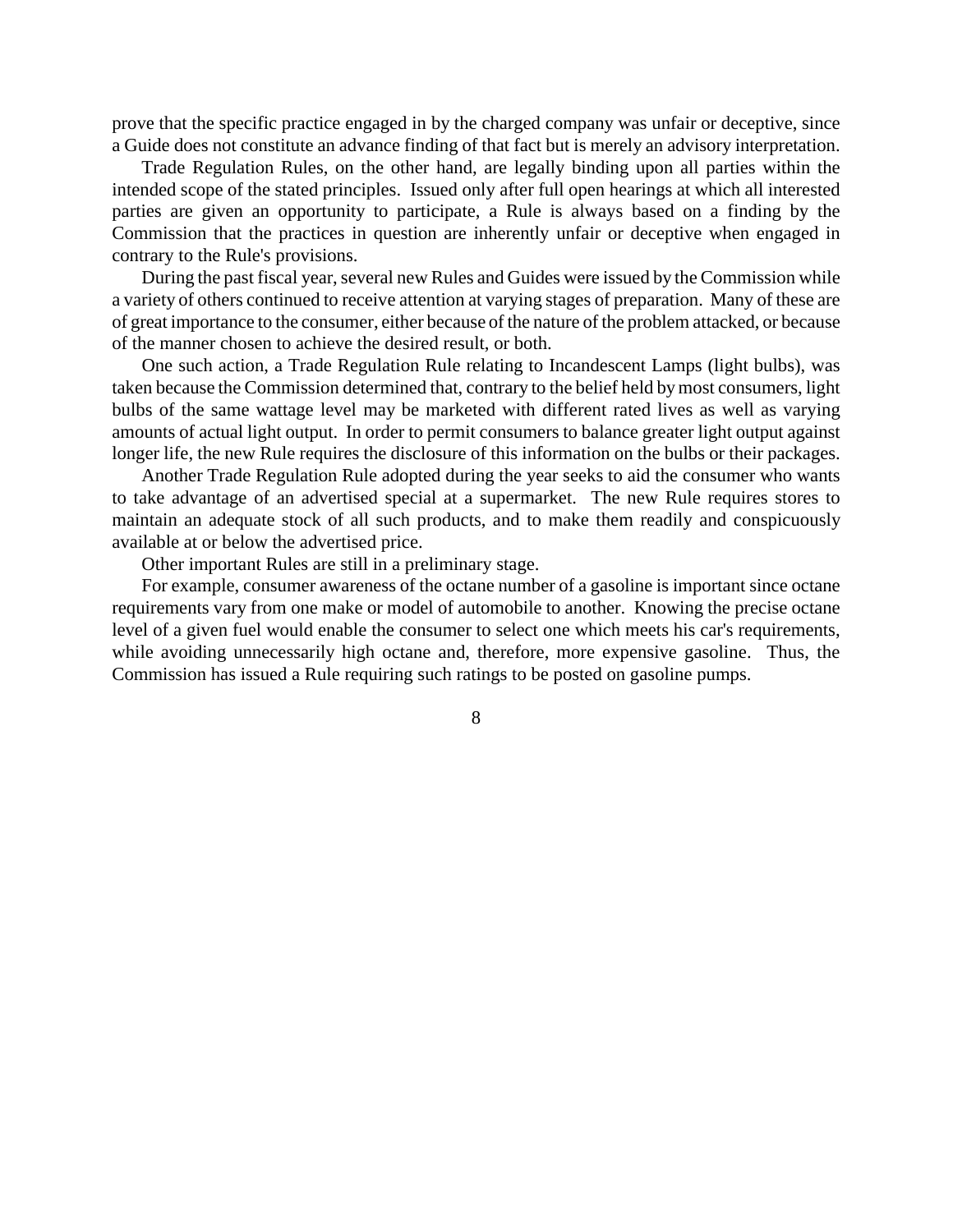The Commission also proposed and accordingly held public hearings on, a Rule providing for a three-day "cooling-off" period for all door-to-door sales. This would, among other provisions, allow the consumer who has made a hasty agreement at the instance of some high-pressure salesman to reconsider and cancel, if desired.

A Rule was also proposed last year which would preserve a buyer's claims and defenses against the seller or lessor of a consumer product or service even if the contract, promissory note, or other instrument of indebtedness is assigned to a third party, e.g., a finance company.

Consumer complaints about computerized billing for charge accounts prompted a proposed Rule which would require the suspension of dunning statements where a consumer has complained, pending an investigation and report on the dispute by the creditor.

The Rule would also require creditors to advise account holders in detail whenever they furnish adverse credit information to others.

Other proposed Rules still in early stages of development involve such diverse subjects as pricing of automobiles, negative option sales plans (book and record clubs), power output ratings for home entertainment systems, care labeling of textile products, and the advertising of pesticides.

The Division also proposed or issued Guides for wigs, watches, feather and down products, wall paneling, home furnishings, and private vocational and home study schools. Additionally, much work has been done by the Division on subjects expected to surface as proposed Rules or Guides during fiscal 1972, as the Commission's rulemaking activity gathers still greater momentum.

Food & Drug Advertising

This Division is responsible for regulating national advertising practices. During the past year, the Division initiated a variety of innovative approaches in its attempt to bring more effective regulation to those practices.

In response to the 1970 Commission directive to the staff indicating that "the Commission is receptive to novel and imagina-

9

456-182 0 - 72 - 3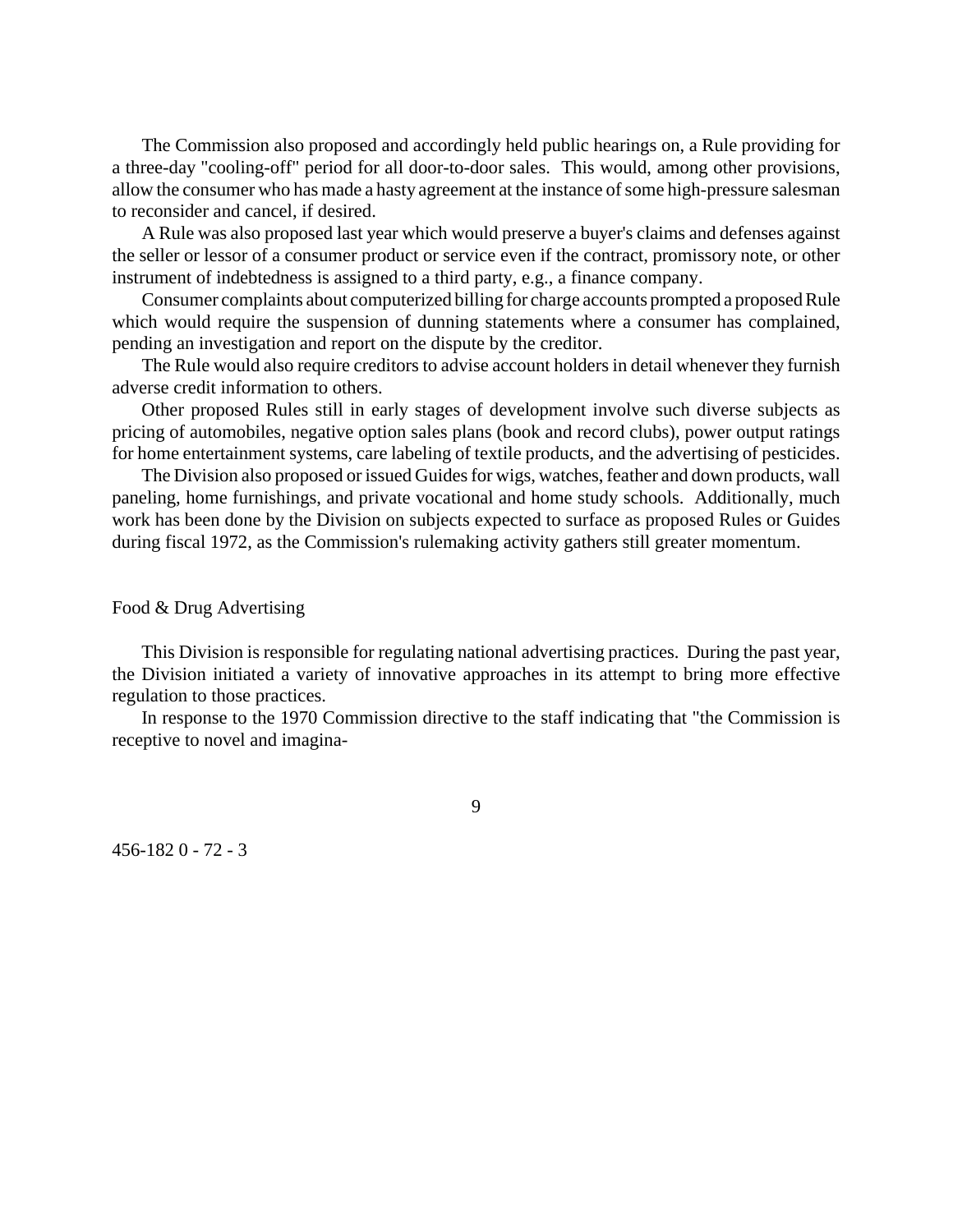tive provisions in orders seeking to remedy alleged violation," the Division began to seek remedies which would not only stop past illegal practices, but which would also dispel residual consumer deception, and help restore competition to the level which prevailed before unfair practices or deceptions improperly influenced the market. Corrective advertising was perhaps the most noted remedy proposed by the Division.

A second example of the use of innovative remedies was the staff's proposed application of the doctrine of affirmative disclosure. The staff's position in one complaint, for example, was that a product's potential harm to health or property must be clearly displayed in advertising for that product, and that if it is shown that such a disclosure is insufficient to adequately warn consumers, a total product ban should be sought.

These remedies, as well as traditional "cease and desist" remedies, were sought in cases involving several types of advertising claims. In the food and beverage area, special attention was focused on questionable nutritional and weight reduction claims. For example, action was taken against the manufacturers of two fruit drinks, a large manufacturer of bakery goods, and a candy company, alleging the nutritional claims addressed to children by these companies were false and misleading.

In a variety of other recent cases, the Division tackled alleged deceptive practices in sweepstakes and contests, claiming misrepresentations in both the methods used in awarding prizes and the quantity and value of the prizes awarded.

Because of recent, widespread concern with the effect of commercial products on the environment, advertising based on claims of beneficial environmental effects were subjected to intensive scrutiny. These environmental issues included anti-pollution claims for gasoline which were challenged by the staff as false. While the environmental effect of detergents was being dealt with by a Trade Regulation Rule proceeding, the staff challenged claims by several detergent manufacturers that their enzyme detergents could remove stains of any nature. Consent orders were obtained from the companies prohibiting undue claims of efficacy.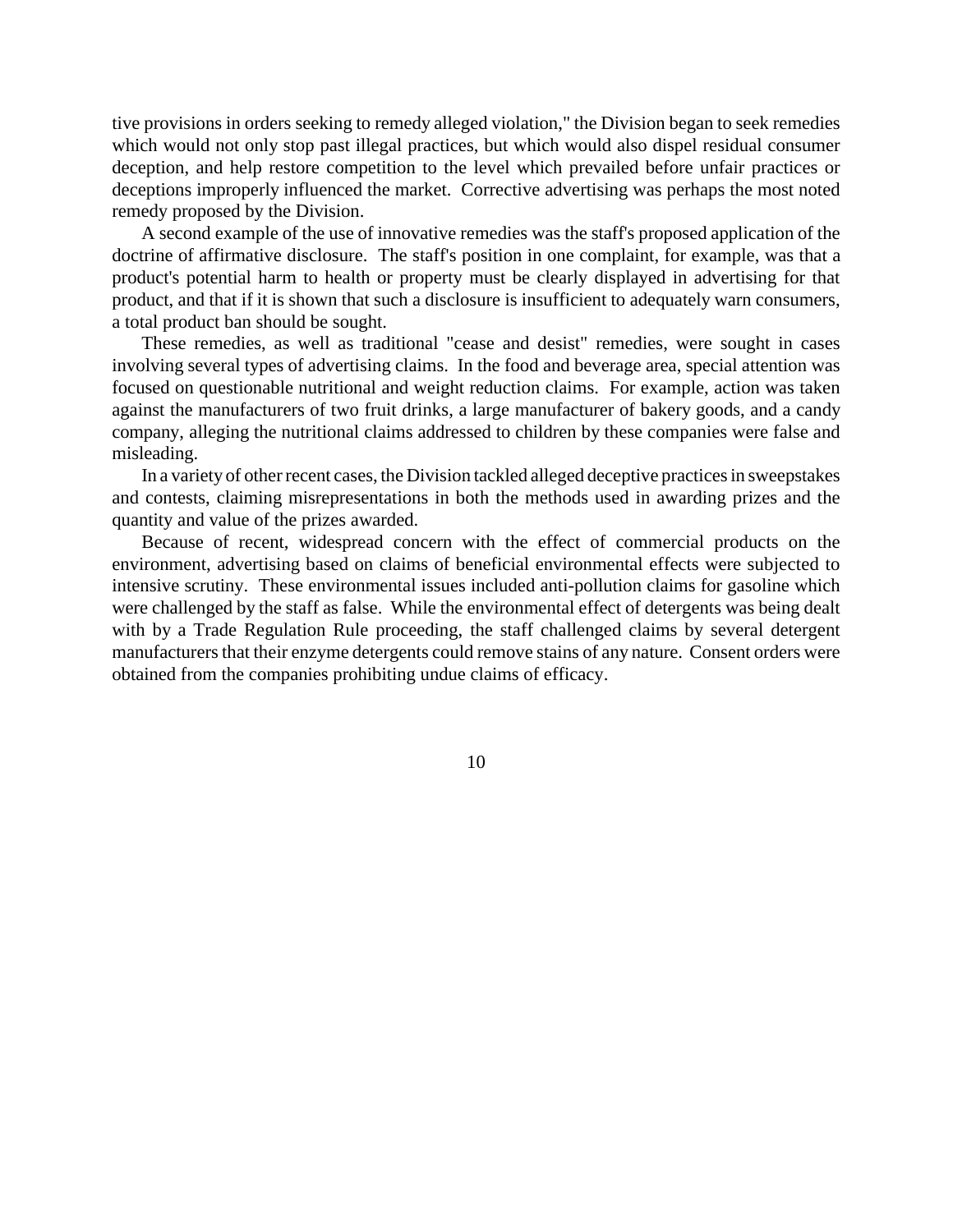Products' impact on the health of the consumer and his property have, of course, also received much attention. In one Commission proceeding, the proposed order would prevent an antifreeze manufacturer from disseminating any future advertising which does not warn customers that the product can cause damage to the cooling system of their car. The Commission also advised Congress that as a result of a staff recommendation, it intended to issue complaints against the six major cigarette advertisers, alleging that the failure of the companies to include a clear and conspicuous disclosure ofthe health hazards of cigarette smoking in their advertisements constituted a violation of the FTC Act.

Perhaps the most significant action of the year was the adoption of the Advertising Substantiation Program. Under this program, the Commission announced plans to select numerous important industries each year, and to require major advertisers in those industries to submit whatever documentation they have to substantiate those aspects of their advertising which constitute measurable claims of safety, performance, efficacy, quality, and comparative price. To implement this program immediately, the staff prepared Orders to File Special Reports for issuance to domestic and foreign automobile manufacturers, with the response to those reports (aside from trade secrets) available to the public. Thus, for the first time, the consumer will be able to evaluate the support for some of the advertising claims of major companies.

Another step towards more realistic regulation of advertising by the Division in the past fiscal year was the announcement of informational hearings to explore modern advertising techniques and the impact of advertising - particularly television advertising. A need for such hearings was felt during the investigation and evaluation of toy advertising addressed to children. Eventually, it was recognized that the Commission was in need of information not only about the impact of advertising on children, but oil adults as well. With the new techniques of persuasion available through the visual media, theCommission felt that a thorough understanding of the impact of modern advertising on the public was essential for a realistic and consistent system of regulation.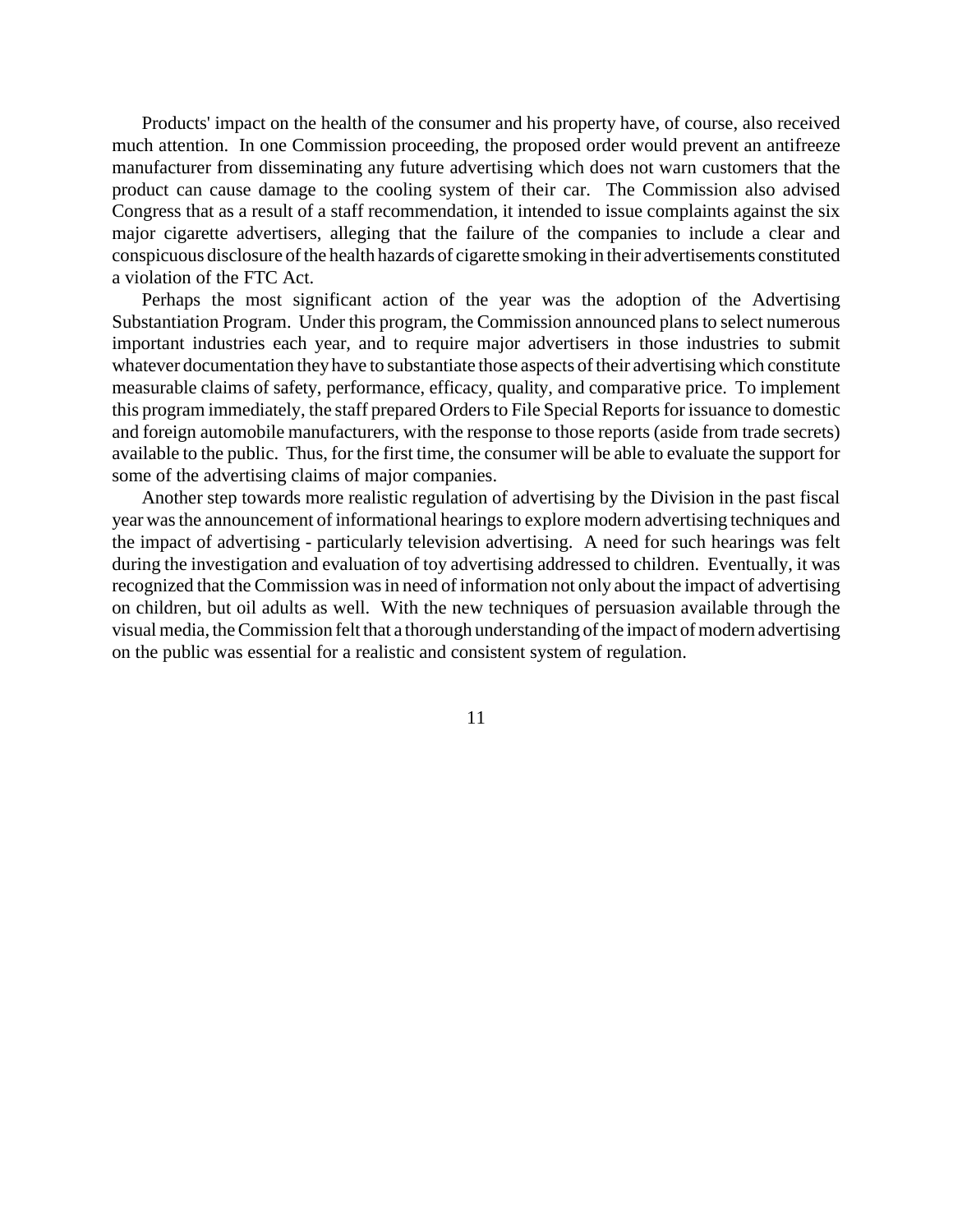## General Litigation

This Division is charged with prohibiting a great variety of unfair or deceptive practices in commerce. During the past year, great effort was devoted to proceedings against false and misleading trade practices involving self-education and franchise opportunities.

One form of "business opportunity" promotion involves multi-level distributorships, which are a form of "pyramid selling." This variation of conventional franchising involves the recruitment of multiple levels of distributors for a product to such an extent that the number of prospects inevitably is exhausted. In connection with this enforcement effort, several complaints were issued, and, in some instances, the challenged firms agreed to the entry of consent orders that would prevent them from using this type of distribution system and would allow prospective participants a 90-day "cooling-off" period in which to reconsider their investment.

With regard to franchise sales, there were a number of investigations of firms which allegedly utilized advertising exaggerating profit potentials and the general business success that a purchaser of a franchise might expect. This activity was directed toward developing an appropriate enforcement mechanism to deal with the hundreds of franchise sellers in the country. Close liaison was also maintained with the Securities and Exchange Commission, Congress, and other government agencies in connection with their interest in franchising.

Private schools, too, received attention. Several proceedings were conducted to determine whether an order should issue to prevent schools from using alleged deception to sell various types of courses, including dancing lessons.

Besides protecting those consumers who want to improve their social and economic status, the Division also worked to prevent the use of deceptive tactics in the sale of products to consumers by large national firms. Typical of this effort were the complaints issued and orders entered against large national sellers of magazines and encyclopedias.

Bogus contests, bait and switch selling, misrepresentation of guarantees, failure to offer a refund for a discontinued magazine,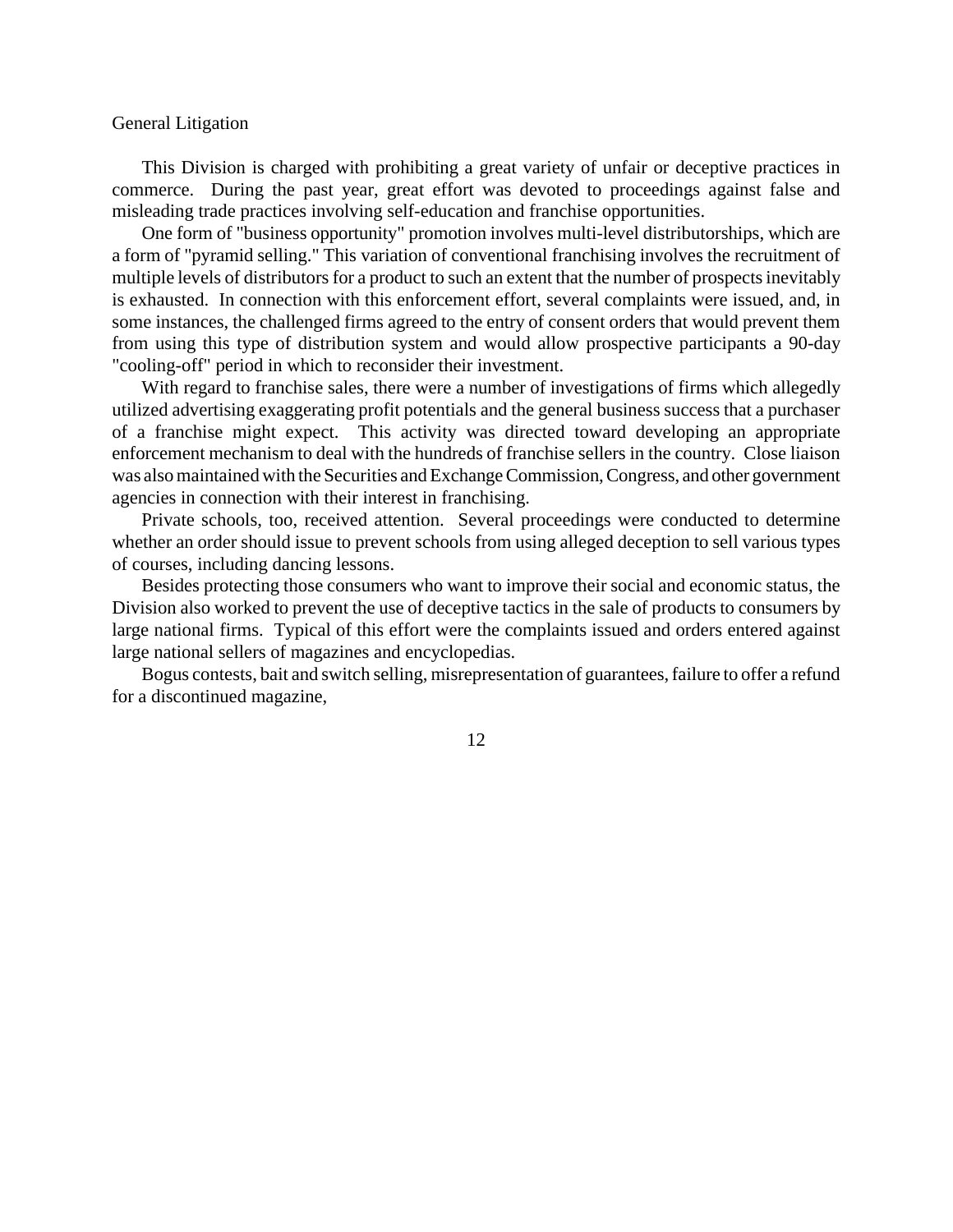and exaggeration of the value to be derived from home improvements were also investigated and challenged.

An investigation was also made of large national firms that are engaged in the preparation of income tax forms for the public. This investigation was related to possible misrepresentation of the nature of guarantees provided by these firms and their undisclosed use of information secured from the taxpayer for non-tax purposes such as the sale of loans, mutual funds, and insurance. Enforcement efforts in this area were directed toward requiring these firms to disclose their use of such information and to secure the taxpayers consent to such use.

## Special Projects

During the year, enforcement of the Truth in Lending Act reached maximum proportions. Previously, the staff had placed major emphasis on creditor education and voluntary compliance, as many creditors had never before been subject to Federal regulation.

During fiscal year 1971, the second year of this Division's enforcement of the Truth in Lending Act, the staffs creditor education and interpretive efforts were balanced with increased emphasis upon enforcement through formal action, with a number of resulting significant complaints and consent orders.

To measure the effectiveness of the Truth in Lending enforcement program, the staff undertook one of the Commission's most comprehensive surveys of compliance on a national basis. A statistically valid sample of those extending consumer credit was developed, hundreds of creditors contacted, actual copies of installment contracts examined, figures and computations checked, and the results analyzed and reported.

Among the new responsibilities during this year in the field of consumer credit regulation was the enforcement of an amendment of the Truth in Lending Act prohibiting the mailing of unsolicited credit cards and limiting the liability for unauthorized use of lost or stolen cards. Partly because of previous Commission efforts in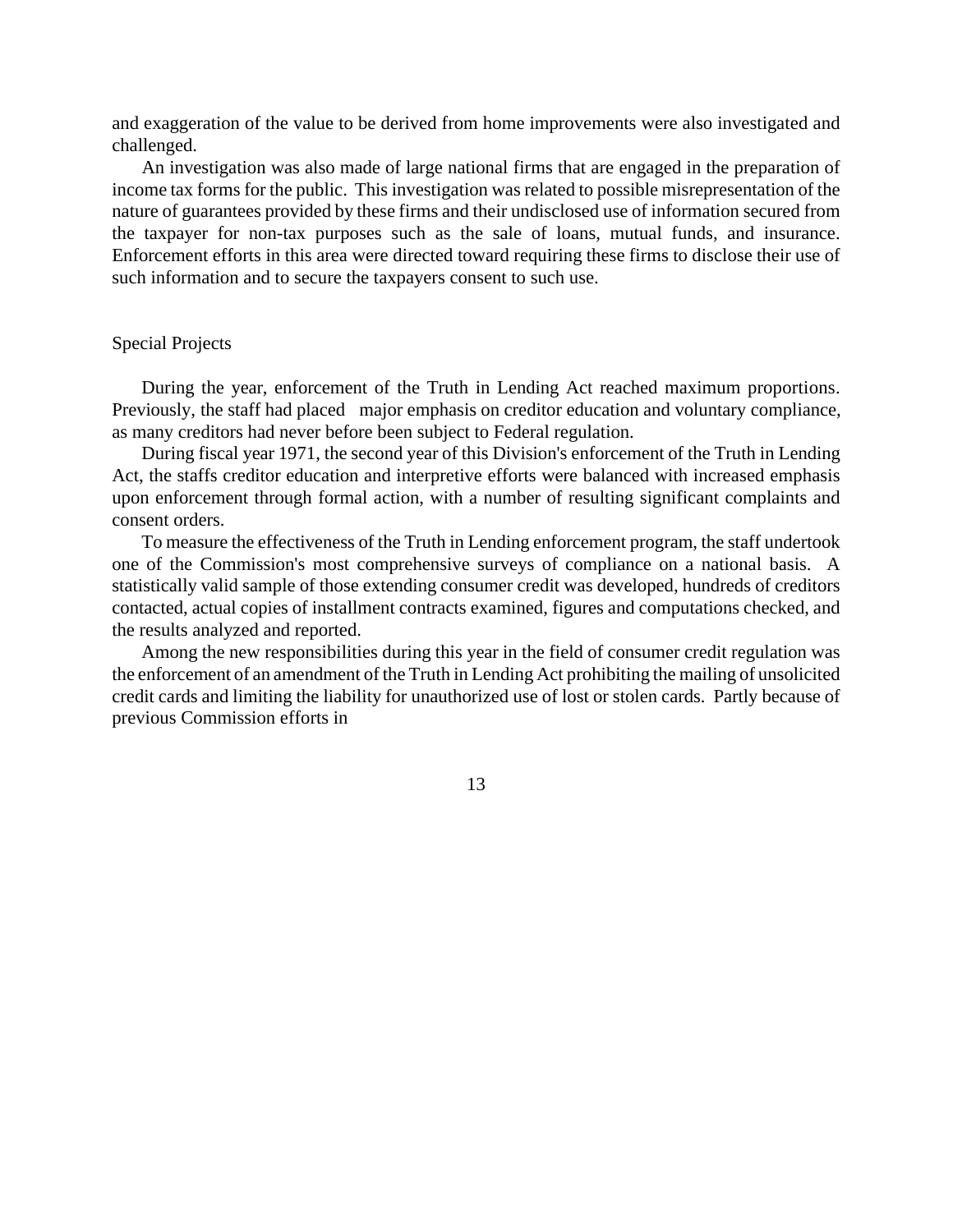this area, a high degree of compliance appears to have been achieved early in the life of this amendment.

During the year, the Fair Credit Reporting Act, effective April 25, 1971, became an additional enforcement responsibility of the FTC. The law gives consumers the right to access to information in their credit files, and gives them the means for correcting erroneous information. In addition to the rendering of informal staff advice, and the publication of an extensive staff discussion pamphlet to aid in obtaining compliance, the Commission issued procedural rules for administration of this legislation.

Further implementation of the Fair Packaging and Labeling Act during the fiscal year 1971 included issuance of regulations governing the marking of specialty packaging involving such commodities as camera film, chamois,Christmas decorations and varietyand combination packages. In addition, theCommission, in a joint effort with the Food and Drug Administration, developed and issued final regulations implementing that portion of the discretionary section of the Act covering retail sale price representations involving "cents-off" and "economy size" claims.

Surveys of packaging on the retail market shelves continued with emphasis on such factors as the new requirements for net weight on bar soap and proper markings on certain seasonal commodities. As the "grace" period for disposal of non-complying packaged inventory is surmounted, emphasis on enforcement has shifted from an educational and notification of noncompliance concept, to one of insistence on immediate and complete compliance. While there were many requests for guidance and interpretations from industry, cooperation in the form of immediate voluntary compliance by the majority of industry has been the highlight of the packaging program.

### Textile and Furs

This Division is responsible for enforcing the Flammable Fabrics Act, Wool Products Labeling Act, Textile Fiber Products Identification Act and the Fur Products Labeling Act, to keep flammable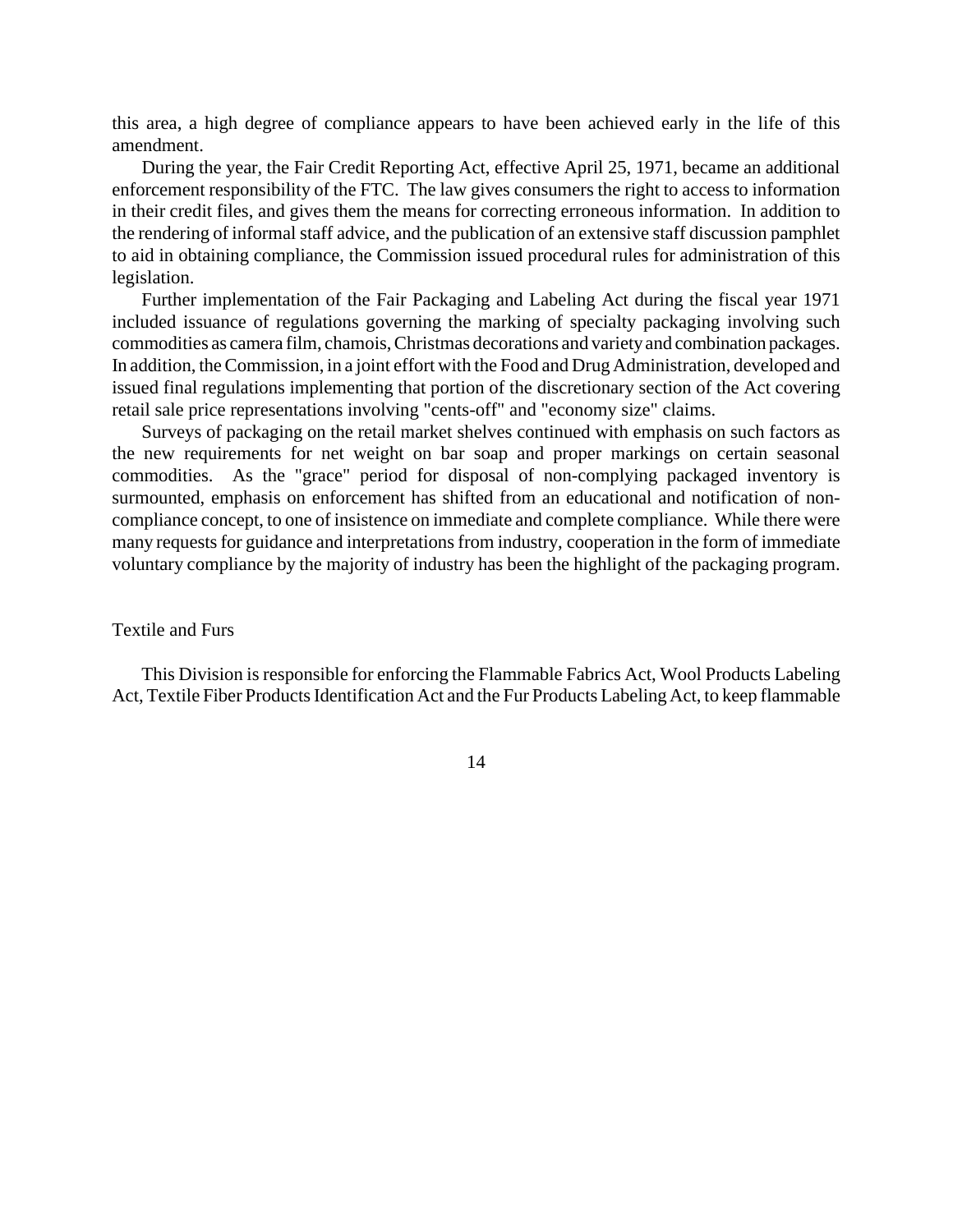fabrics, misbranded textiles and furs and non-complying products out of the marketplace.

The administration of these Acts involves both voluntary and formal enforcement proceedings. There are very few consumer complaints received in this Division and, therefore, the ongoing work of the Division is obtained through the inspections and investigations made by the Commission's Consumer Protection Specialists located in FTC Regional Offices throughout the country. The Bureau of Customs helps the Commission by screening imports under all of the above-mentioned Acts.

In administering the Flammable Fabrics Act the emphasis is on prompt information to the consumer. The Office of Public Information working closely with the Division to protect the consumer normally will issue news releases providing information of possible dangers. News releases arc sent not only to the known persons who may be affected by the fabric or product, but to approximately 3,500 newspapers throughout the country. Fire marshals in all 50 States also receive the releases. The fire marshals have been of tremendous assistance in obtaining local publicity concerning flammable fabrics and in aiding in the removal of such products from the market. Concurrently, there is coordination with those responsible for the prompt removal of dangerous products, fabrics or materials from the marketplace.

Specific activities within the fiscal year included not only regular flammable fabrics investigations, but also investigations into the flammability of decorative feather trim and plastic film, as well as two court seizures of dangerously flammable products.

In cooperation with the Food and Drug Administration and the National Bureau of Standards, the Commission gathered information concerning injuries and deaths resulting from flammable textiles. This information will help in the development of statistics for future new or amended flammability standards.

As a result of liaison with the Bureau of Customs and because of increased FTC publicity about flammable fabrics, the Commission was able to pretest a number of products prior to importation into the United States. Products that were found to be dangerously flammable were subsequently barred from the country.

During the year, informal negotiations were started with officials of manufacturing industries in both Japan and Switzer-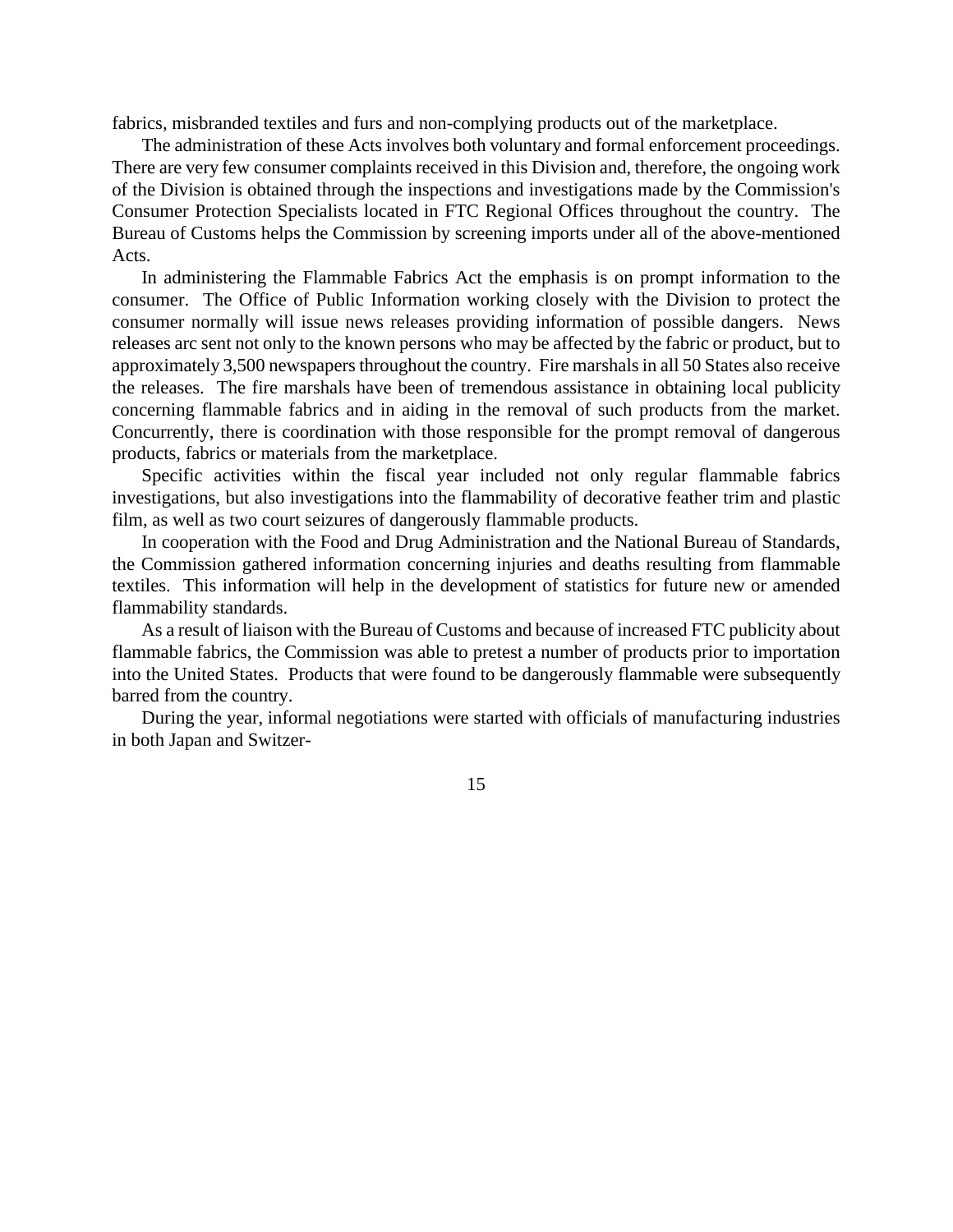land in an attempt to obtain their cooperation in preventing the importation into the United States of dangerously flammable products subject to the Flammable Fabrics Act.

On April 16, 1971, a Standard for the Surface Flammability of Carpets and Rugs(DOC FF 1-70) applicable to carpets and rugs of a dimension larger than 24 square feet became effective. The Commission's inspection and enforcement duties under the Flammable Fabrics Act were extended to carpets and rugs as a result of that standard.

Due to the already increased volume of activity in the Commission's laboratory, and the expected additional increase due to the new standards of flammability in categories not presently covered under the Flammable Fabrics Act, the Commission approved additional technicians and an enlargement of the laboratory's physical facilities.

As part of the Division's administration of the Wool Products Labeling Act, a survey was initiated to determine the extent to which reworked fibers are being used in wool products and if such products are properly labeled.

The Commission, in administering the Textile Fiber Products Identification Act through this Division, is charged with establishing generic names for manufactured textile fibers. During fiscal year 1971, a number of applications to establish generic names for new or different textile fibers were received and evaluated by the staff.

In an effort to obtain more efficient enforcement of the Fur Products Labeling Act in the area of dyeing or color altering of furs, a regulation was issued which requires that fur pelts used in garments be stamped to indicate whether they are artificially colored or natural. A special investigation of fur garment manufacturers was made during the fiscal year concerning the practices of certain concerns alleged to be labeling dyed fur products as natural. In instances where violations of the Fur Products Labeling Act were found, formal Commission action was undertaken.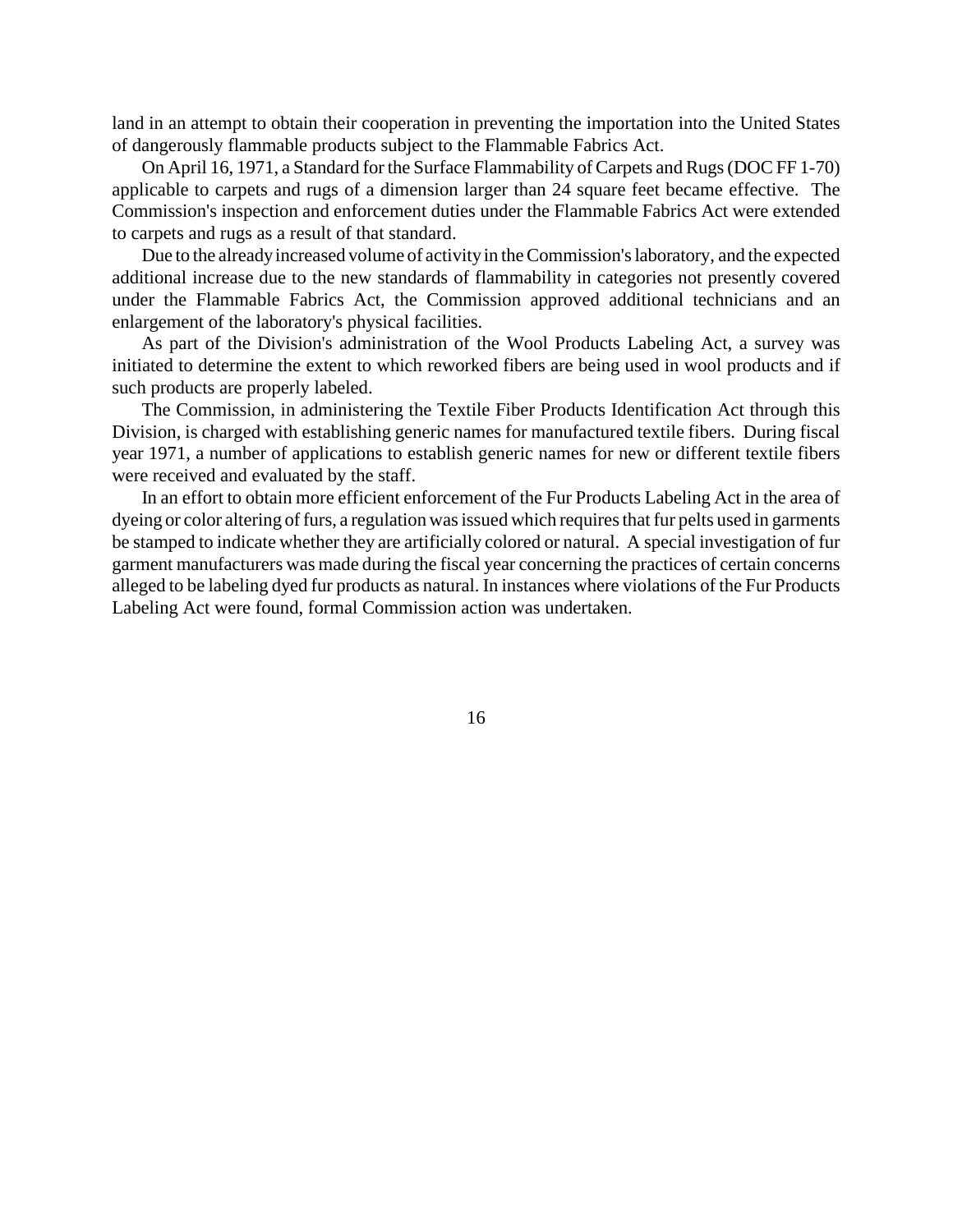## Consumer Education

This Division develops and implements programs to increase consumer competence and to make services of the Commission more readily available to consumers.

During the year, pilot projects were started with the help of the professional persons who, as leaders of consumer organizations, Commission's Regional Offices to train professional and paraprofessional persons who, as leaders of consumer organizations, can exert a "multiplier effect" for dissemination of information about FTC programs and ways of protecting consumers against deceptive and unfair trade practices.

Arrangements were made to start such programs through consumer leaders in farm and labor organizations, civic associations, and community action groups, as well as through the school system. By year's end, consumer education material was being furnished to over 600 teachers and leaders of consumer education, with over 4,000 items being distributed per month. New printed and audio-visual material was being developed month by month, with special emphasis on needs of military personnel, youths, the aged, low-income and disadvantaged consumers.

The Division also worked to develop state and local cooperation among governmental agencies with consumer protection responsibilities. In accordance with Commission recommendation, six states during the year enacted laws similar to the FTC Act to prevent deceptive and unfair trade practices, bringing to 36 the number of states having such legislation.

Consumer protection at state and local level was furthered by the Division's supplying responsible officials with information to encourage and aid them in taking action to combat fraudulent, deceptive and unfair trade practices. This included FTC advice and expertise in the identification and handling of local consumer problems, and the development of adequate legislation and procedures to cope with such problems.

The Commission also spearheaded the formation of Consumer Protection Coordinating Committees in major metropolitan areas. (See Chapter V, Regional Operations.)

During the latter part of the fiscal year, the Division began to explore the possibility of establishing a Consumer Fraud Clearing-

17

456-162 0 - 72 - 4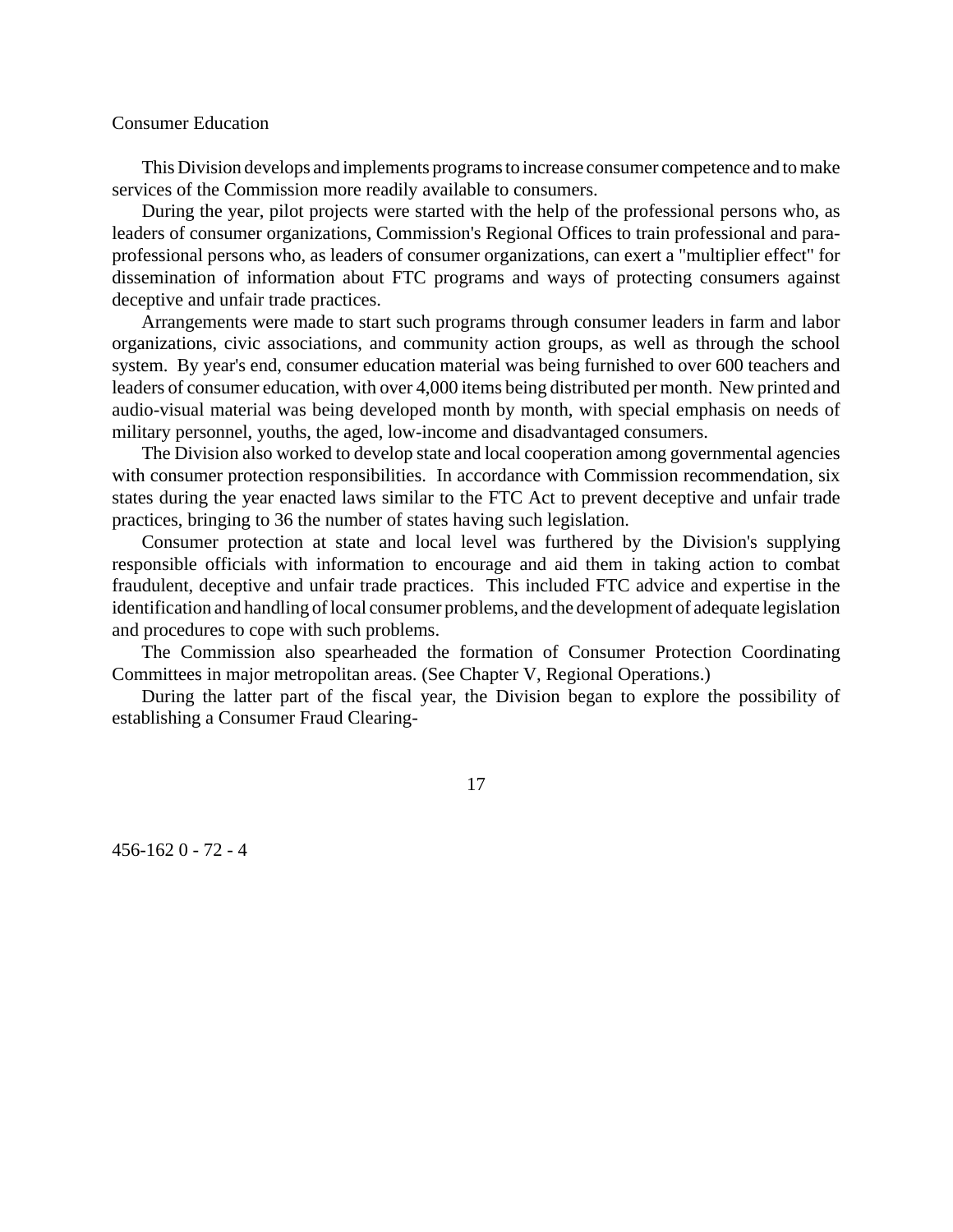house to help federal, state and local law enforcement agencies identify and correlate their efforts in combating fraudulent, deceptive and unfair trade practices. This is in accord with the proposal contained in President Nixon's February 1971 Consumer Message to Congress. Under this proposal the Commission might become a central clearinghouse and repository for exchange of consumer protection law enforcement information on a nationwide basis.

### Scientific Opinions

This Division provides scientific facts and opinions to all of the Commission's operating Bureaus and is responsible for the FTC's Tobacco Testing and Research Laboratory.

Since many of the matters referred to this Division require the latest opinions of the scientific community on advertising claims made for foods, over-the-counter drugs, devices, cosmetics and other consumer goods, the Division's staff, trained in science disciplines, conferred with experts and attended scientific and medical meetings to obtain the latest information and expert opinions. The staff assisted the Commission's legal staff in preparing for hearings involving scientific questions and secured the services of expert witnesses. The Division also made arrangements for valid scientific studies to resolve scientific issues.

During the fiscal year, the Division studied the safety of enzyme-detergents; weight reducing products and devices, hearing aid devices; evaluation of research data for mouthwashes; nutrition for breakfast cereals, "diet" foods and drinks, margarine and vegetable oils; sunburn remedies; cosmetics; analgesics; disinfectants; smoking and health; anti-leak antifreeze products for automobiles; safety performance standards for electronic products (e.g., microwave ovens); hazards of sauna and steam baths; air and water purifiers; razor blades and battery additives, to name a few.

Keeping abreast of the activities of other government agencies whose functions bear on those of the Commission, the Division participated in the Commission's monthly liaison meeting with the Food and Drug Administration, and maintained an active liaison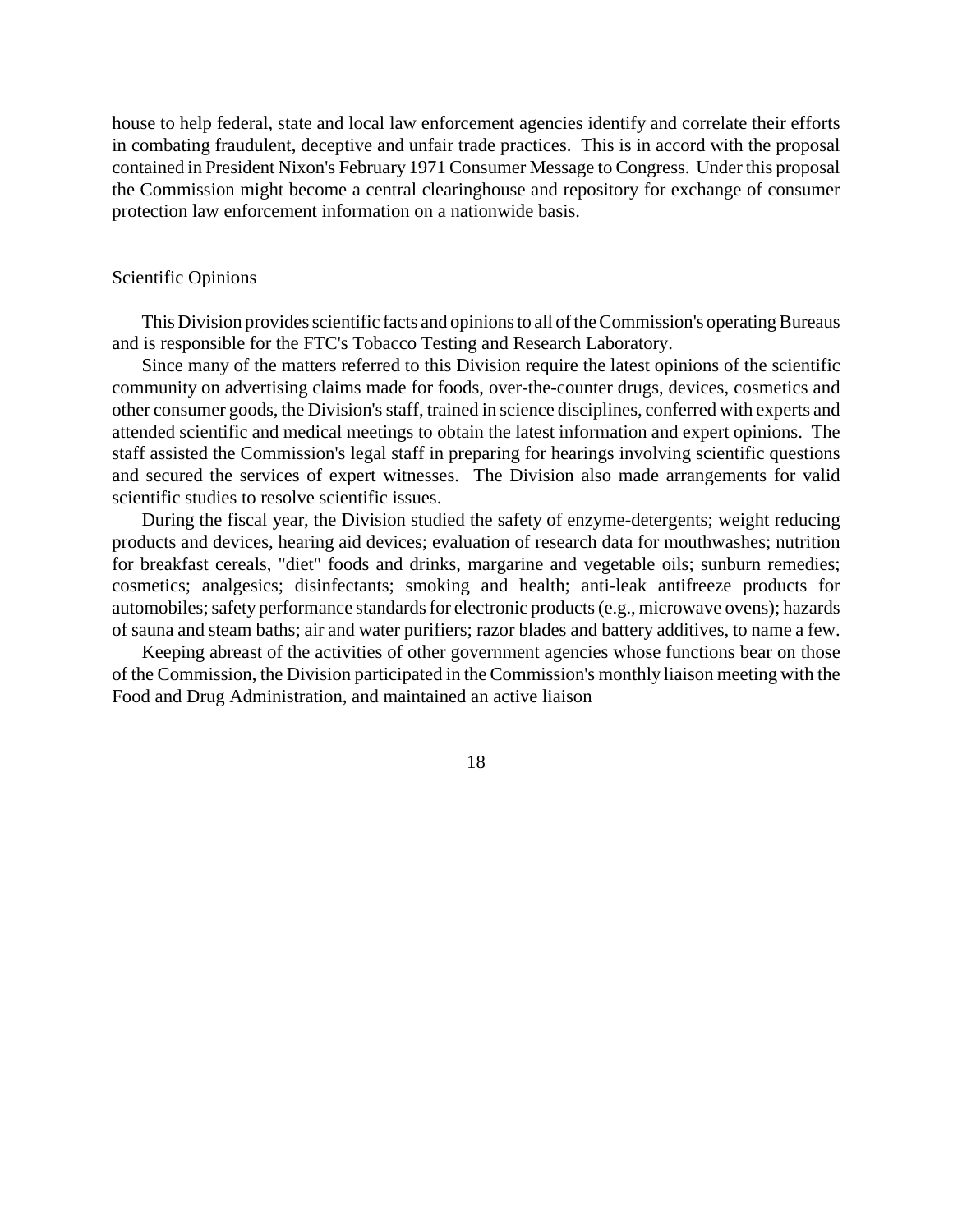with the Safety Panel of the Subcommittee on Pesticides, President's Cabinet Committee on the Environment. The Division also participated in establishing a regular liaison between FTC and the Environmental Protection Agency. Similar liaison was established with the National Bureau of Standards, the Bureau of Radiological Health (HEW), different bureaus of USDA, and the Naval Research Laboratory.

The Commission's Tobacco Testing and Research Laboratory continued the testing of all domestic varieties of cigarettes for "tar" and nicotine content. This is the only government laboratory that tests cigarettes exclusively and is one of two such laboratories in this country. During the fiscal year, 125 brands and types were tested, which involved the smoking of some 300,000 cigarettes. Reports of the results of these tests are made available to the Congress and the public.

### Compliance

This Division enforces the more than 7,500 Commission cease and desist orders issued to prevent false, misleading and deceptive trade practices under the Federal Trade Commission Act; Truth in Lending Act; Wool Products Labeling Act; Fur Products Labeling Act and Textile Fiber Products Identification Act. Investigations by the Division to determine whether respondents are complying with the mandates of an order start in many different ways. The Commission may have been dissatisfied with respondent's initial effort to demonstrate compliance or respondent may not have submitted a compliance report as required by tile Commission's order; alleged violations are also brought to the Division's attention by consumer complaints, congressional inquiries, or competitors of the respondent. During the past year, the Division began to survey many orders issued during the 1960's to determine the degree of present compliance.

The Federal Trade Commission Act provides for a civil penalty of up to \$5,000 for each violation of aCommission order. When investigation of respondent's practices discloses violations, the Division prepares the necessary pleadings for certification to the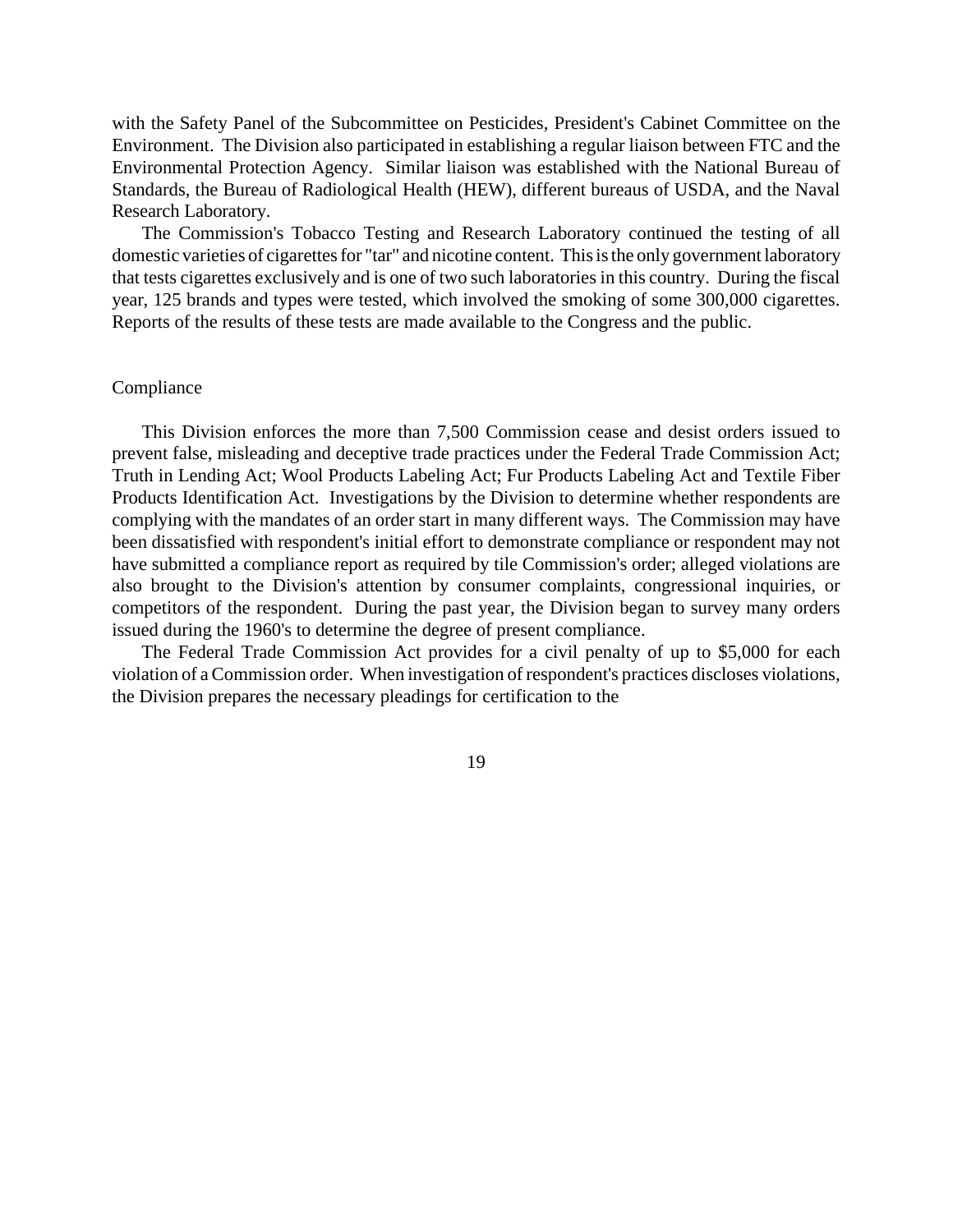Attorney General, who is requested to bring suit for the recovery of money penalties. Twelve cases are currently in various stages of litigation in United States courts around the nation.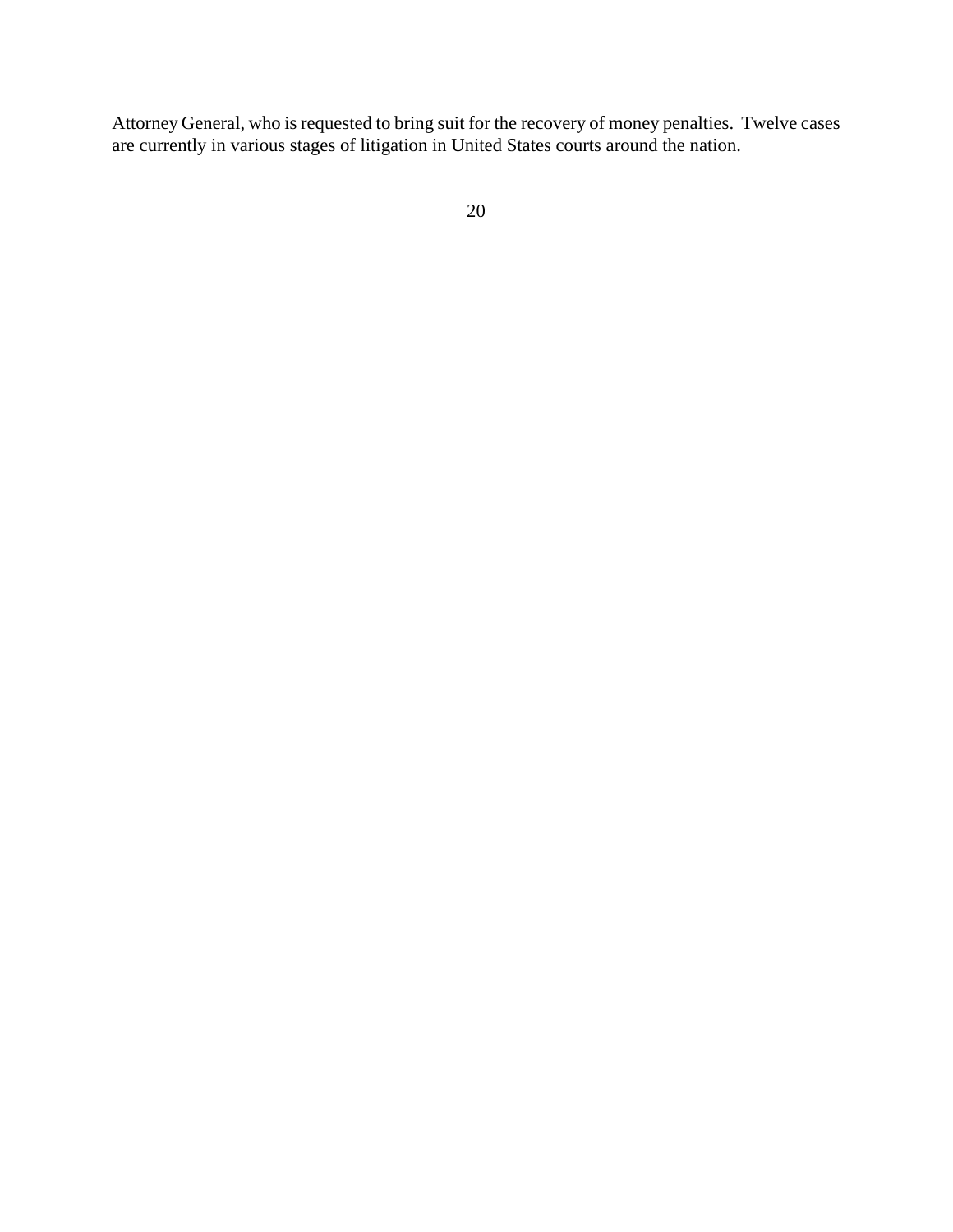#### **COMPETITION**

The Bureau of Competition is charged by the Commission with the responsibility for enforcement of the Federal Trade Commission Act, the Clayton Act and the Robinson-Patman Act, all of which seek to preserve the Nation's competitive market structure and economic performance.

In the 1970 reorganization of the Commission, changes were made in the Bureau from a division structured along statutory lines to a structure permitting greater flexibility at the management level and a broader use of staff expertise. As a result, during the past year there was a greater emphasis on industrystructure and behavior with primary responsibility for a given industry, when appropriate, vested in a designated assistant director. The reorganization also permitted a greater use of manpower in assigning cases to the professional staff, in addition to providing the Commission's attorneys with greater experience and increased effectiveness.

The FTC's enforcement goals continue to be those established by Congress when first creating the agency, that is, the prevention and elimination of monopolistic practices and restraints of trade in their incipiency. In the pursuit of these goals, the Bureau of Competition's overriding objective is to maintain and, where necessary, open up competitive opportunities for all business firms, large and small.

#### General Activity

During the past fiscal year, the Bureau expended substantial effort in the complicated area of distribution of products. Territorial restrictions in the large soft drink industry, for example, were challenged, and restraints of trade in the sale of bus tires, which threatened to spread to truck and even passenger car fleets, were corrected. Other cases, focusing on the leverage exerted by the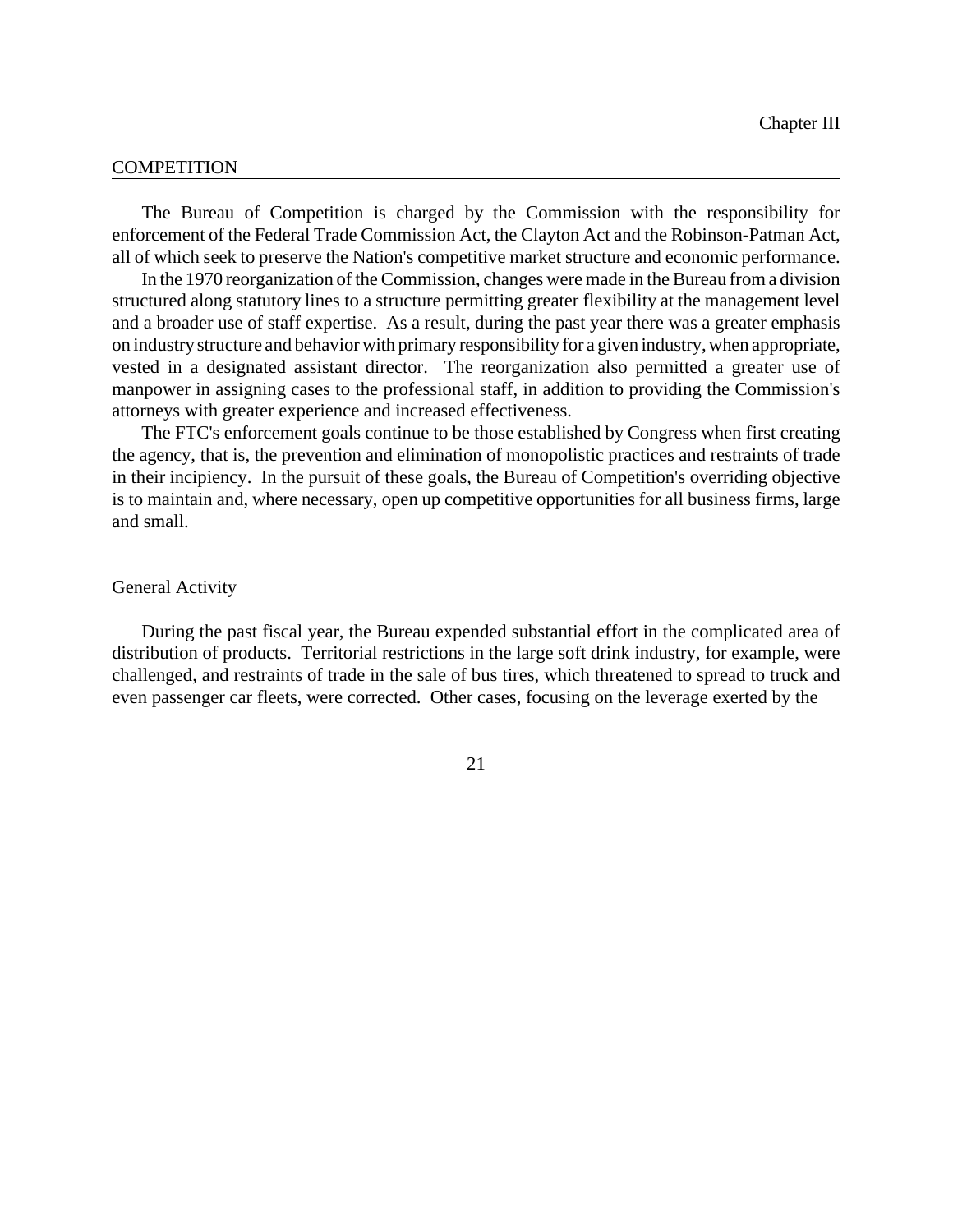"power-buyer" and others on the conduct of dominant marketers, were in the process of development at the year's close.

In the merger area last year, the Bureau's work continued unabated, with 10 adjudicative cases challenging particular transactions. The Bureau continued its enforcement of the Robinson-Patman Act in keepingwith its objective of initiating meaningful and economically significant discrimination cases.

## Complaints

During the fiscal year, the Commission issued 33 restraint of trade complaints: 10 involved charges of price discriminations (Robinson-Patman Act), 19 involved unfair practices (section 5, Federal Trade Commission Act);,and 9 involved mergers or acquisitions (section 7, Clayton Act). Some cases involved charges under more than one statute.

During fiscal year 1971, the Bureau received 1,827 applications for complaint. Of these complaints, 193 were the subject of preliminary investigation. As a result of analysis of both the preliminary investigations and some applications which on their face were considered serious, 144 more extensive formal investigations were begun.

The petroleum, milk, bread, and energy industries all received attention during the year as did such specialized problems asfranchising and reciprocity, all with an eye toward the development of sufficient, reliable data that would permit the Commission to determine what action should be taken.

The several merger guidelines previouslyissued continued in effect, and consideration was given to new guidelines for other industries where concentration and merger activity indicate that such direction would be useful.

The Robinson-Patman cases included such industries as wearing apparel, prescription and proprietary drug products, surgical and medical apparatus, sugar, and radio equipment.

The section 5, FTC Act, complaints included the following industries: hi-fidelity components, dictating equipment, consumer electronic products, home cleaners, toiletries, perfume and cosmetics, grocery store products, watches, dairy products, guns,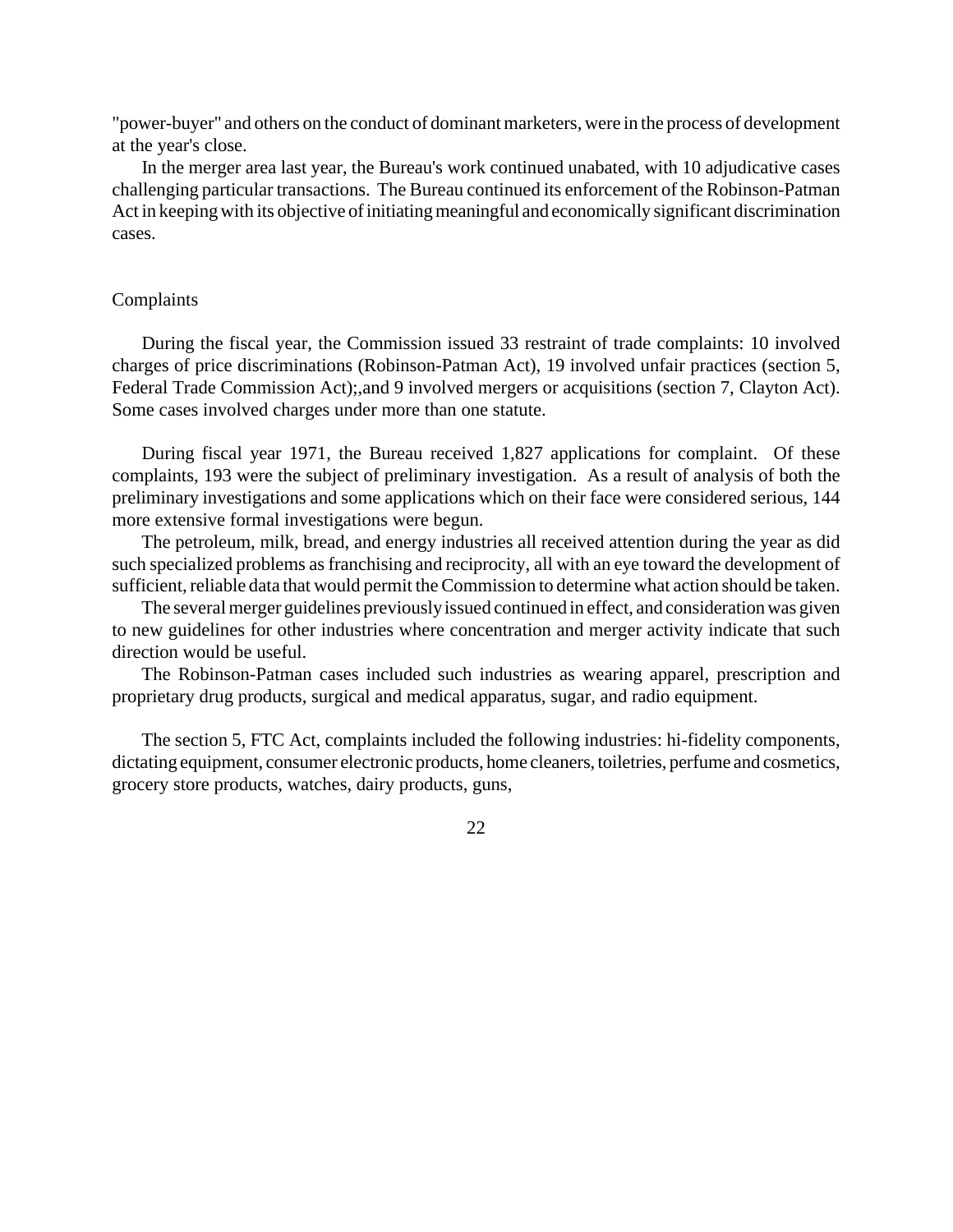well construction materials, beer, and ladies garments. These cases involved issues of resale price maintenance, restrictions on sales of repair parts, exclusive dealing and tying arrangements, full line forcing, misrepresentations, unreasonable territorial and customer restrictions, receipt of discriminatory promotional allowances, boycott, sales below cost, coercion, monopoly, and illegal consignment.

The Bureau also started a broad scale inquiry into the effectiveness of past Robinson-Patman orders.

In the merger area, the complaints issued involved rope, automotive parts, fresh fruits and vegetables, canned and frozen seafood, truck and trailer bodies, plywood, insurance and drugs.

### Final Orders

There were a number of significant final orders issued in the merger area in fiscal year 1971. In OKC Corporation, a final order required the divestiture of a ready-mix concrete company. This matter was one of a series of complaints brought in the cement industry involving forward vertical integration, and is particularly significant because it is the second time that the Commission obtained an injunction under the All Writs Act prohibiting the breaking up of the acquired company until the matter could be fully adjudicated. This case is now being appealed by the respondent.

The Commission's final order requiring the divestiture by Kennecott Copper Corporation of Peabody Coal Company marks the Commission's first section 7 case in the coal industry. This matter is on appeal by respondent. The last final order which the Commission issued in fiscal 1971 was against The Stanley Works Co. which required the divestiture of the acquired Amerock Corporation.

#### Compliance

The last step in the Bureau's litigation activity is to obtain compliance with final orders. This involves obtaining and pro-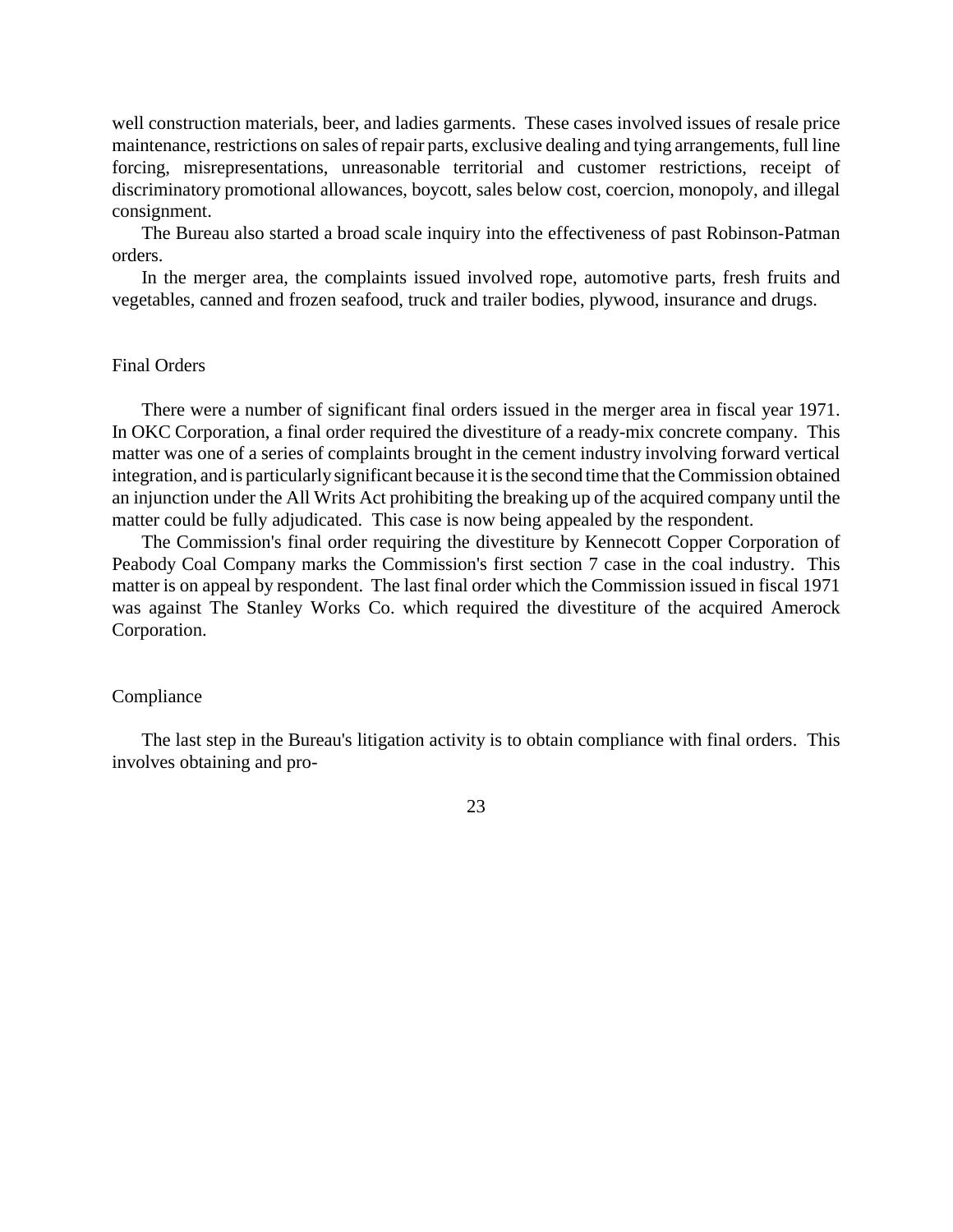cessing initial reports of compliance, and frequently undertaking compliance investigations to determine whether the orders are being complied with by the parties. In the section 7 area, compliance activity includes enforcement of the required divestitures as well as the handling of requests to make acquisitions under the orders issued.

In the event it is determined that an order has been violated, a civil penalty action is instituted by certification of the facts to the Department of Justice, which in turn files a case in an appropriate district court.

Two new cases were filed during fiscal year 1971: U.S. v. Ancorp. alleging inducement of allowances violative of section 5 of the FTC Act, and U.S. v. Beatrice Foods Company, involving the acquisition by Beatrice of an interest in dairies without prior Commission approval.

Two civil penalty cases were successfully concluded during the year. Respondent ABC Vending Company was charged with failing to divest theater concessions as required by an FTC order. The matter was settled with respondent paying penalties of \$200,000 and agreeing to divest the designated properties. The other matter concerned joint advertising by Frito-Lay and Pepsi Co. which was concluded with the simultaneous filing of a complaint and entry of a judgment in the amount of \$15,000. Two other civil penalty cases are under review at the Department of Justice following Commission certification of the facts.

### USDA Liaison

To avoid unnecessary duplication of efforts by the two agencies, the Bureau conducts and maintains liaison activities for the Commission with the Packers & Stockyards Division of the U.S. Department of Agriculture, which has related responsibilities with respect to meat Packers.

## Accounting

During fiscal 1971, accountants in the Bureau furnished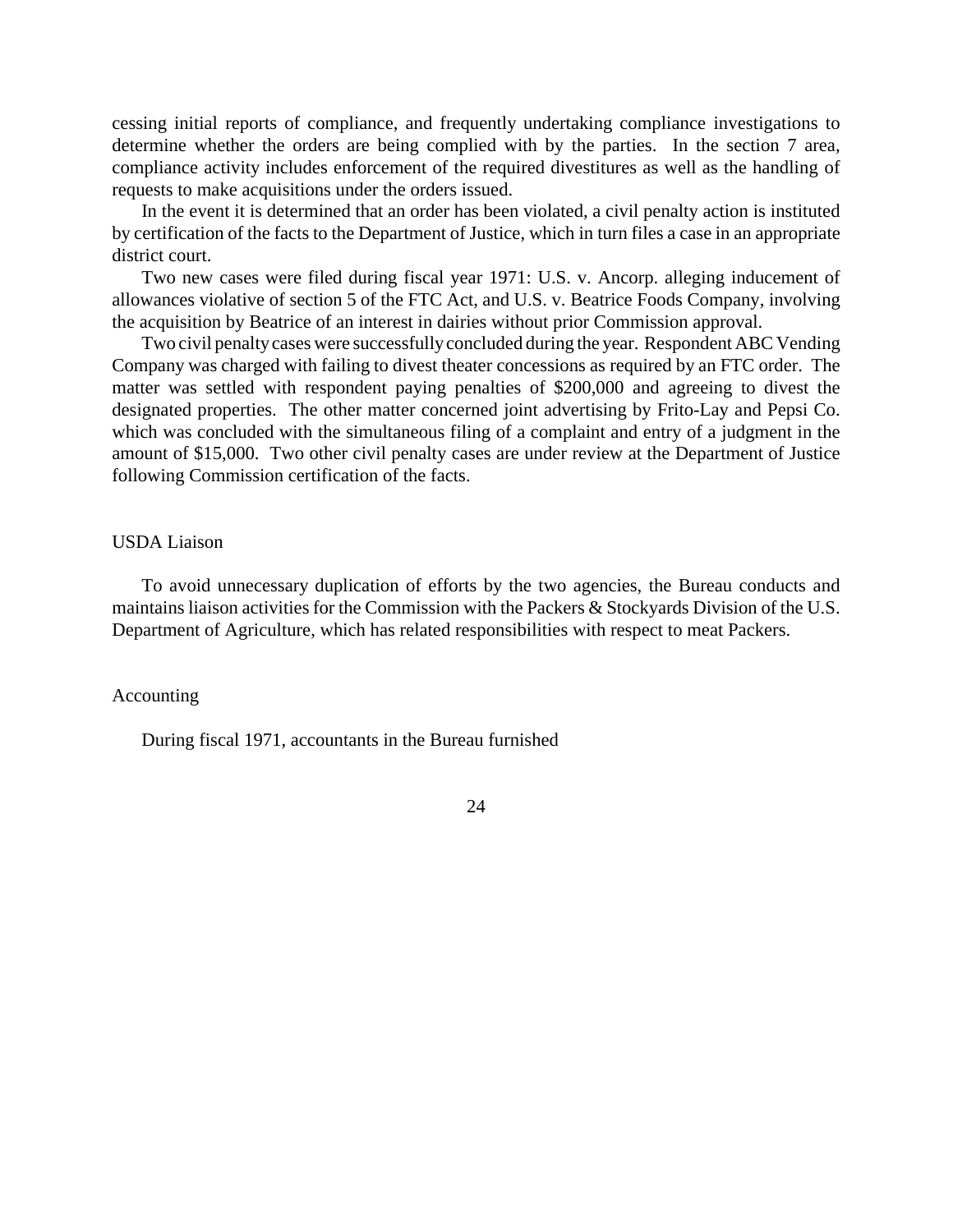accounting services in connection with 17 price discrimination and discriminatory allowances cases, 16 anti-merger cases and 16 casesinvolving unfair methods of competition and deceptive practices. Accounting services were also furnished in connection with the conglomerate merger studies by the Bureau of Economics.

The Bureau accountants also compiled and prepared for publication the Report of the Federal Trade Commission on Rates of Return in Selected Manufacturing Industries 1960-1969, and preliminary work was done on the report for 1961-1970. This report is used by other government agencies, economists, universities and by private industry in studies of various companies and industries.

\* \* \*

The Bureau of Competition is convinced that vigorous enforcement of the antitrust laws is essential to the vitality and proper functioning of the free enterprise system. Litigation is basic to vigorous enforcement and, in the Bureau's view, must be emphasized if the Commission is to carry out its responsibilities effectively. Complaints and litigation in the restraint of trade area significantly increased since the Commission's reorganization, and it is felt that this trend will continue.

25

458-182 O - 72 - 5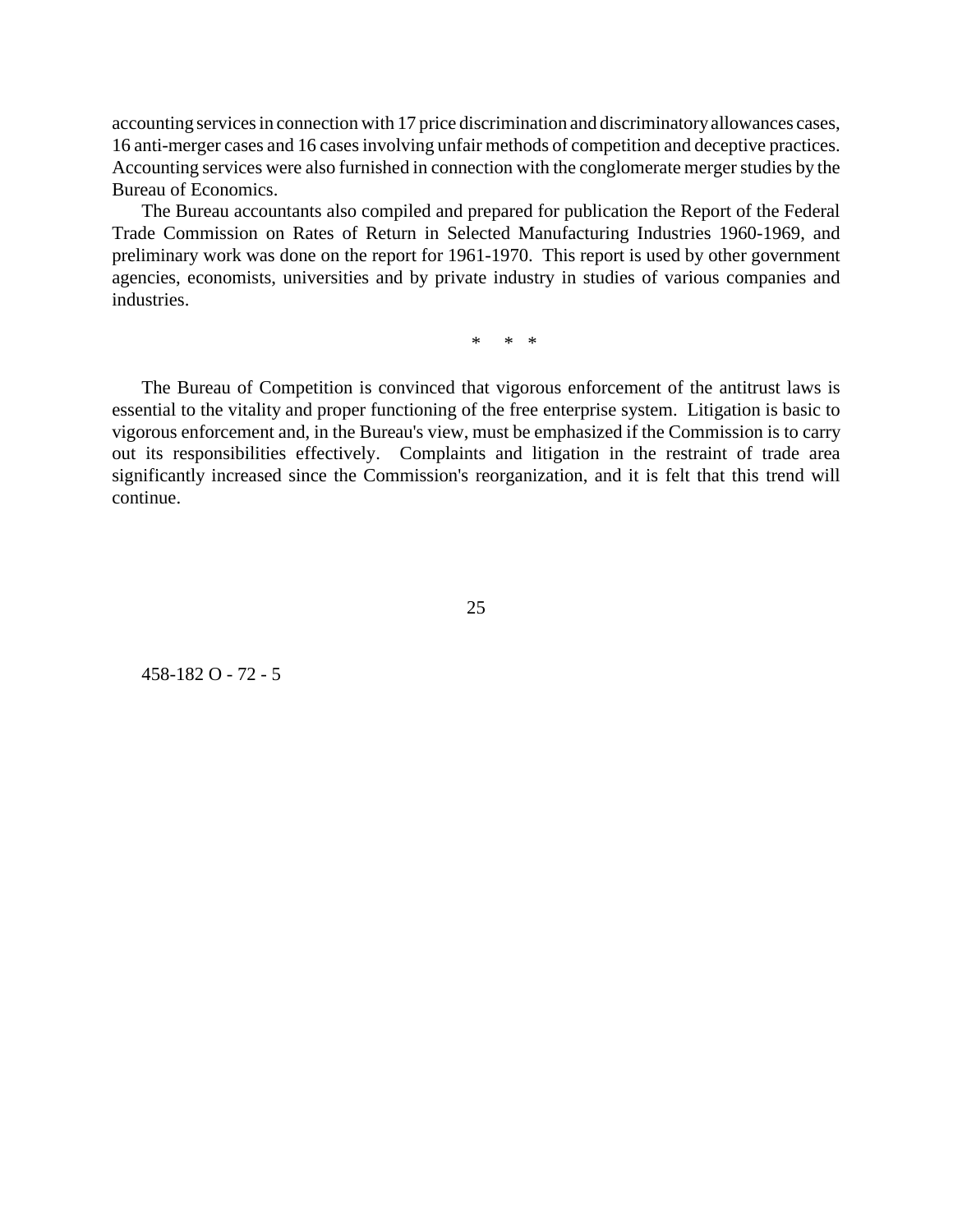## **ECONOMICS**

Among the Commission's major tools for consumer protection and anti-monopoly action is the economic reporting of facts coupled with well-reasoned economic analysis. In creating the Federal Trade Commission, Congressintended that the economic fact-finding and reporting functions of the Commission be used as a principal means of curbing monopoly power.

#### Economic Studies and Reports

Fiscal year 1971 brought a change in emphasis to the Bureau's study program. In previous years, the greatest emphasis was placed on merger activity studies, both for individual industries and for the economy as a whole. This emphasis was a reflection of the continuing increase in merger activity which took place during the late 1960's. Merger activity reached an all-time high during 1969, representing the peak of what may be described as the third great merger movement.

In 1970, merger activity declined sharply in all major sectors of the economy. With this decline, there was less urgency connected with studies of merger activity, and more opportunity to develop a study program focusing on existing market concentration.

Many major American industries are highly concentrated and have been so for years. Appendix IV-1, Page 34, indicates that the proportion of manufacturing industries which can be called concentrated (where four firms account for 50 percent or more of sales) is substantial. Many feel high concentration presents serious competitive problems which are beyond the effective reach of merger policy. The Bureau's future study program will examine whether the dominance of a few firms in an industry is associated with desirable or undesirable performance. Where the latter appears to be the case, concrete remedies will be offered to the Commission.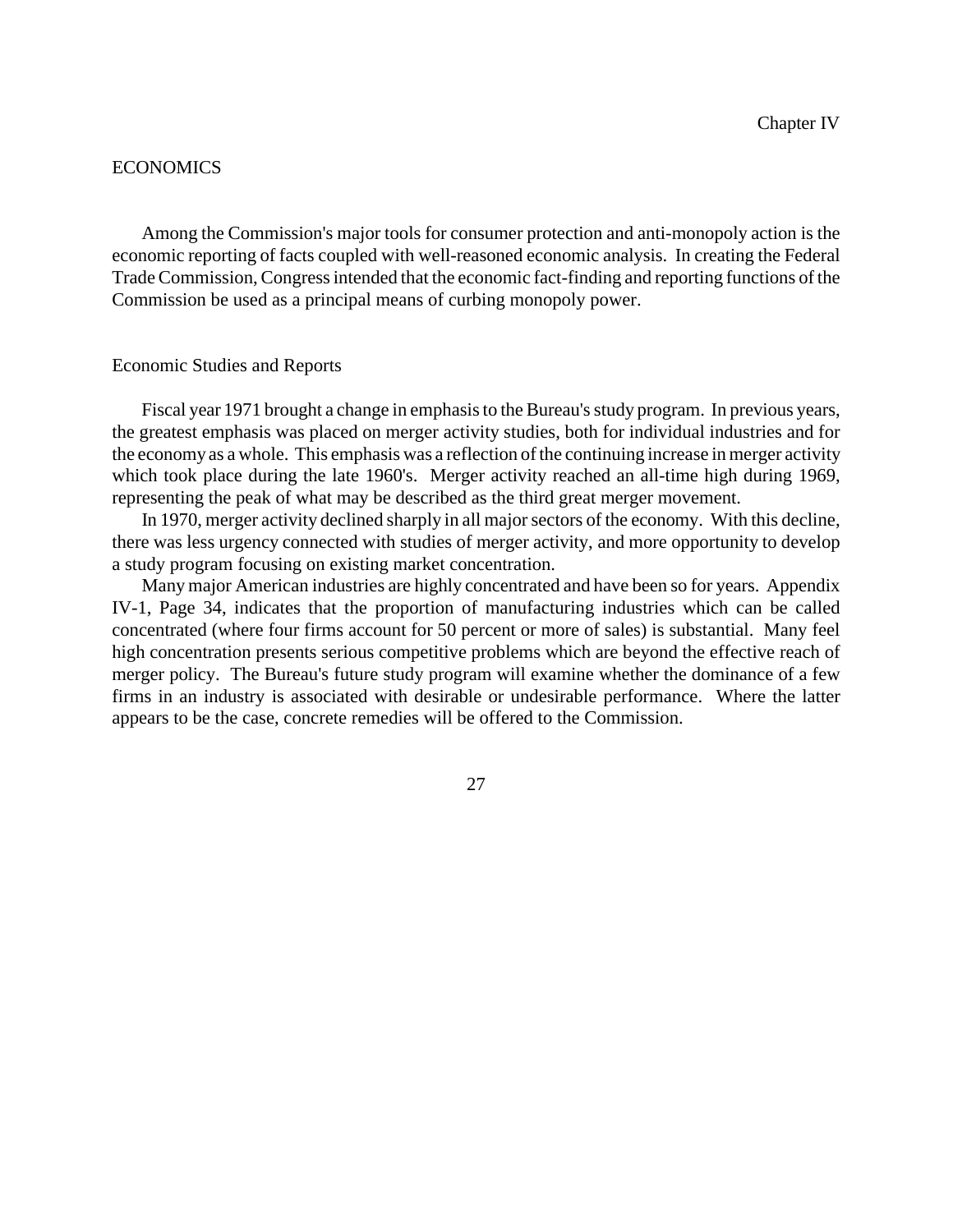A large part of the Bureau's resources during fiscal 1971 was devoted to study plans for extensive analyses of concentrated industries. While this effort has not yet resulted in finished studies of these industries, it has laid the groundwork for future publications which should be of significant value.

## Statistical Reports

During 1971 two annual statistical reports on merger activity were issued. Entitled Current Trends in Merger Activity, 1970 and Large Mergers in Manufacturing and Mining 1948-1970, they serve as standard statistical sources for researchers in the merger field.

As noted earlier, recorded merger activity declined sharply in all major sectors of the economy during 1970. As in previous years, the largest number of acquisitions were recorded in the manufacturing area. In manufacturing and mining combined, the number of acquisitions declined from 2,307 in 1969 to 1,344 in 1970. (Appendix IV-2, page 35.) Assets acquired fell even more sharply from \$11.0 billion in 1969 to \$5.4 billion in 1970.

The second most important area of merger activity was in the services sector. The decline of mergers in services was more moderate than in manufacturing. As a result, this area's relative contribution to overall merger activity continued to grow in 1970.

One of the most striking changes in the pattern of merger activity during 1970 involved acquisitions of very large firms. In 1969, three manufacturing firms, each with over \$1 billion in assets, were acquired. In 1970, the largest independent manufacturing firms with assets over \$100 million that were acquired declined from 19 to 7. (A total of 11 manufacturing firms with assets over \$100 million were acquired, but four of these were spin-offs from existing firms.)

# Economic Reports

In fiscal year 1971, two staff economic reports were completed and cleared for publication.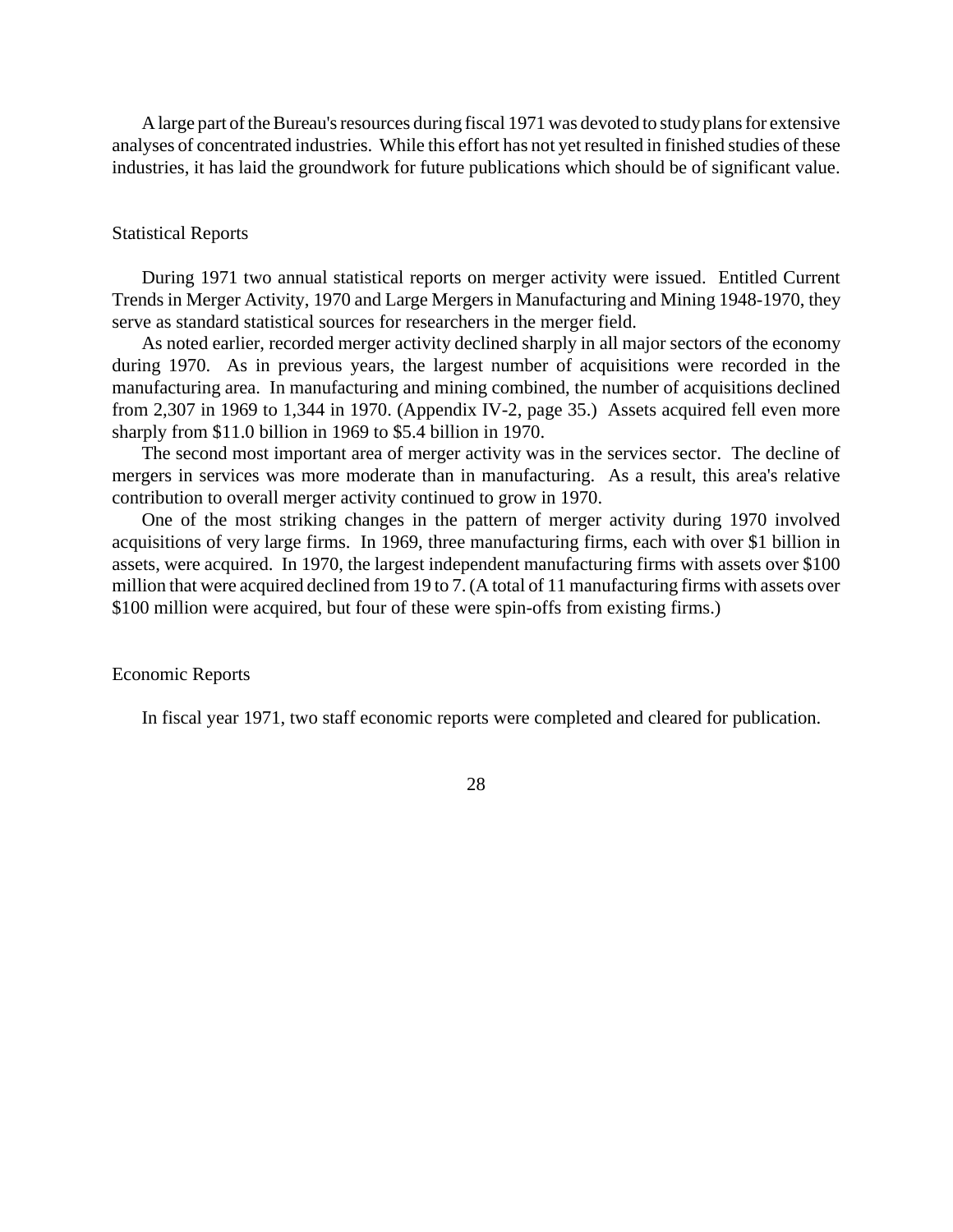The first, The Quality of Data as a Factor in Analyses of Structure-Performance Relationships, illustrates the serious problems created by the lack of detailed, publicly available information about large firms. Diversified firms do not generally report sales or profits on a divisional basis. As a result, the FTC's ability to determine the effect of market concentration and other structural variables on various measures of performance is severely handicapped.

This economic report highlights the problem by testing a basic structure-performance hypothesis using two sets of data-one derived from published sources, the other based on detailed product information gathered by the Federal Trade Commission in 1950 for the 1,000 largest manufacturing companies.

The results, for a sample of food manufacturing firms, show that publicly available data do not provide an adequate picture of structure-performance relationships. Not only did the published data have poorer explanatory value, but it actually misspecified some relations.

The study found that:

- Reliance on public sources for data may result in an understatement of the effect of market concentration on the profitability of firms.
- Public sources do not permit a measure of the direct and independent influence of individual firm market share on profitability; and
- Public sources may result in an overstatement of the importance of absolute firm size and diversification on profitability.

The findings of this report underline the need for better and more detailed corporate information to help investors, researchers, and policymakers.

The second staff report, Economic Report - Discount Food Pricing in Washington, D.C, resulted from an August, 1970 decision by all leading food chains in the Washington, D.C., Metropolitan area to "go discount." The report analyzes the facts and events leading to the shift to discounting, the economic consequences of the new pricing policies, and the validity of consumer complaints stemming from them.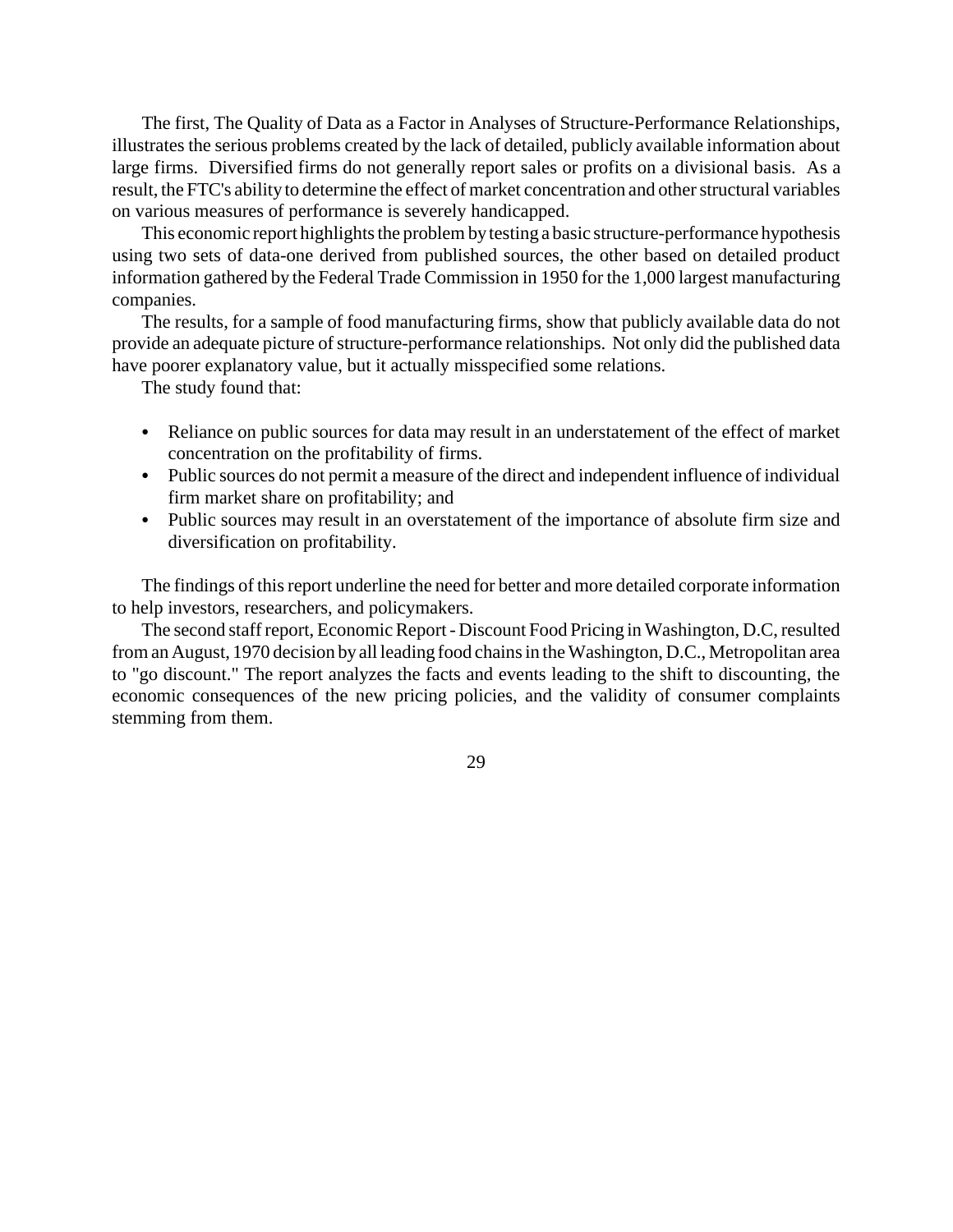During fiscal year 1971, five reports analyzing various aspects of the automobile insurance industry were also published. These reports were prepared by consultants to the Bureau of Economics and were published by the Department of Transportation. The focus of the reports was upon the "high-risk" automobile insurance market, examining characteristics of drivers who find difficulty in obtaining insurance, price and availability problems confronting such drivers, and institutional arrangements such as assigned risk plans developed to serve the high-risk market.

The titles of the reports are:

- The Price and Availability of Automobile Liability Insurance in the Nonstandard Market.
- Price Variability in the Automobile Insurance Market.
- An Analysis of Complaints in Selected Automobile Insurance Markets.
- A Study of Assigned Risk Plans. Insolvencies Among Automobile Insurers,

Copies of these reports may be obtained from the Government Printing Office.

#### Major Concentrated Industries

A substantial amount of research and planning during the year was devoted to extensive studies of major concentrated industries to be conducted in subsequent years. A tentative list of industries to be studied includes prescription drugs, electrical machinery, the energy sector, and autos. These industries are large and of vital importance to the economy. At the same time, their concentrated structures raise serious questions as to the effectiveness of competitive performance. The essential tasks of the studies will be to gain a better understanding of how each industry functions in a competitive sense, what deficiencies in performance are evident, and what policy approaches may yield future improvements.

In addition to existing competitive problems, structural and technological trends in some of the concentrated industries are also of interest. The energy sector is a complex of industries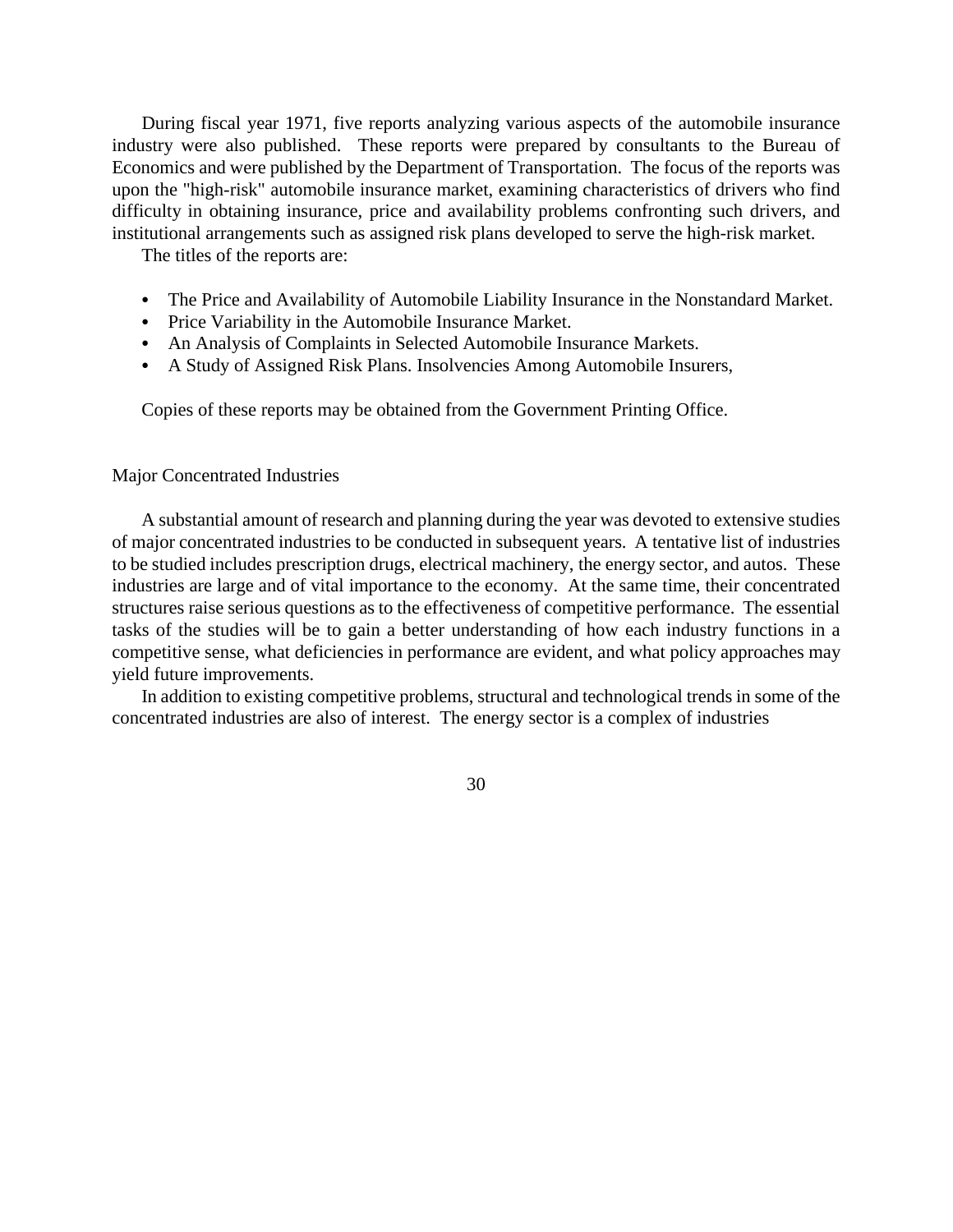including coal petroleum, natural gas, and atomic power. Technological changes may have resulted in a greater degree of substitutability among various fuels in some end uses. This is a factor which could stimulate competition. At the same time, recent mergers between coal and petroleum companies may have served to diminish interfuel competition. A study is underway to determine market boundaries and the degree of concentration in energy, taking into account these diverse trends. A broader study will evaluate the overall structure, conduct, and performance of the energy sector in the light of recent changes.

The concentrated industry studies should serve a dual function - contribute to the FTC's understanding of structure-performance relationships in major industries, and provide a guide to the effectiveness of present antitrust policies and the possible need for new policies to improve competitive performance.

#### Economic Evidence

The Bureau's Economic Evidence staff, during the past fiscal year, played an active role in well over 100 investigations, most of which concerned the effects on competition of proposed or consummated acquisitions and mergers.

The Pre-merger Notification Program completed its second full year of operation. Under this program all corporations subject to FTC jurisdiction and having total assets of \$250 million or more are required to file a special report whenever an acquisition of a firm with \$10 million or more in total assets is made. The acquisition itself may be either of assets or of 10 percent or more of the voting stock. A special report may also be required, at the discretion of the Commission, when a firm with less than \$250 million in total assets merges with another firm, resulting in a corporation with assets of \$250 million or more. During fiscal 1971, special reports were received concerning 92 mergers or acquisitions, of which 9 were cleared to the Department of Justice and 8 were cancelled. Of the remaining 75, there was further investigation by the FTC into approximately 29 mergers, of which 14 resulted in the opening of a formal investigation file.

Special reports were also retroactively obtained from all acquired companies or their successors from the date of the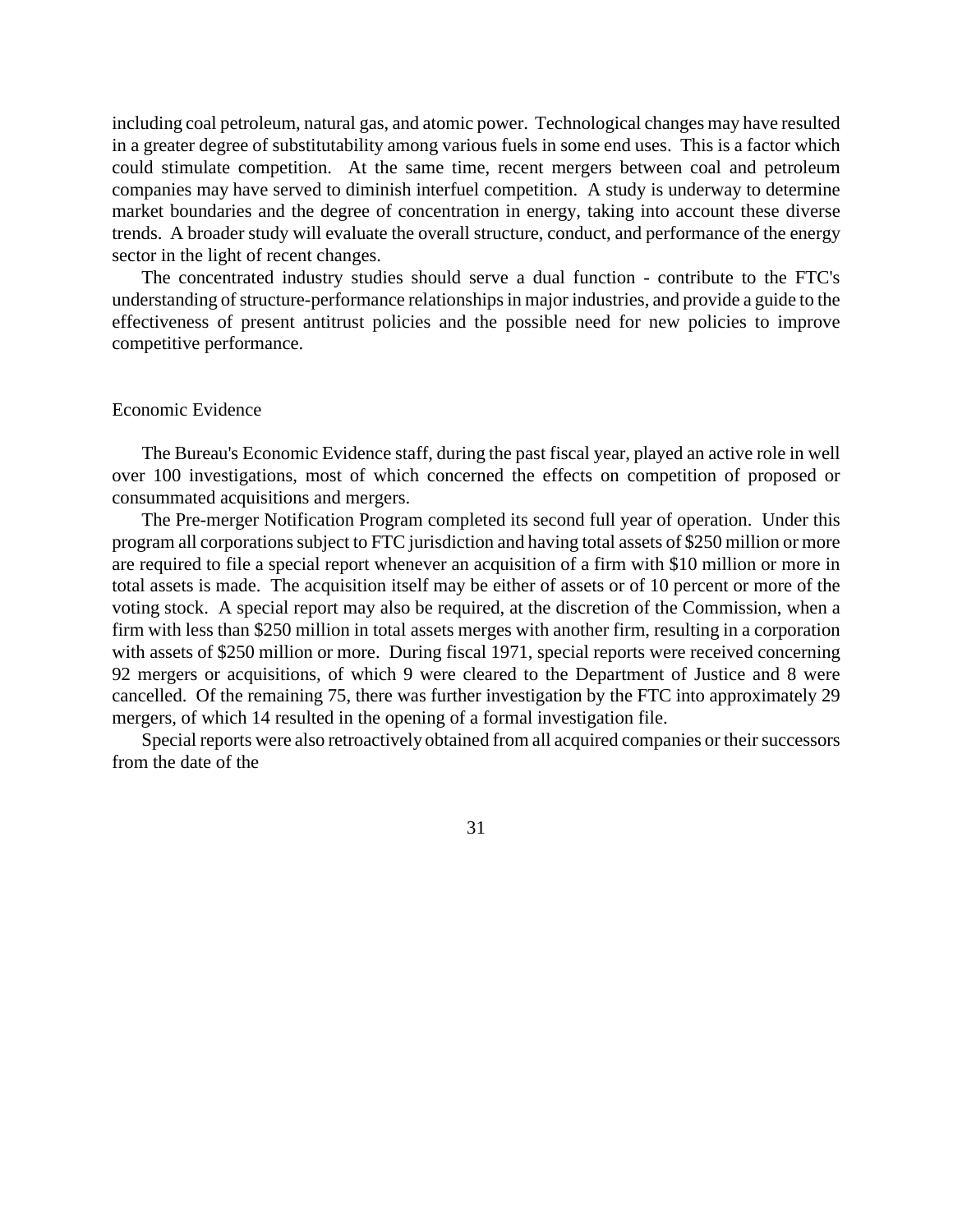inception of the program and are now being routinely required from all firms which are acquired under the program. Not only are the special reports received under the Pre-merger Notification Program invaluable as a screening tool for discerning possible violations of section 7 of the Clayton Act, but they are also being processed to yield useful information relating to the economic impact of large mergers on individual industries and in evaluating trends in mergers and acquisitions involving large corporations.

Another important activity which received increased attention during the past year and will continue at an increased commitment in fiscal year 1972, is a review of the FTC's enforcement efforts. Three studies underway in this regard are: (1) a pilot study of a sample of Robinson-Patman orders to determine the degree of compliance and of effectiveness in maintaining competition; (2) an investigation of orders in merger actions to determine the consequences of relief; (3) a study of the dairy industry with a view toward advising the Commission about the continuance of merger orders against some large dairy concerns. The results of these studies will help the Commission to allocate its enforcement dollars so as to provide the maximum social benefit.

#### Financial Statistics

The Bureau's Financial Statistics Division designs and maintains on a current basis statistical cross sections (probability samples) of corporate enterprises; it collects, analyzes, and summarizes periodically uniform and confidential reports from these enterprises; it estimates national aggregates based on these reports; and it compiles the Quarterly Financial Report for Manufacturing Corporations (QFR) in which, for selected industry groups and assets sizes, are published statements of income and retained earnings, balance sheets, profit rates (rates of return), and related financial and operating statistics.

Four issues of the QFR were published during the year. For the first time, multi-billion-dollar enterprises accounted for more than half the total assets of all manufacturing corporations. (See Appendix IV-3, page 36.) Appendix IV-3 also gives the relative importance, classified by asset size, of all manufacturing corporations in the first quarter of calendar year 1971.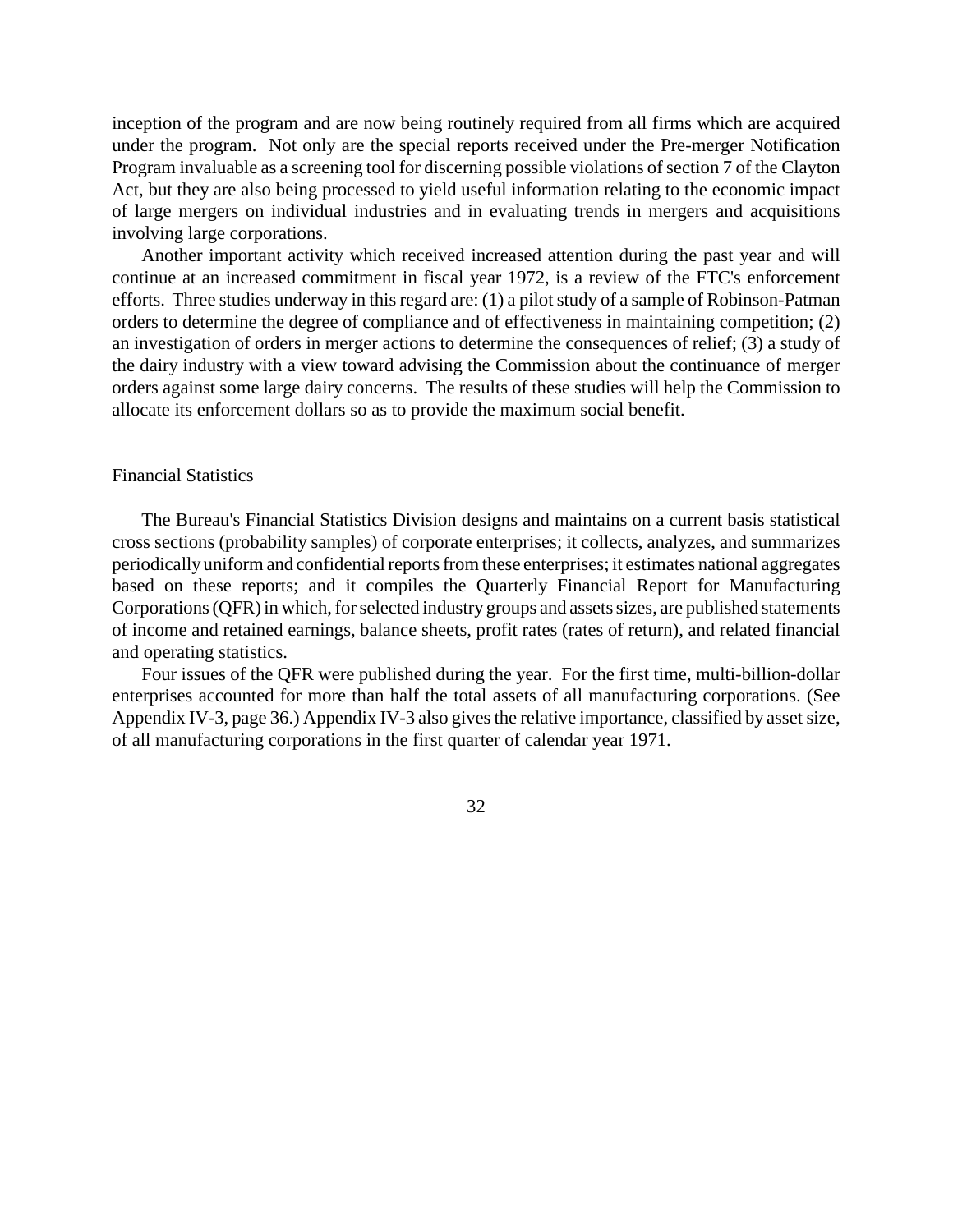Profit rates (rates of return) in the fourth quarter of 1970 reached the lowest level since the first quarter of 1961. Profit rates of all manufacturing corporations on stockholders' equity and sales, both before and after taxes, for each quarter in the 1961-1971 period are given in Appendix IV-4, page 37. This table shows the quarter-by-quarter profit rates from the first quarter 1961 through to the second quarter 1966 peak to the fourth quarter 1970 through, and the profit rates for the first two quarters in 1971.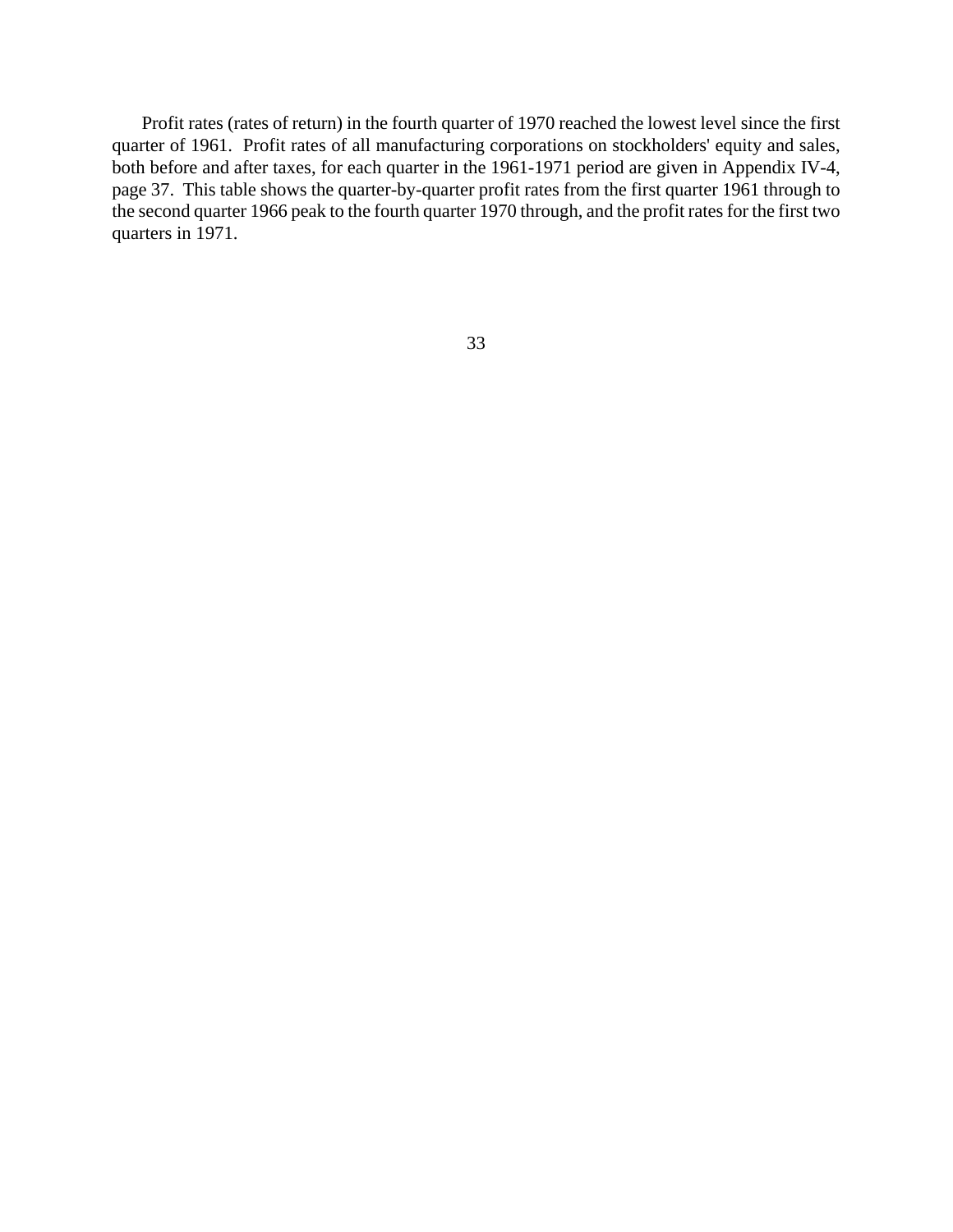#### APPENDIX IV-4

# Distribution of Manufacturing Industries by 4-Firm Concentration - Ratio Quartiles, 1966

| Concentration | Number Of |            | Value of           |           |
|---------------|-----------|------------|--------------------|-----------|
| quartile      |           | industries |                    | shipments |
| (percent)     | No.       | Percent    | \$Billions Percent |           |
| $75 - 100$    | 33        | 9          | 66                 | 14        |
| $50 - 74$     | 90        | 24         | 89                 | 19        |
| $25 - 49$     | 154       | 40         | 189                | 40        |
| $0 - 24$      | 105       | 27         | 124                | 27        |
| Total         | 382       | 100        | 468                | 100       |

Note: The manufacturing section is composed of 417 industry categories. Excluded from the above tabulation are: 15 industry categories composed of products "not elsewhere classified" within major industry groups; 18 local or small regional market industries; and the newspaper and periodical industries. The Census did not publish 1966 concentration ratios for 29 industries. For these 29 industries, 1963 concentration ratios were used.

Source: Annual Survey of Manufacturers: 1966, Value-of-Shipment Concentration Ratios by Industry, U.S. Bureau of the Census. See also, Studies by the Staff of the Cabinet Committee on Price Stability, January 1969, p. 57.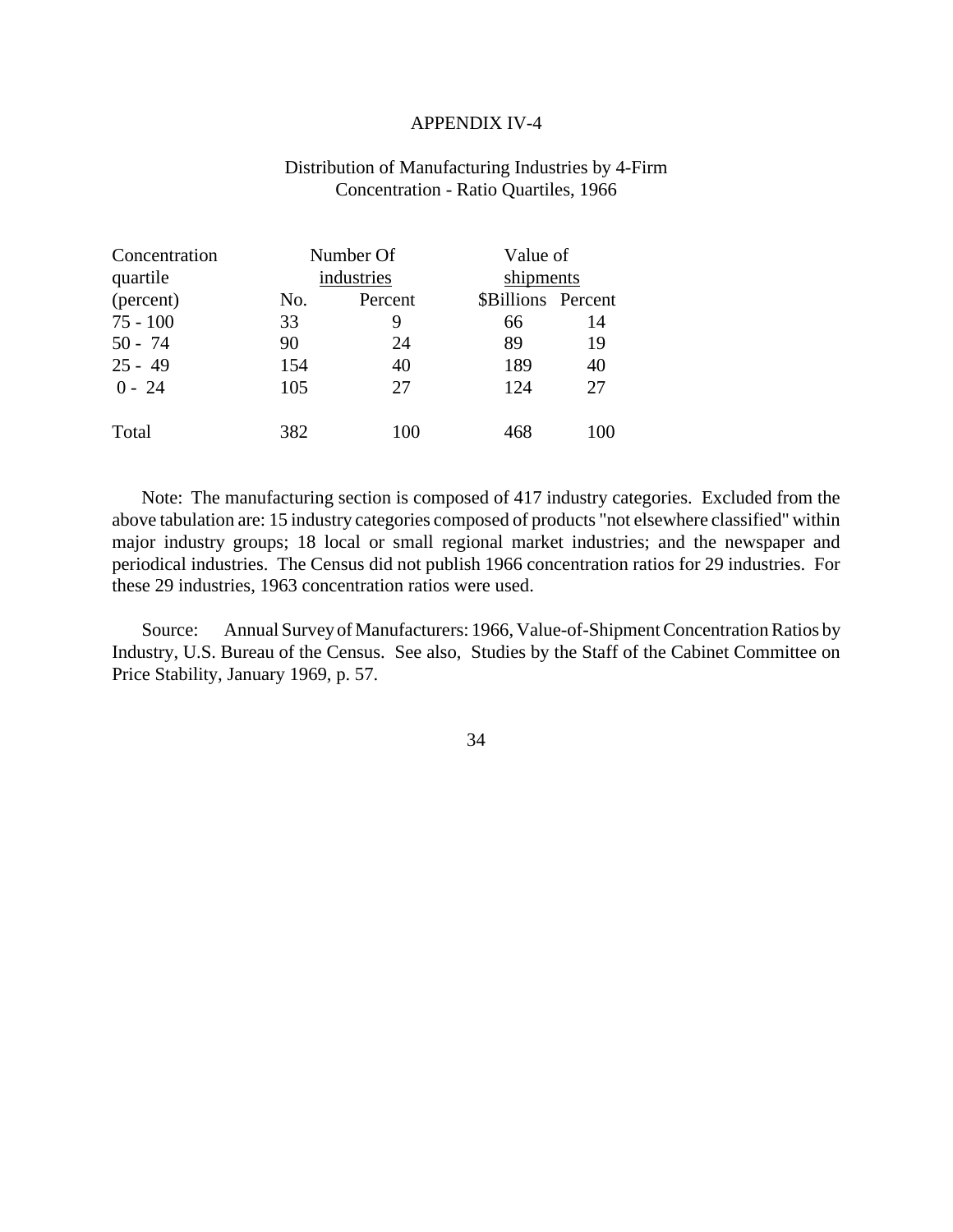# Appendix IV-2

# MANUFACTURING AND MINING FIRMS ACQUIRED 1948 - 1970

# EXHIBIT - TEXT NOT AVAILABLE - SEE IMAGE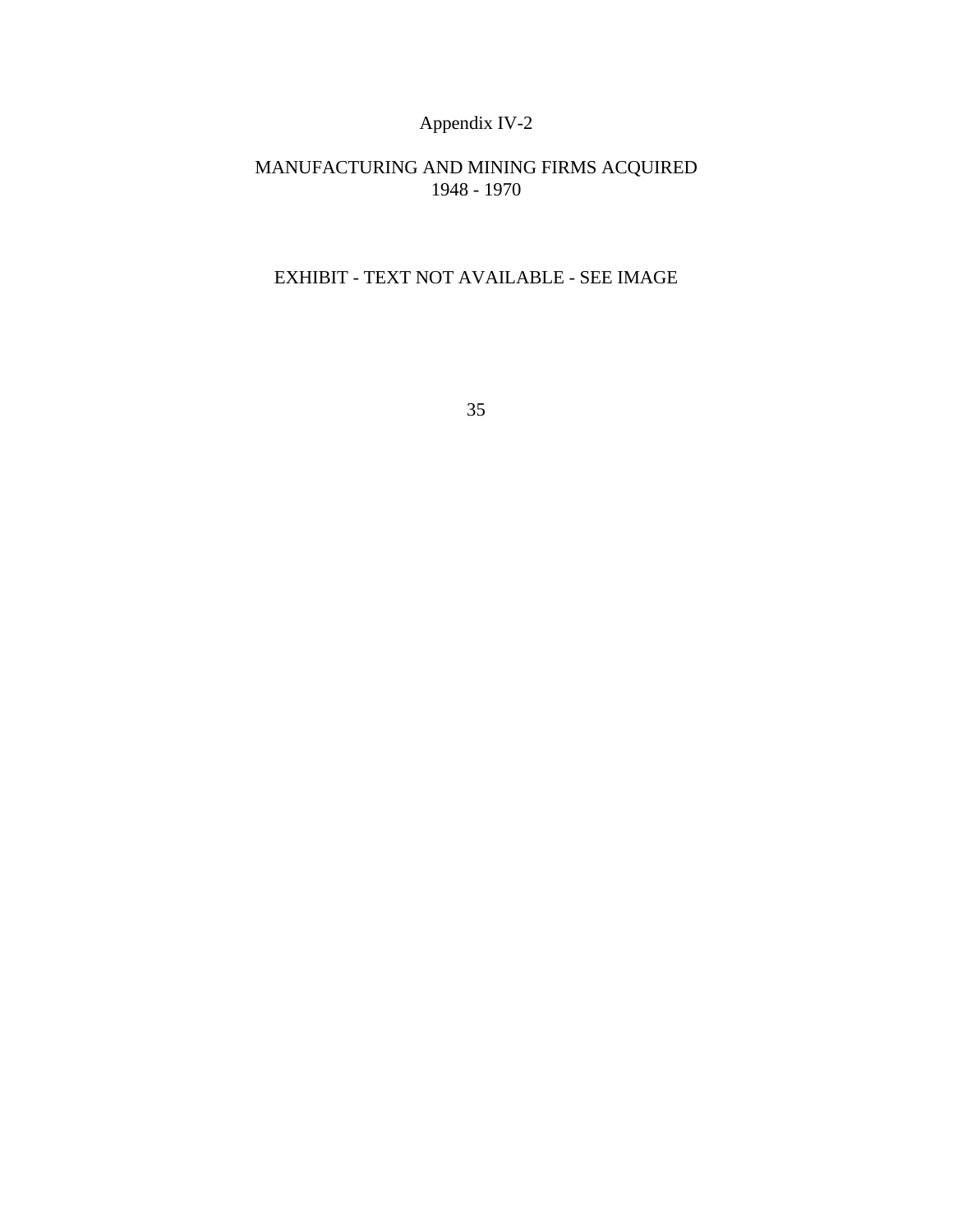# APPENDIX IV-3

# Composition of the QFR Sample, by Total Assets, 1st Quarter 1971

| <b>Total assets</b>               |               |                   |     |               |  |
|-----------------------------------|---------------|-------------------|-----|---------------|--|
|                                   | of all        |                   |     |               |  |
|                                   | manufacturing |                   |     | Number of     |  |
|                                   | corporations  |                   |     | manufacturing |  |
|                                   | Million       | Per               |     | corporations  |  |
| Asset size                        | dollars       | cent <sup>1</sup> |     | in QFR sample |  |
| \$1,000 million and over          | 296,610       | 51                |     | 111           |  |
| \$250 million to $$1,000$ million | 108,155       | 19                |     | 222           |  |
| \$100 million to \$250 million    | 47,820        | 8                 |     | 309           |  |
| \$100 million and over            | 452,585       |                   | 77  | 642           |  |
| \$50 million to \$100 million     | 25,523        | $\overline{4}$    |     | 368           |  |
| \$25 million to \$50 million      | 19,631        | 3                 |     | 539           |  |
| \$10 million to \$25 million      | 9,379         | 3                 |     | 1,191         |  |
| \$10 million and over             | 517,018       | 88                |     | 2,740         |  |
| \$5 million to \$10 million       | 12,527        | $2 \}$            |     |               |  |
| \$1 million to \$5 million        | 28,063        | $5 \}$            |     | 6,925         |  |
| Under \$1 million                 | 26,645        | $5 \}$            |     |               |  |
| All asset sizes                   | 584,253       |                   | 100 | 9,665         |  |

 $\overline{1}$  Figures are rounded and will not necessarily add to totals.

 $\overline{a}$ 

SOURCE: Division of Financial Statistics, Federal Trade Commission, Quarterly Financial Report for Manufacturing Corporations, first quarter 1971, p. 61.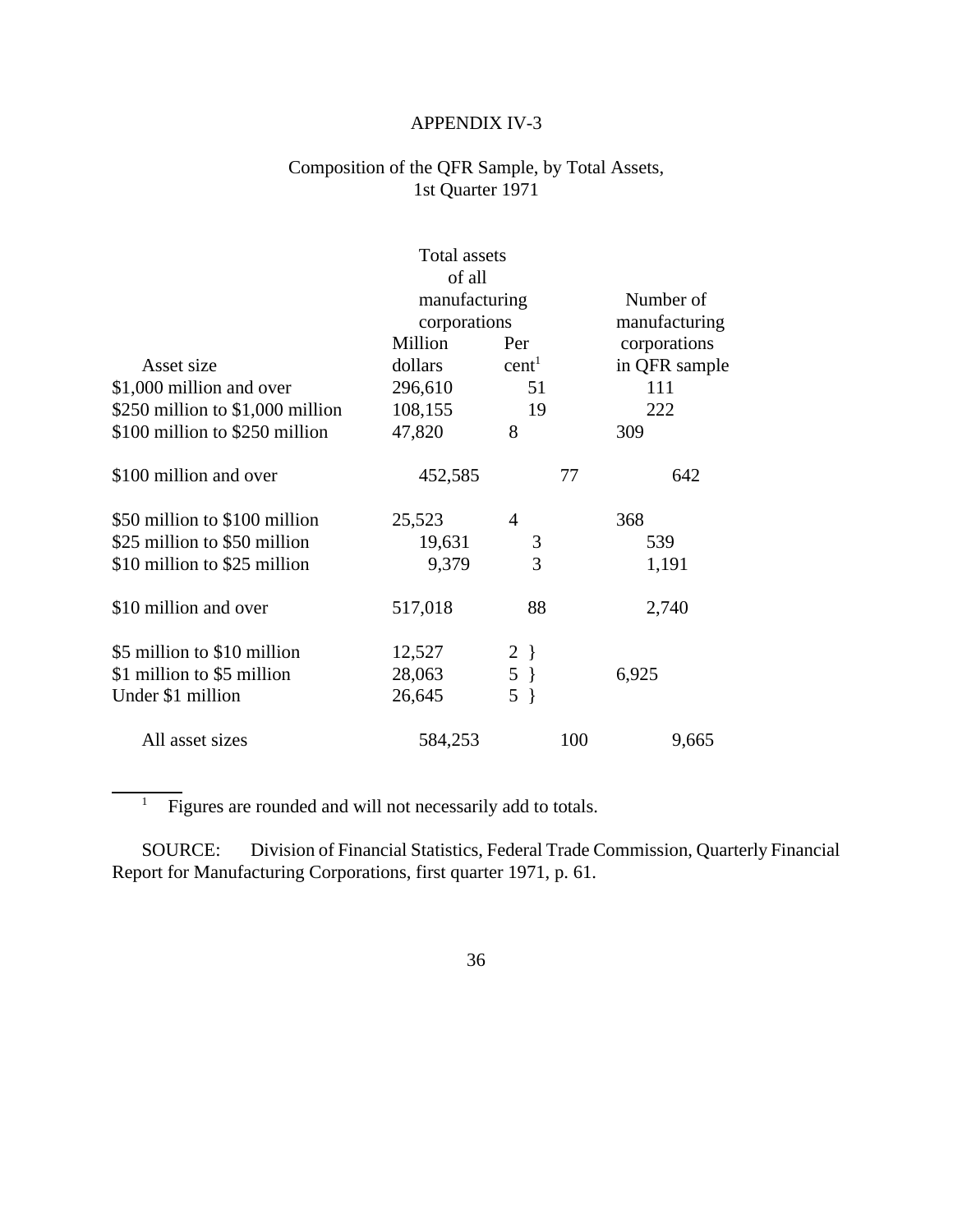# APPENDIX IV-4

Profit Rates of All Manufacturing Corporations 1961 - 1971

EXHIBIT - TEXT NOT AVAILABLE - SEE IMAGE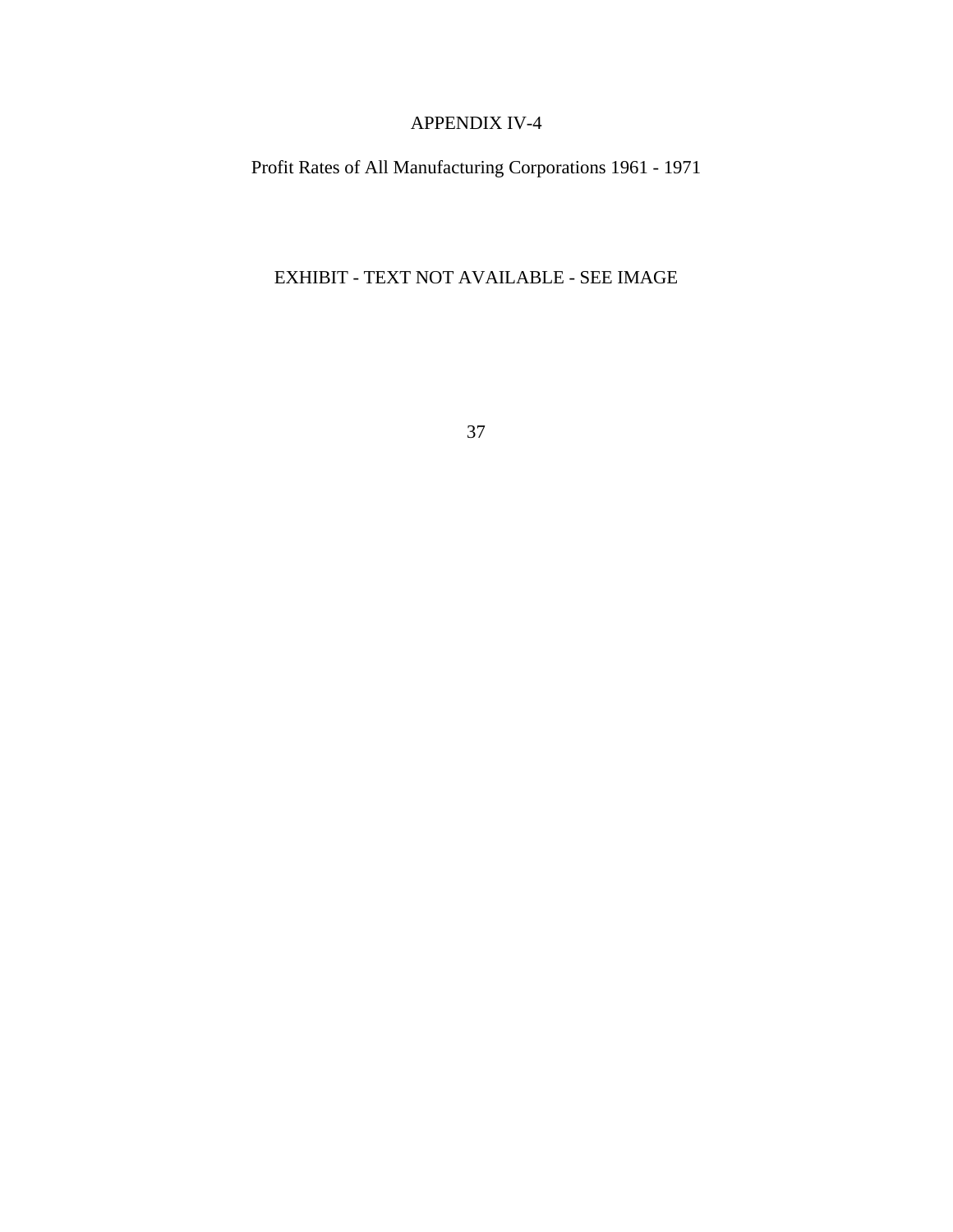## REGIONAL OPERATIONS

#### Reorganization and Responsibilities

A major goal of the Commission's reorganization was to increase the participation of the regional personnel in the overall FTC law-enforcement efforts. Regional Office activities are carried on in coordination with those of theCommission's Bureaus ofCompetition andConsumer Protection, and under the policy guidance of the Commission, the Office of Policy Planning and Evaluation, and the Executive Director.

The Commission's Regional Offices were authorized to initiate preliminary investigations into regional matters. In addition, they can issue and accept returns on subpoenas; conduct investigational hearings; prepare, negotiate and submit to the Commission consent settlement agreements designed to halt unlawful practices; submit to the Commission proposed complaints initiating administrative litigation; and serve as counsel in support of complaints in such litigation.

The Regional Offices, during the past year, acted as investigative arms for the FTC's operating bureaus, assumed expanded responsibility for enforcement of the Truth in Lending and Fair Packaging andLabelingActs, and were in the forefront of the Commission's greatly increased liaison and coordination with other governmental and private consumer protection and education agencies and groups.

A change in the concept of staffing the Regional Offices was implemented concurrently with the expansion of their responsibilities and authorities.

To supplement the attorneys and clerical personnel, who traditionally staffed the Regional Offices, a new professional category was created - the Consumer Protection Specialist. A program of selection, hiring and training was launched last year, and experience has proved the wisdom of the decision. The Con-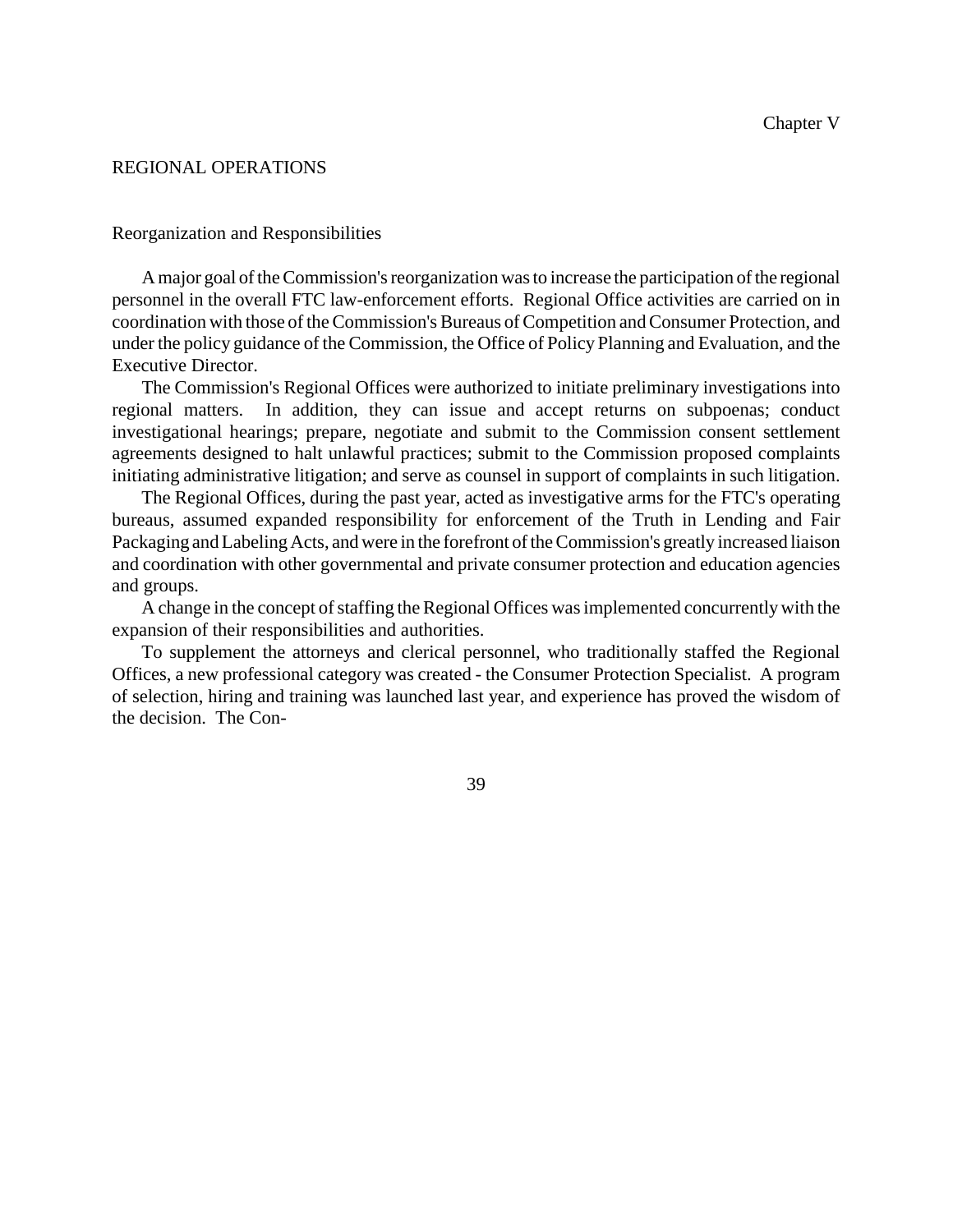sumer Protection Specialists do much of the work involved in business and consumer education, textile and fur and truth-in-lending inspections and investigations, and federal-state coordination.

#### Coordinating Programs

The Regional Offices are deeply involved in the Commission's program of coordinating the lawenforcement efforts of Federal, state and local agencies having consumer protection authority. This coordination is achieved through the so-called "Consumer Protection Coordinating Committees" now organized and functioning in seven major metropolitan areas - Chicago, Boston, Detroit, Los Angeles, New York, Philadelphia and San Francisco. Representatives of consumer-oriented agencies from all levels of government meet regularly as a committee to discuss problems, plan programs, and exchange information. In addition, all use a computerized data processing system to record, analyze, and report upon complaints they receive. All have set up systems for forwarding to proper agencies complaints received by any member, and several have also established one-stop complaint services under which consumers are invited to submit all complaints to one office. These complaints are then forwarded to the agencies best able to handle them.

The data processing print-outs, made for the use of all Committee members, disclose patterns of violations, types of practices, types of business and localities in which various violations occur, individual business firms involved, and other information useful for planning coordinated consumer protection activities.

The FTC's Regional Offices provide the staffing and computer service for these Committees.

In Chicago and New Orleans, the Commission, through its Regional Offices in those cities, has also organized "Consumer Advisory Boards," whose memberships represent such groups as the local Better Business Bureaus, bar associations, labor unions, chambers of commerce, retailers associations, Congress of Racial Equality, League of Women Voters, Urban League, legal aid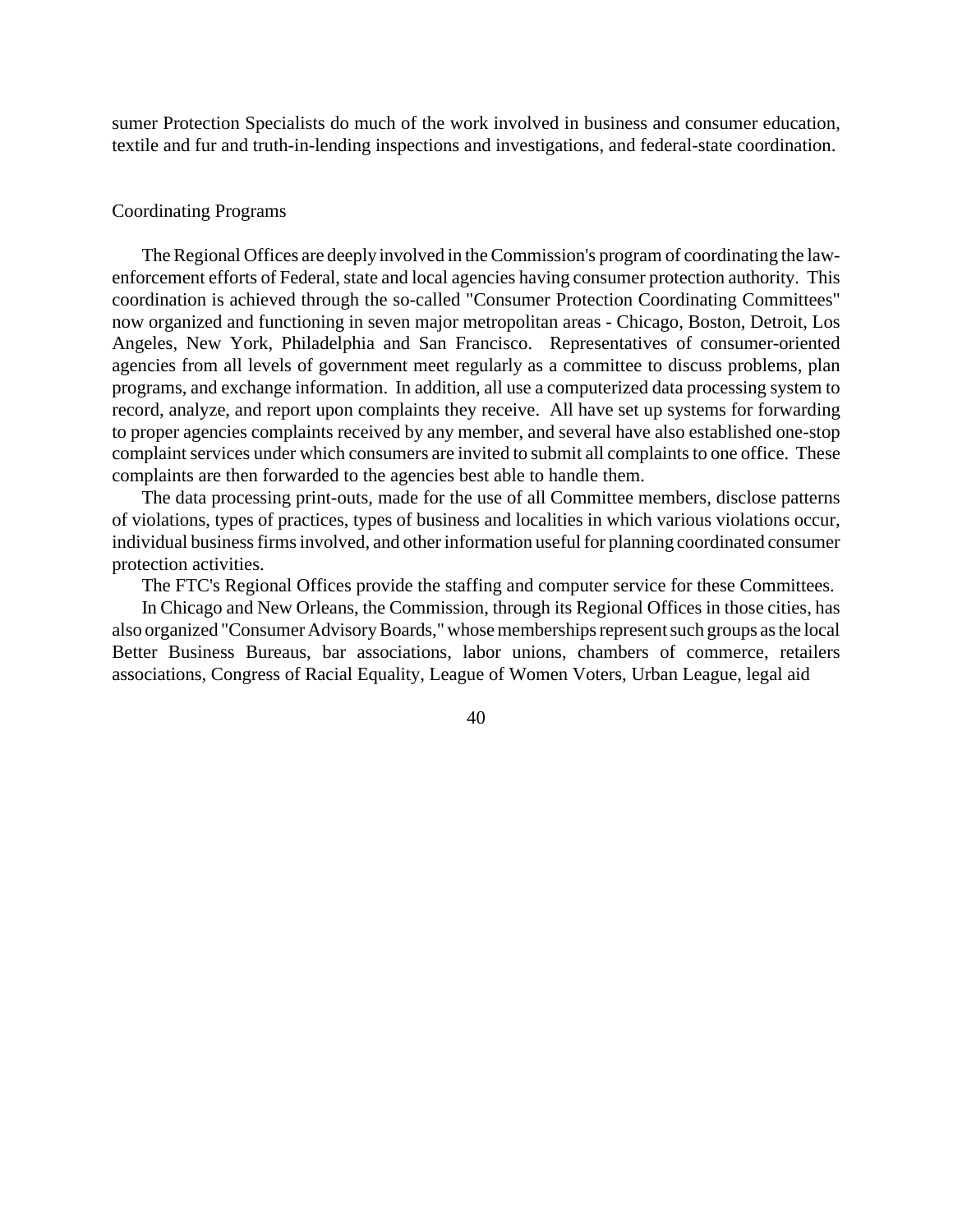agencies, boards of education, universitydepartments, consumer organizations, and many others. These boards are sources of information concerning consumer problems, desires and attitudes, and serve as channels through which information can economically be passed to large groups of consumers.

Other Regional Offices maintain similar types of relationships with such groups in their areas, although without the existence of formally organized committees and boards.

#### Public Hearings

On occasion, the Regional Offices will hold public hearings on pressing problems affecting a specific geographical jurisdiction. For example, during the past fiscal year the Cleveland Regional Office held more than three weeks of consumer hearings in that city's middle and lower economic areas. The results were published by the Commission and provide considerable insight into problems facing Cleveland consumers.

Often, too, Regional Offices will host hearings related to Trade Regulation Rules proposed by the Commission. Such hearings supplement the record developed in Washington. During the past year, for example, both the New York and Chicago Regional Offices held proposed Trade Rule hearings.

A major factor contributing to the Commission's increased complaint action during fiscal year 1971 wasthe work of the Regional Offices. Appendix V-1 on page 42 gives the caseload, statistics.

The Regional Offices' ability to meet the challenge of their new responsibilities during the past year affirms the soundness of the Commission's decision to give them full partnership in its law enforcement effort.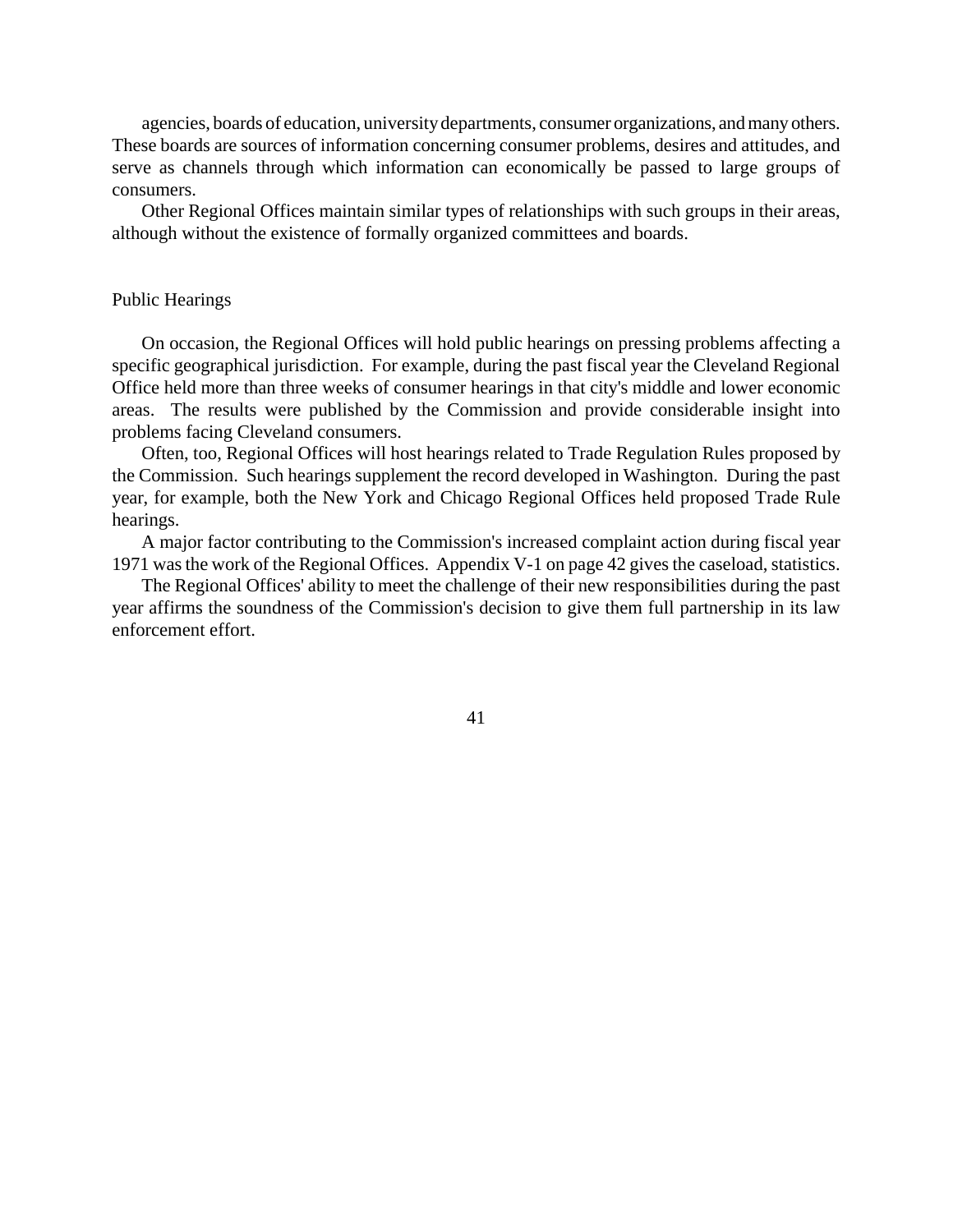# APPENDIX V-1

# FTC REGIONAL OFFICE CASELOAD STATISTICS FOR FY 1971

\* 18.6 percent of the Commission's total complaint action for FY 1971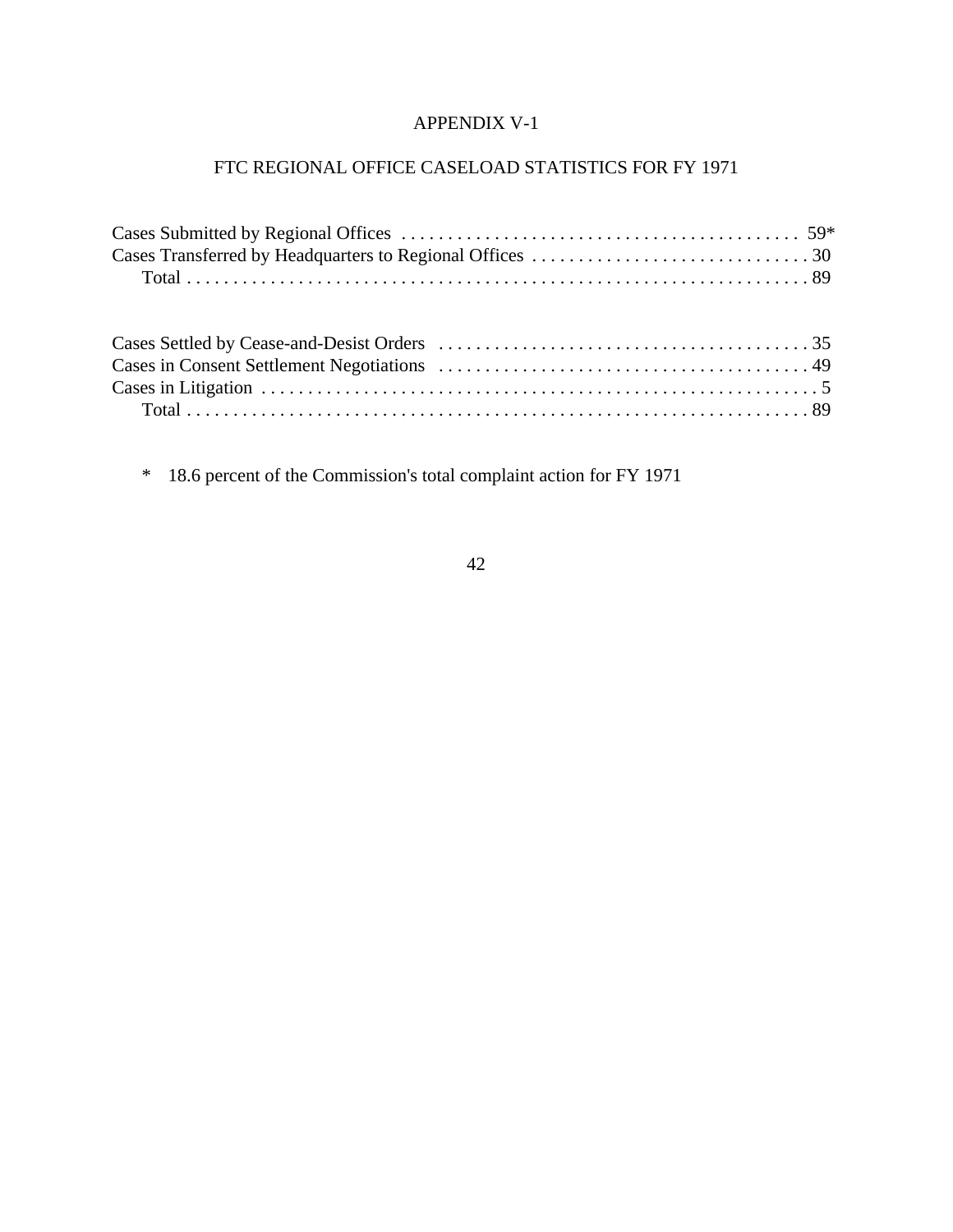# HEARING EXAMINERS

Hearing examiners sit as administrative trial judges to hear and initially decide contested cases involving alleged violations of the laws administered by the Commission. The caseload in fiscal year 1971 increased by eighteen percent over that of the previous year. The 11 hearing examiners also devoted nearly 50 percent more time to evidentiary hearings and prehearing conferences than they had the year before.

Appendix VI-1 on page 44 gives the hearing examiners' workload comparison for the fiscal years 1970 and 1971.

The hearing examiners also continued to provide adjudicative services to a variety of other government agencies. In addition to adjudicating Commission cases, the hearing examiners spent nearly 275 days hearing cases for eight other Federal agencies and sitting as Special Masters for United States Courts of Appeals.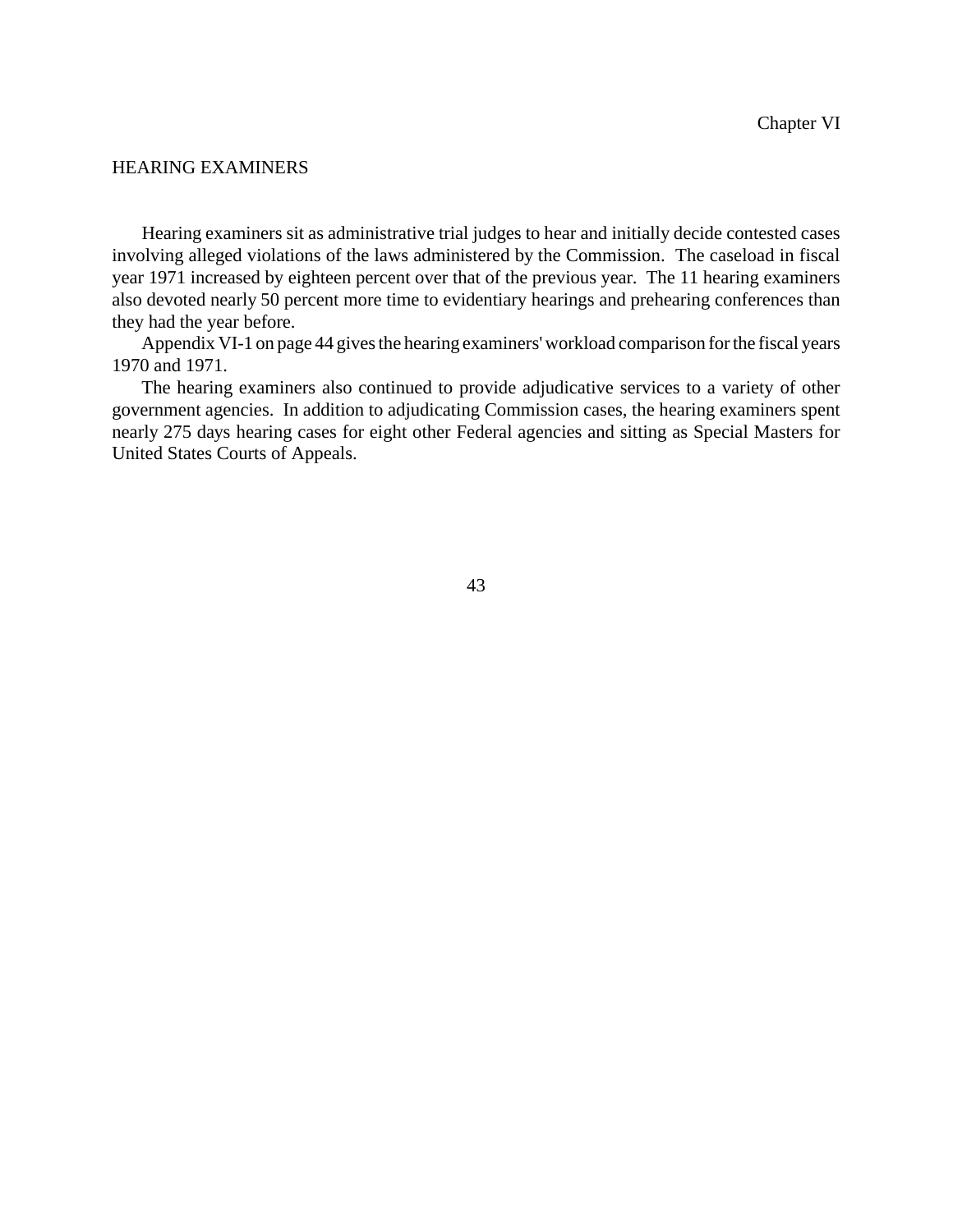# APPENDIX VI-1

# WORKLOAD OF FTC HEARING EXAMINERS Fiscal Years 1970 & 1971

|                              | Fiscal | Fiscal |
|------------------------------|--------|--------|
|                              | Year   | Year   |
|                              | 1970   | 1971   |
| Complaints                   |        |        |
| On Hand at Beginning of Year | 27     | 38     |
| Received                     | 34     | 34     |
| Remanded                     | 5      | 6      |
| Total                        | 66     | 78     |
| <b>Dispositions</b>          |        |        |
| Litigated                    | 17     | 19     |
| Other                        | 11     | 12     |
| Total                        | 28     | 31     |
| On Hand at End of Year       | 38     | 47     |
| <b>Hearing Days</b>          |        |        |
| <b>Evidentiary Hearings</b>  | 186    | 331    |
| Prehearing Conferences       | 92     | 83     |
| Total                        | 278    | 414    |
| Number of Hearing Examiners  | 11     | 11     |
|                              |        |        |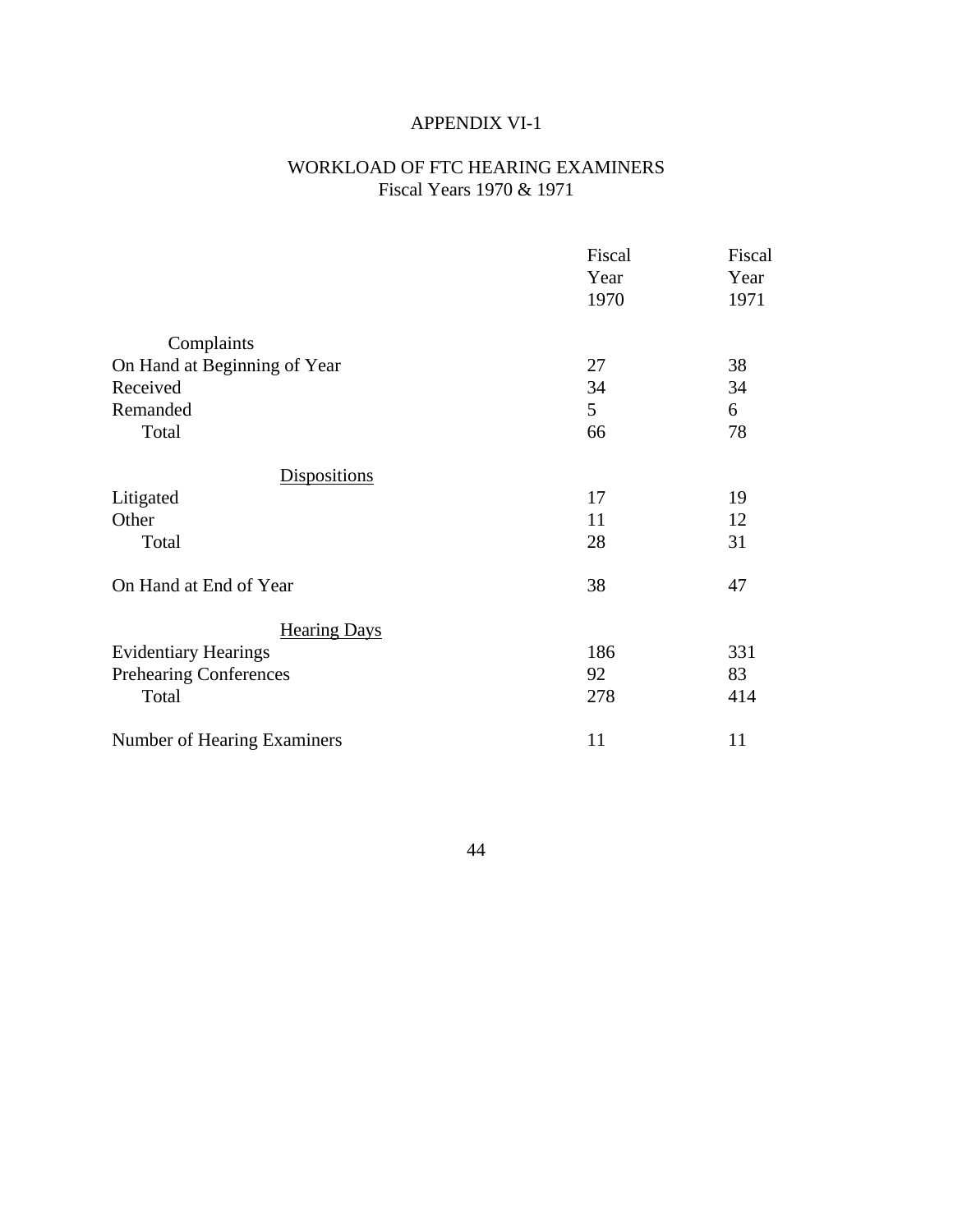#### GENERAL COUNSEL

The General Counsel's Office advises the Commission and its operating bureaus on legal, policy and procedural matters that cover the spectrum of consumer protection, antitrust and administrative law. The majority of the General Counsel's assignments relate to Commission requests for advice on a broad range of questions of law or policy.

The Office also handles requests for advisory opinions, requests for access to documents in the agency's files, and motions to limit or quash subpoenas. During fiscal year 1971, the staff processed and sent to the Commission some 67 advisory opinion matters. In addition, the Office handled over 150 requests for staff level advice.

In addition to its advisory responsibilities, the General Counsel also represents the Commission on review of cease and desist orders in the Courts of Appeals, and assists the Department of justice in preparing and arguing collateral cases in the United States District Courts and Courts of Appeals.

Because of the complexity of FTC cases, the Solicitor General utilizes the General Counsel's assistance in Commission matters before the United States Supreme Court.

During fiscal year 1971, the Office handled 97 cases. Litigation was completed in 44 cases - 9 involving deceptive practices, 3 involving restraint of trade, 10 concerning proceedings for enforcement of Commission subpoenas or other compulsory process, and 22 concerning collateral matters such as suits against the Commission for declaratory judgment and injunctive relief. As of June 30, 1971, 53 cases were pending in the Supreme Court and the various courts of appeals and district courts. (See Appendix VII-1, page 47.)

In addition to its advisory and litigation functions, the General Counsel's Office prepared and submitted to the Commission reports on 93 bills which were pending in Congress, as well as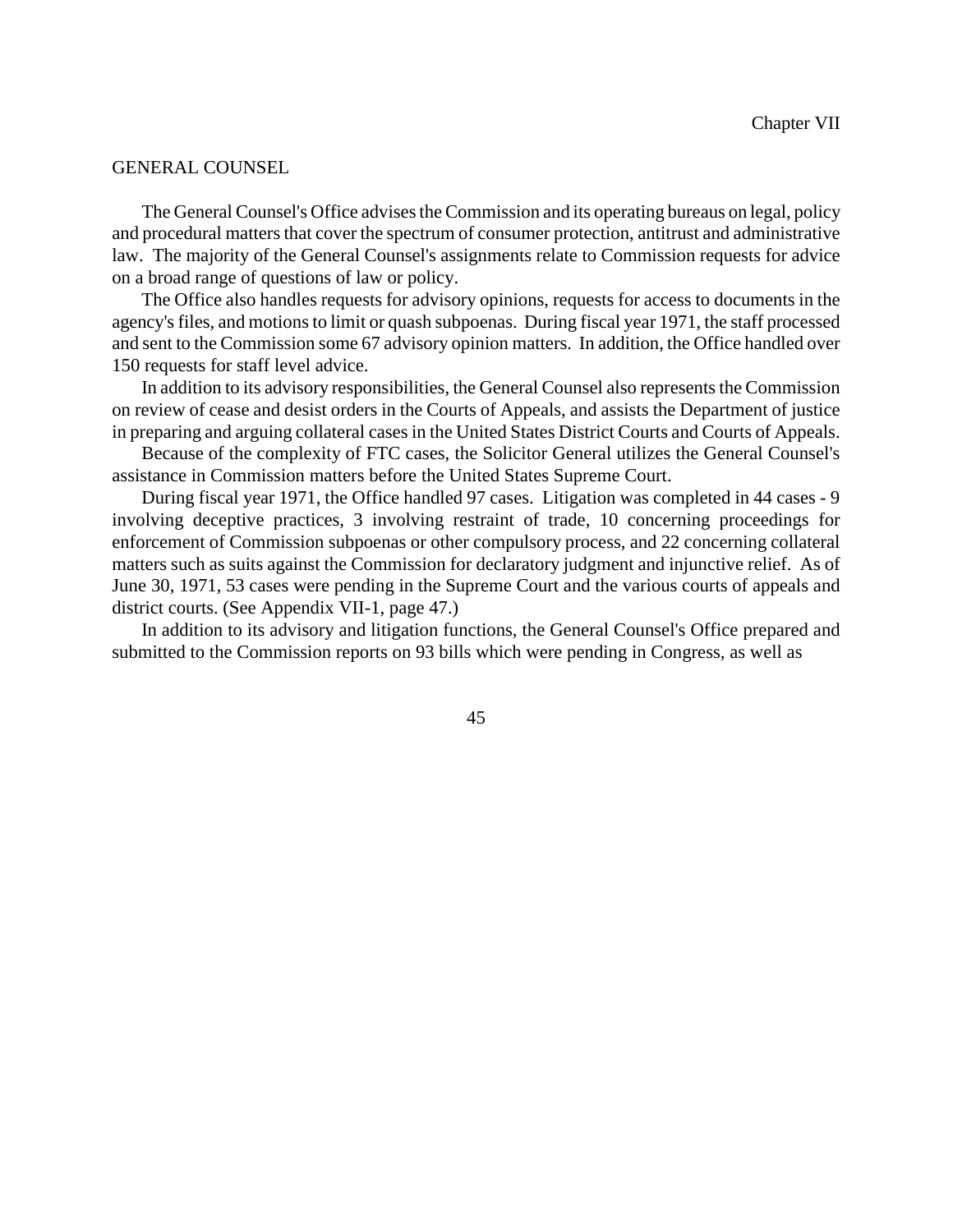reports and comments on legislative proposals and bills prepared by other Federal agencies. Frequent conferences were held with Congressmen and other agencies to assist them in preparing bills and to give them the Commission's views. The Office also helped draft statements for the Chairman and key staff members who testified before congressional committees. Committee appearances were made concerning legislation dealing with:

- Amendments to the Federal Trade Commission Act that would strengthen its enforcement machinery.
- "Truth in Warranties" or bills which would require complete disclosure of warranty terms and conditions.
- Amendments to the Flammable Fabrics Act which would require premarketing testing of potentially dangerous fabrics and increase penalties for violations of that Act.
- Consumer protection bills including both proposals which would expand the responsibilities of the Federal Trade Commission, and those which would create a new agency for consumer protection matters.
- Required labeling of textile products to include cleaning instructions.
- The elimination of combination gas-electric utility companies.
- Means to promote greater safety in the design of motor vehicles.
- Amendments to the patent laws in the field of patent misuse.
- The acquisition by oil companies of competing energy sources.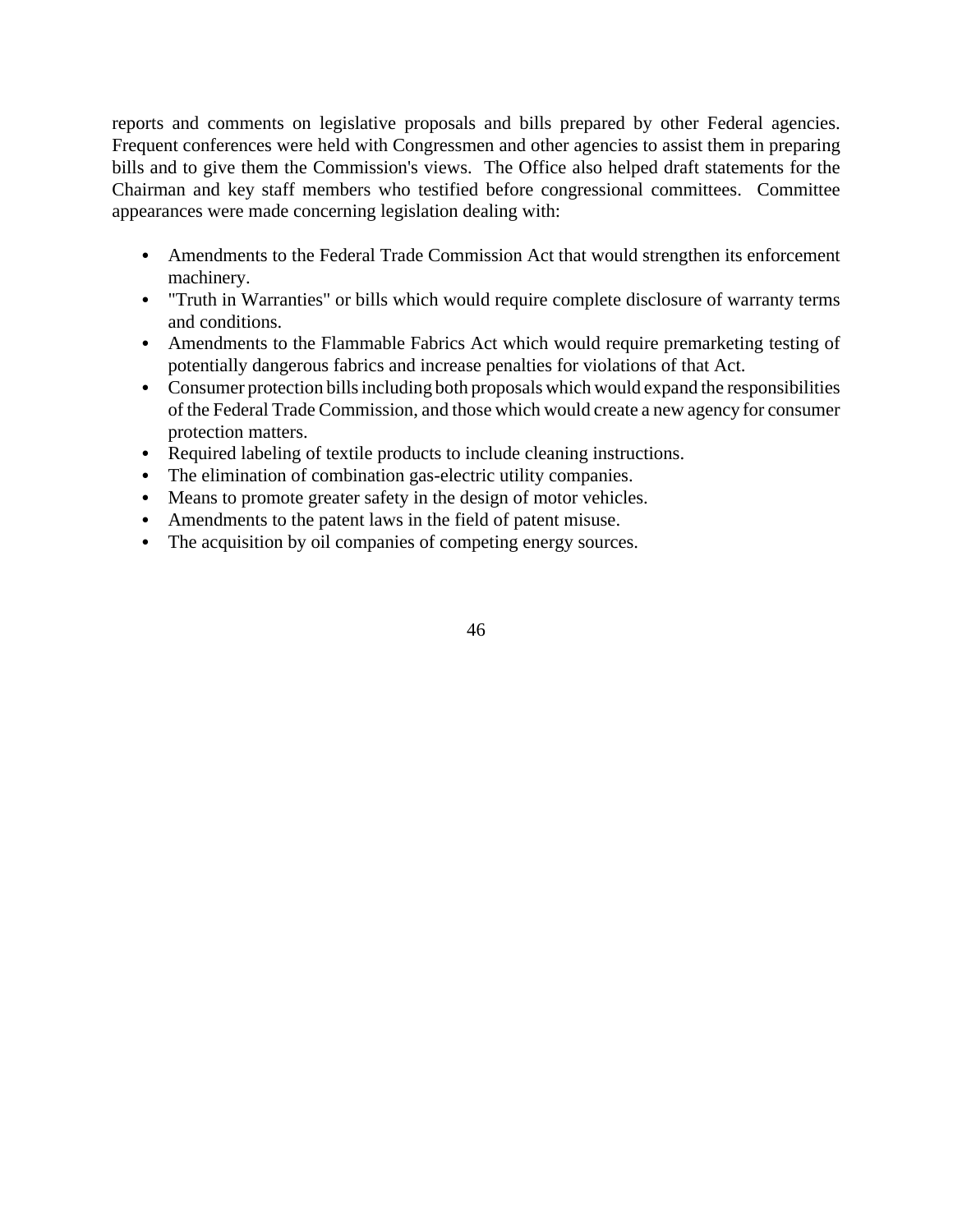#### APPENDIX VII-1

# FTC CASES IN THE COURTS

This Appendix summarizes the significant Federal Trade Commission cases handled by the Office of the General Counsel in the courts during fiscal year 1971, together with a brief discussion of what is involved in each case or group of cases.

#### RESTRAINT OF TRADE CASES

The most significant restraint of trade decisions in fiscal year 1971 involved violations of section 5 of the Federal Trade Commission Act. In The Sperry & Hutchinson Company v. Federal Trade Commission, 432 F.2nd 146 (5th Cir. 1970), cert. granted, 401 U.S. 992 (1971), the Fifth Circuit (New Orleans) set aside the Commission's order prohibiting certain restrictive practices which the Commission found had suppressed and limited the business of redeeming and exchanging trading stamps for consumers. The court held that the practices challenged by the Commission did not violate the "spirit" of the antitrust laws because such practices when full-blown would not bear "the characteristics of recognized antitrust violations." In the court's view the Commission's order would restructure the trading stamp industry so asto eliminate legitimate competitive distinctions between the various trading stamps.

The dissenting opinion declared that the majority's interpretation of section 5 was too narrow in that it unduly limited the Commission's power to act against practices which were undesirable or inimical to the public interest and to protect businessmen and consumers from unreasonable restraint of trade. The Commission's petition for certiorari has been granted and the case is now pending in the Supreme Court.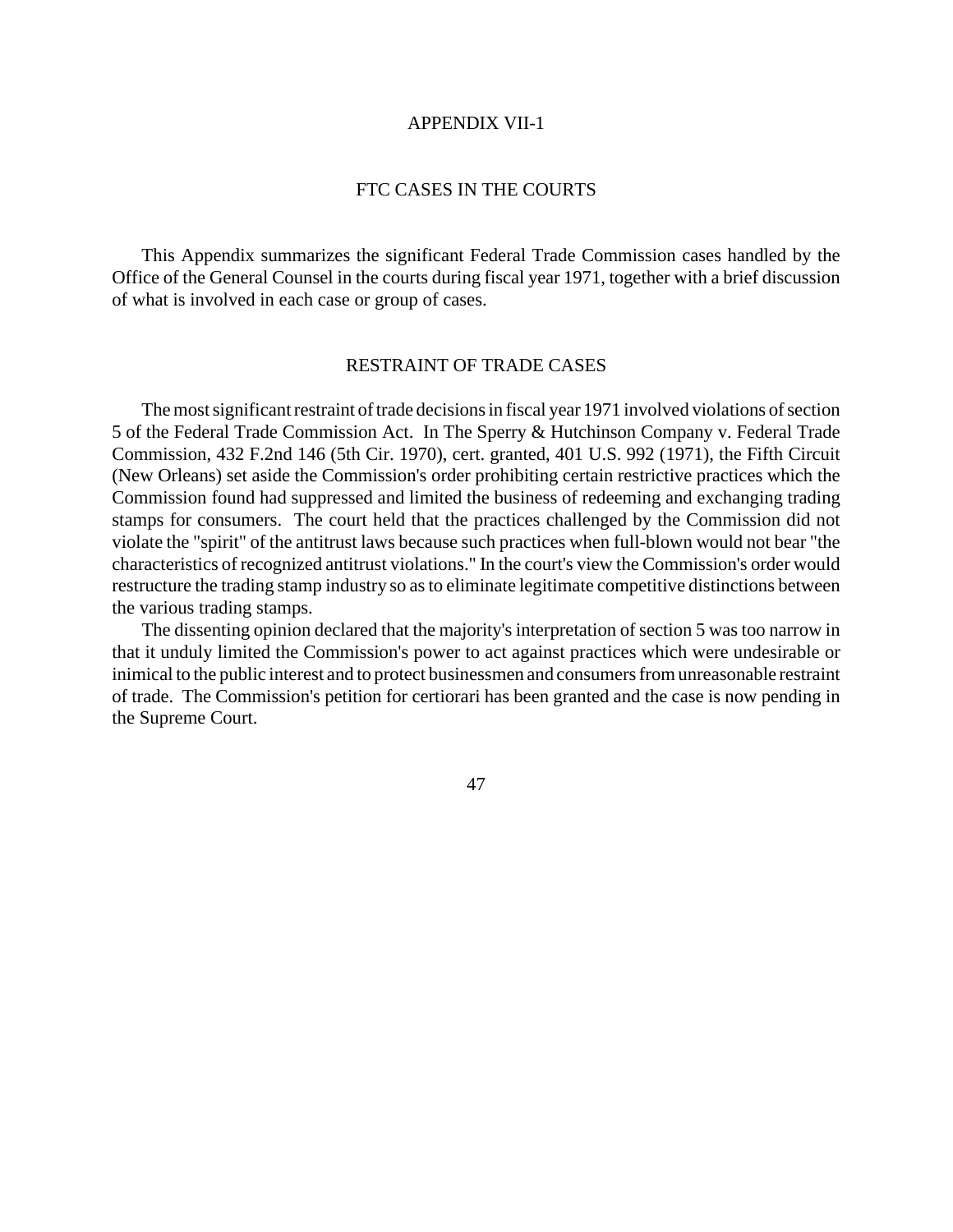In L. G. Balfour Co. (D. 8435), the Seventh Circuit (Chicago), holding section 5 to be a flexible and remedial statute containing a broad standard to prohibit practices that run counter to the public policy declared in the Sherman and Clayton Acts, affirmed the Commission's finding that Balfour, in violation of section 5, had monopolized the national college fraternity insignia products market and had engaged in unfair acts and practices in maintaining and fostering its monopoly, including the secret operation of a "competitor." The court also upheld the Commission's finding that certain term purchase agreements used in connection with the sale of high school class rings had the effect of unreasonably restricting competition in violation of section 5. The court affirmed and enforced the Commission's order requiring the termination of all existing contracts between Balfour and fraternities establishing limits on the duration and nature of future contracts, and prohibiting sales by Balfour to certain fraternities for a period of 5 years. In addition, the court sustained the Commission's determination as to the nature of the relevant market monopolized by Balfour and the Commission's power to order divestiture in a section 5 case in order to restore competition.

There were two important section 5 restraint of trade cases pending in courts of appeals at the close of the fiscal year: Golden Grain Macaroni Co. (D. 8737), in the Ninth Circuit (San Francisco), involves a Commission determination that a series of acquisitions of stock and assets of competitors violated section 5 (although such practices were found not to constitute an attempt to monopolize as charged in the complaint). The Commission has ordered divestiture of the acquired stock and assets. And, in National Association of Women's and Children's Apparel Salesmen (D. 8691), in the Fifth Circuit (New Orleans), review is sought of the Commission's finding that respondents violated section 5 by using certain restrictive practices in connection with the conduct and operation of trade shows.

In the area of discriminatory pricing practices under the Robinson-Patman Act in fiscal 1971, the Sixth Circuit (Cincinnati) in The Kroger Co. (D. 8663) upheld the Commission's finding that Kroger knowingly induced and received discriminatory prices from its supplier, Beatrice Foods Co., in violation of section 2(f), notwithstanding the Commission's further finding that Beatrice itself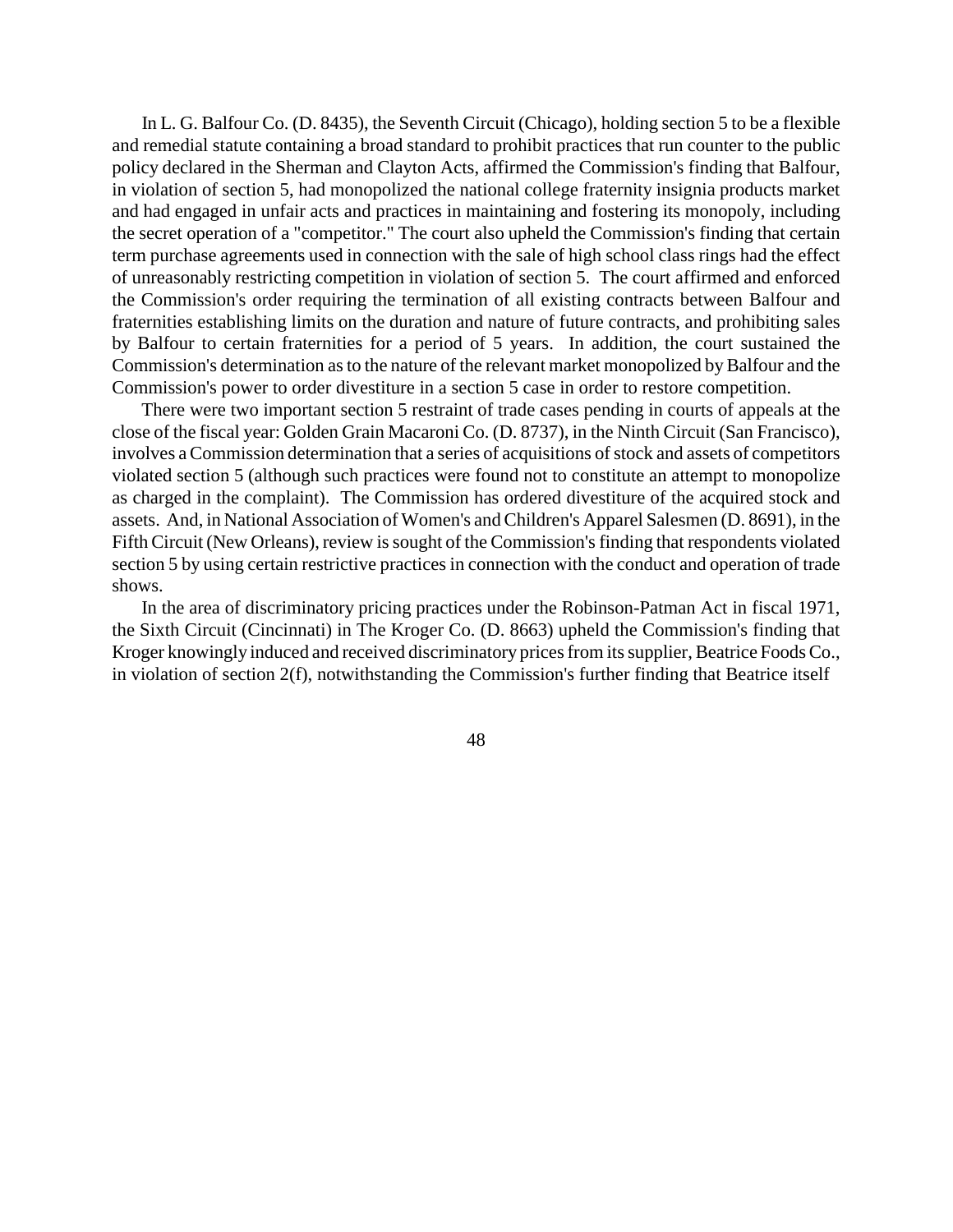had not violated section 2(a) because it granted the lower discriminatory pricesin good faith to meet the equally low prices of a competitor as permitted by section 2(b). The court sustained the Commission's finding that Kroger, by misrepresenting the nature of competitive offers it received, was thus precluded from receiving any benefit from Beatrice's successful section 2(b) "good faith' defense. Kroger has petitioned the Supreme Court for a writ of certiorari

Colonial Stores (D. 8768), pending in the Fifth Circuit (New Orleans), involves the question of whether a chain store buyer that induces and receives discriminatory advertising allowances prohibited by section 2(d) may, in order to avoid violating section 5, rely solely upon a representation printed on its contract form to the effect that the supplier makes available proportionally equal allowances to all the buyer's competitors.

In National Biscuit Co. (D. 5013), pending before the Commission on remand from the Fifth Circuit (New Orleans), a hearing, as required by the court, has been held before a hearing examiner on the question of whether an order, issued in 1944 in a section 2(a) discriminatory pricing case pursuant to a stipulation of facts, was a consent order."

In the field of illegal mergers (section 7 of the Clayton Act), the most significant court action in fiscal year 1971 occurred in OKC Corp. (D. 8802). In that case, the Commission successfully sought a preliminary injunction from the Fifth Circuit (New Orleans) under the "All Writs" Act. The court's order prohibited OKC, a cement producer, from selling the ready-mix business or other assets of the acquired company, Jahncke Service, Inc., and from making material changes in the business organization and structure of Jahncke pending final disposition of the Commission's administrative complaint challenging the acquisition. Later, the injunction was modified, pursuant to the Commission's request, to require OKC to restore unified management and operation of Jahncke and to maintain necessary accounting systems and records pending the outcome of the case.

Following the Commission's issuance of its order of divestiture in OKC Corp., petition for review was filed in the Tenth Circuit (Denver). At issue is the Commission's power under section 7 to order complete divestiture of an acquired company when the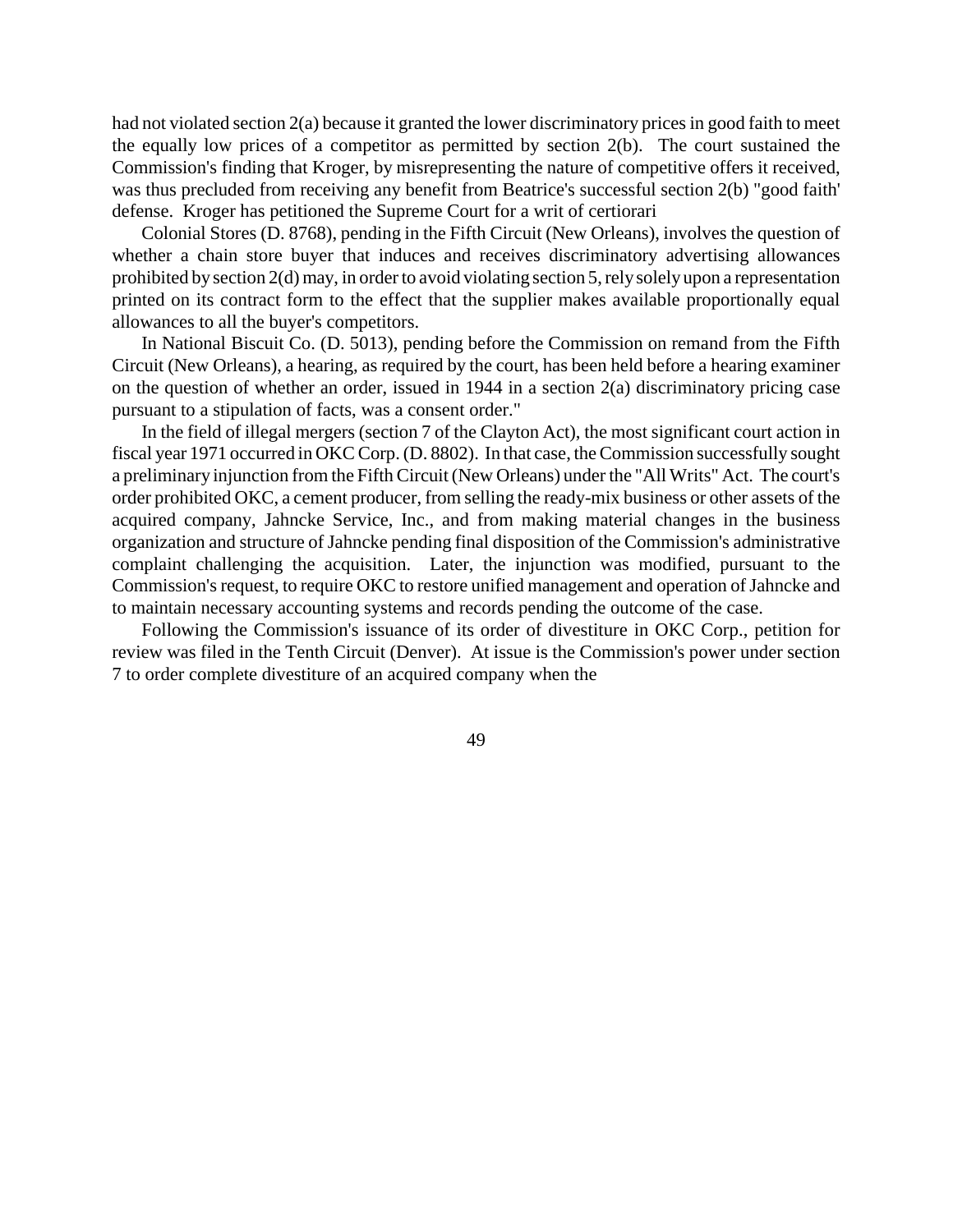challenged merger has been found unlawful only as to one line of commerce in which the acquired company is engaged.

In Abex Corporation (D. 8622) and The Seeburg Corporation (D. 7622), the Supreme Court denied petitions for certiorari to review decisions by the Sixth Circuit (Cincinnati) favorable to the Commission. In both cases, the petitioners sought to challenge the Commission's power in merger cases to ban future acquisitions in the same line of commerce for a 10-year period. In Seeburg, the Commission also successfully secured an injunction from the Sixth Circuit enjoining The Seeburg Corporation, pending divestiture, from dismissing the incumbent management of the acquired company, and requiring the maintenance of a specified amount of working capital therein to ensure its competitive viability.

Some very important merger cases were briefed and argued in appellate courts in fiscal 1971: The Bendix Corporation (D. 8739), a conglomerate case submitted for decision before the Sixth Circuit (Cincinnati), involves the novel "toehold" theory. The Commission found that the acquisition of Fram Corporation (Fram), a leading manufacturer of automotive filters, by Bendix Corporation (Bendix), a larger diversifiedmanufacturer of automotive, aerospace and other products, constituted a section 7 violation. The Commission reasoned that Bendix, a substantial potential entrant by acquisition into the replacement market for automotive filters, acted unlawfully by entering that industry by a leading-firm acquisition instead of by a small-firm or "toehold" acquisition. Bendix's challenge is based on its claim that the Commission arbitrarily reversed the hearing examiner's decision dismissing the complaint. Bendix also contends that the "toehold" theory was neither pleaded nor litigated and that it is an unwarranted expansion of section 7.

Mississippi River Corporation (D. 8657) was briefed and argued before the Eighth Circuit (St. Louis). That case involved acquisitions of leading ready-mix concrete firms in three metropolitan markets by Mississippi River Corporation (Mississippi), a substantial firm engaged in the production and transmission of natural gas and in the management of the Missouri Pacific Railroad. These acquisitions, which were made before Mississippi's operation of a new portland cement plant, were found unlawful on the ground that they resulted in substantial foreclosure in the sale of portland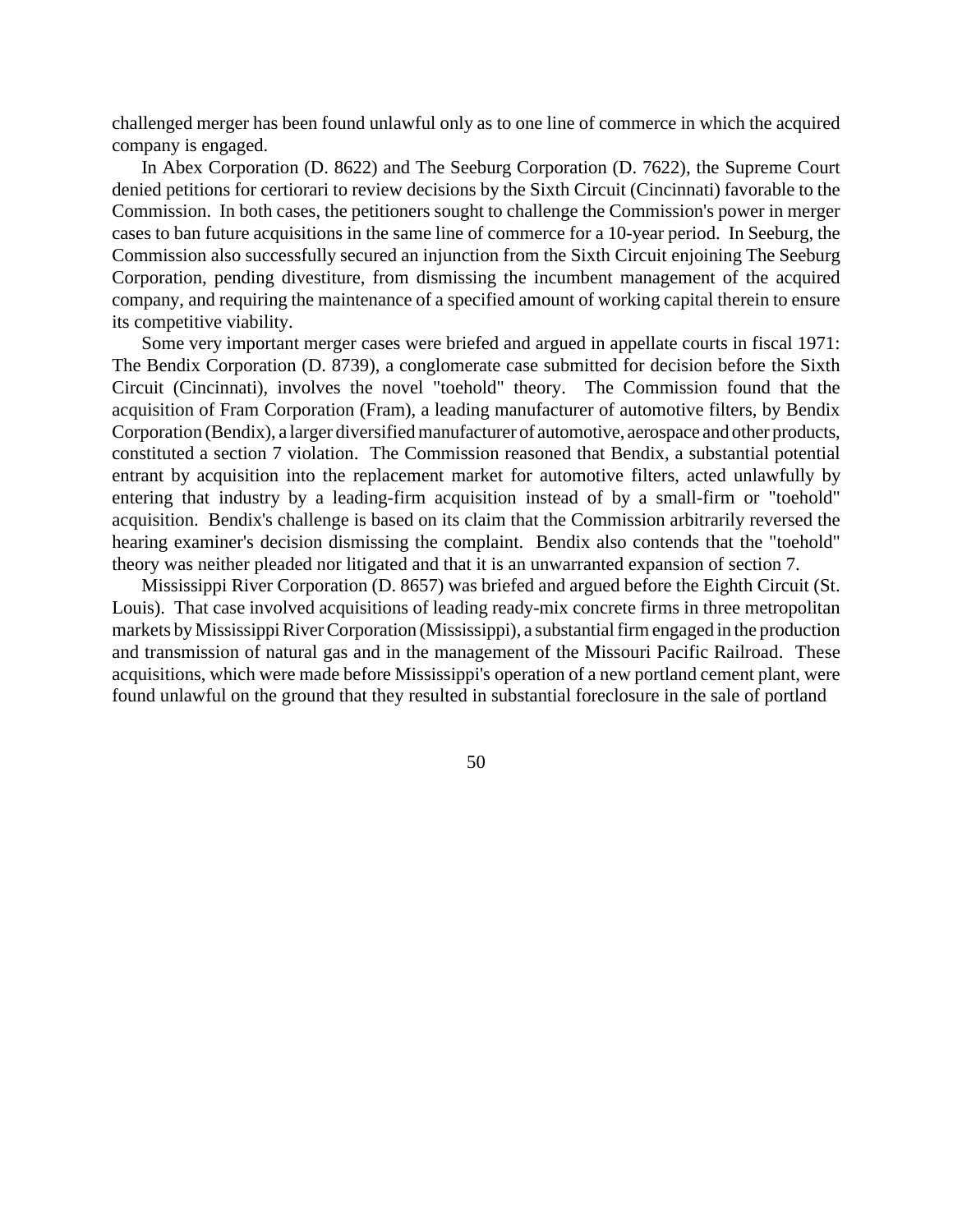cement in the Memphis, Kansas City and Cincinnati metropolitan markets. Mississippi has challenged the Commission's decision on the grounds (1) that these acquisitions enable it to enter concentrated markets successfully, thus having pro-competitive effects; (2) that a key witness was denied the right to counsel; and (3) that the Commission's "Mississippi River treatment," whereby sensitive customer and sales information in the case obtained from competitors was turned over for purposes of confidentiality to an independent accounting firm for compilation, and to which evidence Mississippi was refused direct access, constituted a denial of due process by depriving Mississippi of its right to adequately cross-examine. The Eighth Circuit has directed reargument of the case.

Other pending merger cases include: United States Steel Corp. (D. 8655) in the Sixth Circuit (Cincinnati), on remand to the Commission for further consideration of respondent's "failing company" defense in light of the Supreme Court's Citizens Publishing Co. decision. In fiscal year 1971, the court clarified its mandate, thus in effect sustaining the Commission's position that postacquisition evidence need not be considered in determining whether the acquired company's prospects for surviving bankruptcy or similar proceedings were "dim or nonexistent." The pending Kennecott Copper Corporation case (D. 8765) in the District of Columbia Circuit is a conglomerate merger case of far-reaching significance involving the future enforcement of section 7 in the energy field.

#### DECEPTIVE PRACTICE CASES

The Supreme Court denied certiorari in two "door-to-door" selling cases in fiscal 1971, both decided in fiscal year 1970 in the Commission's favor. In All-State Industries of North Carolina, Inc. (D. 8738), the Fourth Circuit (Richmond) had affirmed the Commission's findings and order involving deceptive sales methods employed by a company engaged in the installment of aluminum siding and other products. In P.F. Collier & Son Corp., P.R. Collier, Inc., and Crowell Collier and MacMillan, Inc. (D. 7751), the Sixth Circuit (Cincinnati) had upheld the Commission's order involving sales of encyclopedias.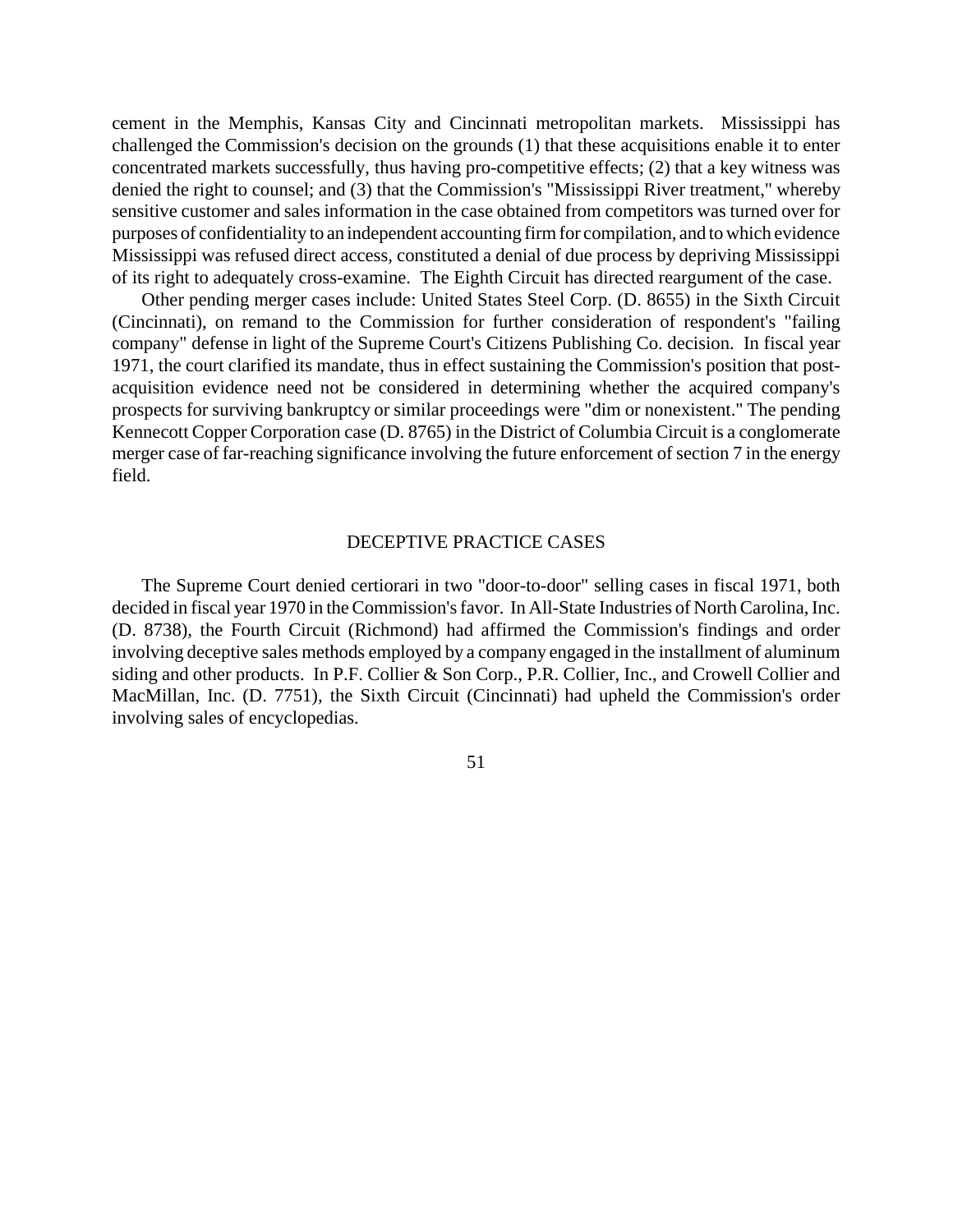Two significant deceptive practice cases were decided this year in courts of appeals, both upholding the Commission. In Leon A. Tashof (d/b/a New York Jewelry Co.) (D. 8714), an important "pilot" case involving misrepresentations as to prices and the extension of credit terms in the framework of "ghetto" merchandising, the District of Columbia Circuit affirmed the Commission's findings and order. One of the company's principal contentions, rejected by the court, was that the Commission had exceeded its authority in requiring it to conduct a "statistically significant survey" to establish that the prevailing market price of any item of merchandise is substantially higher than the company's price before advertising the sale of that item at a "discount." In Windsor Distributing Company (D. 8773), the Third Circuit (Philadelphia) affirmed and directed enforcement of the Commission's order. The order requires the company, inter alia to inform all prospective customers orally and in writing in all contracts that the contract may be cancelled for any reason by the customer by notifying the company in writing within three days from the date of execution (so-called "three-day cooling-off period"). The order also provides that no contract is complete and final unless and until the company has performed its obligations thereunder to the satisfaction of the customer and has obtained a signed statement from the customer indicating his satisfaction.

With regard to deceptive advertising of foods, drugs, devices, and cosmetics under section 12 of the Federal Trade Commission Act, the United States District Court for the Eastern District of California, after the Commission's application, entered a temporary injunction in Medi-Hair International (File 712 3329) requiring the company, inter alia, to disclose affirmatively that its hair replacement system involves a surgical procedure with attendant risks of pain, infection, skin disease and scarring. The injunction further requires Medi-Hair to disclose additional medical risks and affords customers a "three-day cooling-off period" within which to rescind a contract for treatment.

Pending deceptive practice cases in courts of appeals at the close of the fiscal year included: Arthur Murray Studio of Washington, Inc., Bethesda, Inc., and Silver Spring, Inc. (Docket 8776). This case,, pending in the Fifth Circuit (New Orleans), involves primarily the authority of the Commission to include in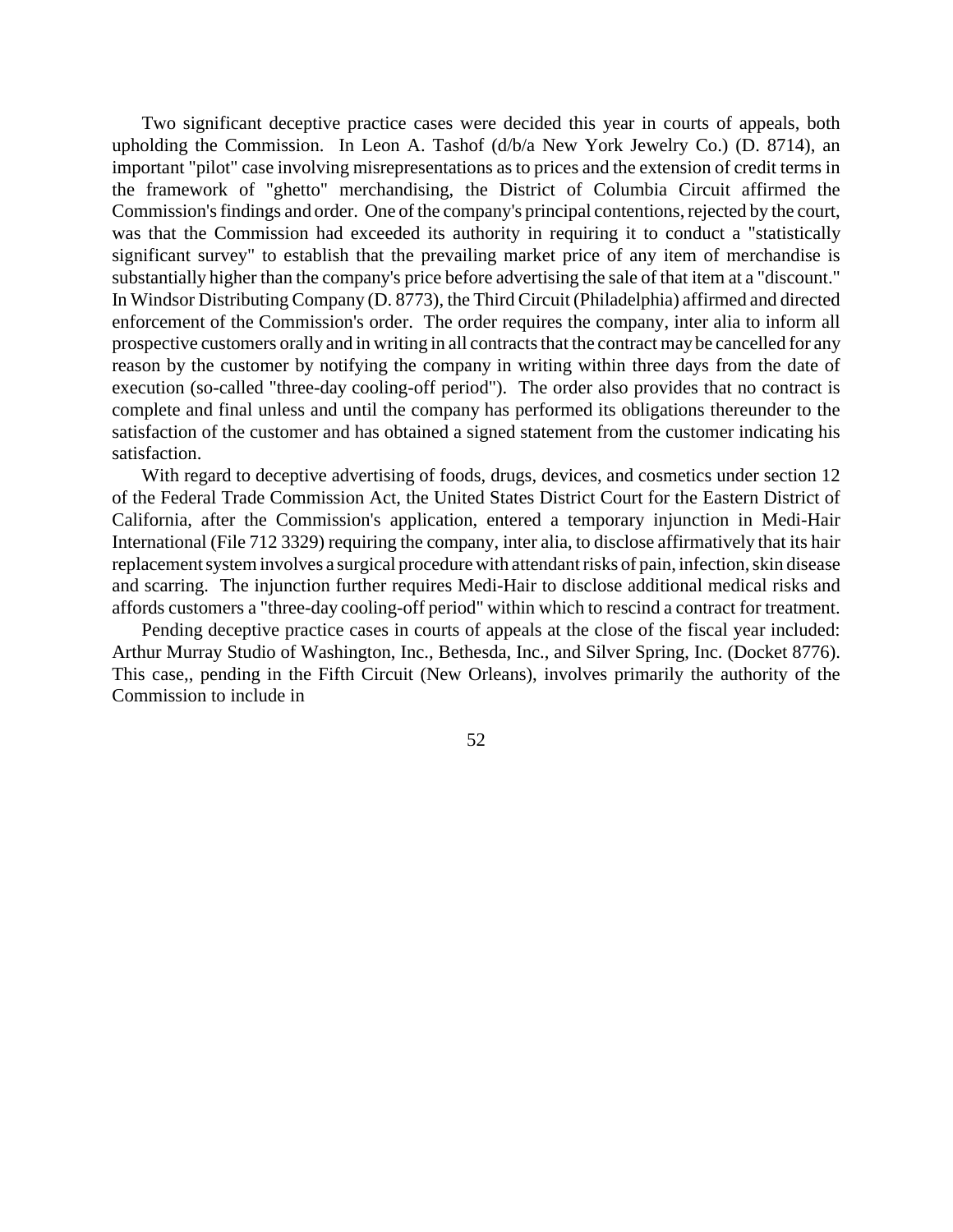its order a limitation preventing these dance studios from entering into agreements for dance instructions obligating any individual to pay a total amount which at any one time exceeds \$1,500. Other pending cases: Star Office SupplyCo. (D. 8749) in the Second Circuit (New York), involving misrepresentations in connection with the sale of office stationery; Universal Electronics Corp. (D. 8815) in the Eighth Circuit (St. Louis), involving misrepresentations on the part of a distributor of radio and TV tube testing machines and supplies in the sale of franchised dealerships; Marco Sales Company (D. 8770) in the Second Circuit (New York), involving the sale or distribution of merchandise by means of "pushcards" or other games of chance.

In addition to the above, a petition for review filed by S.O.U.P., Inc. (Students Opposing Unfair Practices) was pending in the District of Columbia Circuit at the close of fiscal 1971. S.O.U.P. is challenging aCommission order accepting a consent decree in an adjudicative proceeding involving Campbell Soup Company (C-1741), and also the Commission's refusal to grant S.O.U.P. full rights to intervene in the agency action. The court has denied a motion filed by S.O.U.P. for leave to proceed in forma pauperis.

# SUITS FOR ENFORCEMENT BROUGHT BY THE COMMISSION

During fiscal 1971, the Commission brought two actions pursuant to section 6 of the Flammable Fabrics Act for the seizure and confiscation of articles of clothing which the Commission had reason to believe were dangerously flammable. In Approximately 500 Dozen Flammable Chenille Berets, More or Less (M. Grossman & Son, Inc., et al.) (File 712 3172), the United States District Court of the District of New Jersey granted summary judgment to the claimant of the goods on the ground that the existing flammability standards under the statute were not applicable to berets. The Commission has appealed the decision and the district court has entered an order prohibiting the sale or distribution of the berets pending appeal. In Approximately 1499 Dozen Flammable Sheer Nylon Scarves, More or Less (Berkshire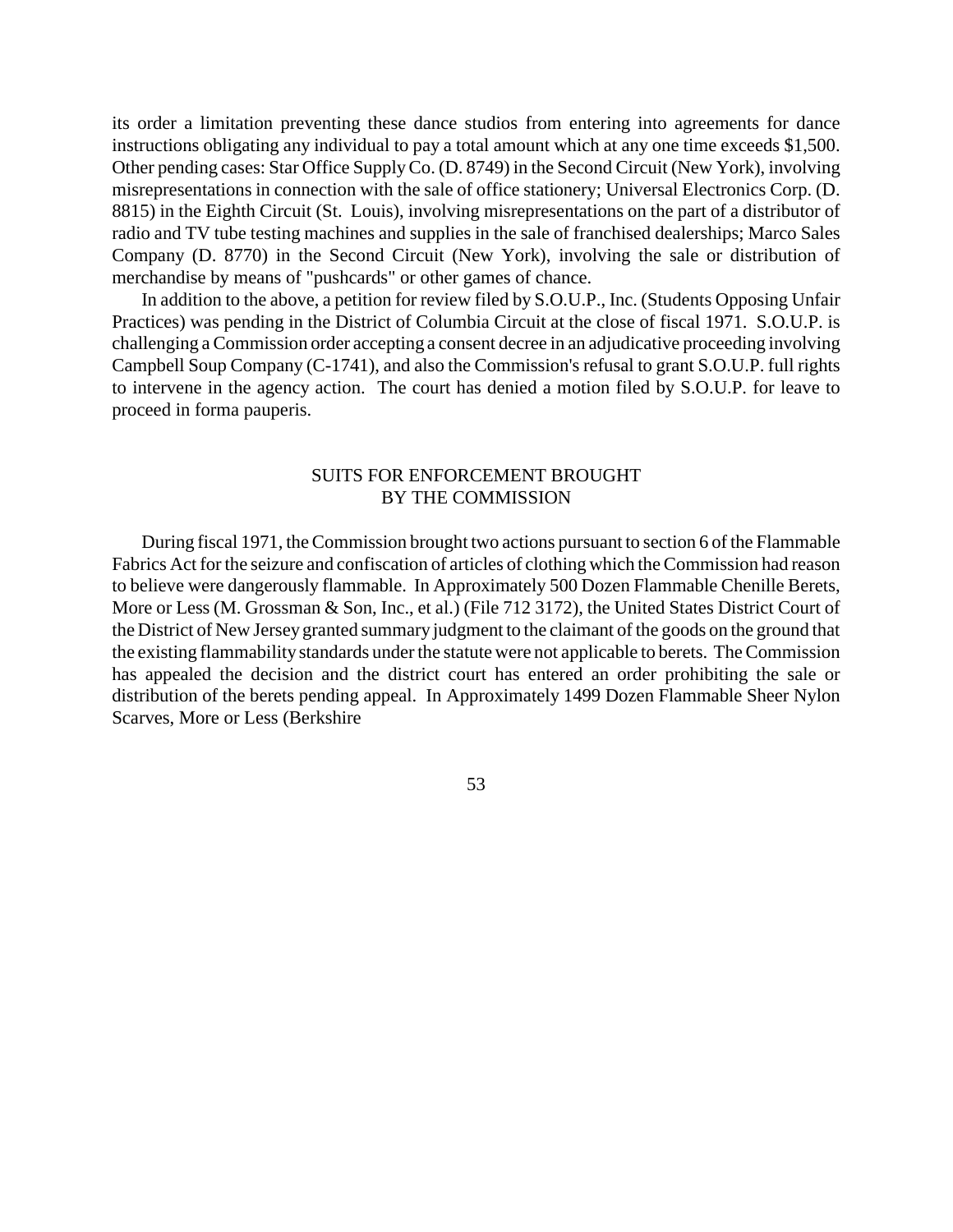Handkerchief Co., Inc.) (File 712 3263), complaint forseizure wasfiled in the United States District Court for the Southern District of New York, a warrant for the arrest of the goods was issued, and the goods were seized by the United States Marshal. The claimant of the goods thereafter filed its answer, and further proceedings were pending at the close of the fiscal year.

In fiscal 1971, the Commission requested the Department of Justice to initiate judicial proceedings to enforce five subpoenas, and there was other court activity involving cases that were pending at the start of the year.

Final orders enforcing Commission subpoenas were issued by the United States District Court for the Northern District of Illinois in Sirles & Son Realty Co., Inc. (File 712 3023), and A & R Agency, Inc. (D. 8716), and by the United States District Court for the Eastern District of Missouri in Tube-O-Matic Electronics Corp. et al. (Merton J. Ginsberg) (File 702 3163).

In The Great Atlantic and Pacific Tea Co., Inc. (Melvin W. Alldredge) (File 691 0079), the United States District Court for the District of Columbia ordered enforcement of part of the specification of the subpoena with which respondent had refused to comply, but did so without prejudice to enforcement of the entire specification following the reception and examination of the return as ordered.

In Foremost-McKesson, Inc. and William W. Morrison (D. 7475, File 691 0009), the United States District Court for the Northern District of California directed enforcement of the Commission's subpoena. A separate declaratory judgment and injunction action brought by respondents is expected to be dismissed shortly.

In Southern Cross Discount Co., Inc. (Emmanuel Gladstone) (File 682 3401), an appeal was taken to the Fifth Circuit (New Orleans) from the order of the United States District Court for the Northern District of Georgia holding respondent in criminal contempt for failure to obey the court's order enforcing a Commission subpoena. The district court issued an order staying all proceedings pending appeal. Briefs have been filed and the case is awaiting argument.

In Harry Stroiman, d/b/a Empire Builders Company (File 662 3513), defendant appealed to the Eighth Circuit (St. Louis) from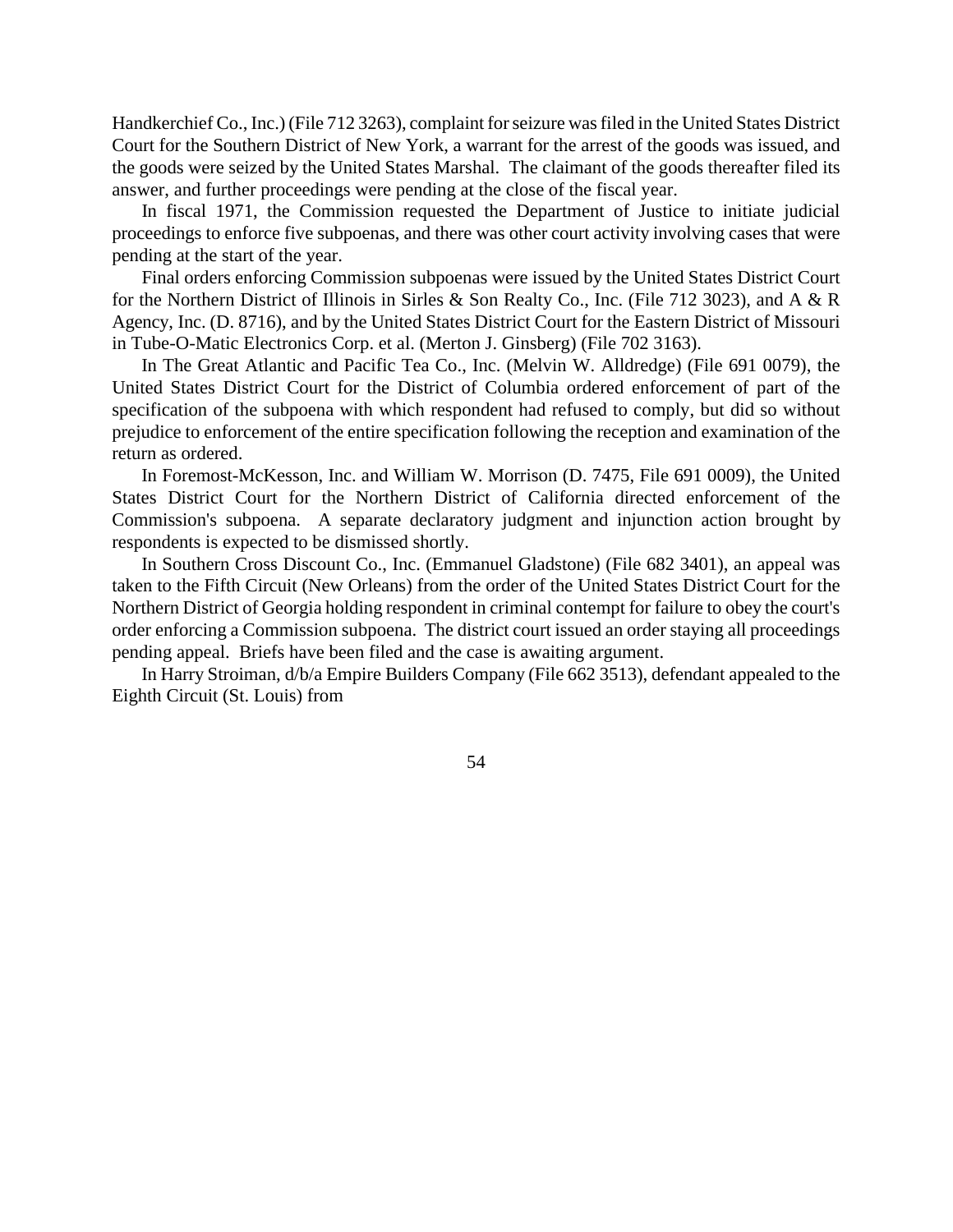an order of the United States District Court for the Southern District of Iowa adjudging defendant in civil contempt for failure to comply with the court's order enforcing a Commission subpoena. The court of appeals dismissed the appeal as moot in view of defendant's full compliance with the subpoena.

Awaiting decision at the close of fiscal 1971 was the subpoena enforcement proceeding Gibson Products Company (H. R. Gibson, Sr., H. R. Gibson, Jr., G. P. Gibson) (File 691 0058), in the United States District Court for the Northern District of Texas.

In addition to subpoena matters, there were two court actionsin fiscal 1971 to obtain compliance with Commission section 6(b) orders calling for the filing of special reports: Litton Industries Inc. (File 691 0629), in the United States District Court for the Central District of California, and Triple A SpecialtyCo. (File 99-103) in the United States District Court for the Northern District of Illinois. in Litton, three days of hearings have been held with a fourth hearing scheduled after the close of the fiscal year. Respondent, after suit was filed, complied with the Commission's order in Triple A Specialty, and the question of the assessment of penalties was pending at the close of the fiscal year.

Two cases to enforce section 6(b) orders that were pending at the beginning of the year, Chicago Casket Co. (File 3944-280) in the United States District Court for the Northern District of Illinois, and Victor Gloves, Inc.(File 23-44-515) in the United States District Court for the Southern District of New York, were concluded after respondents complied with the Commission's order.

# COLLATERAL SUITS AGAINST THE COMMISSION FOR INJUNCTIVE AND OTHER RELIEF

For the past several years, the Commission has been faced with increasing numbers of collateral suits in federal courts for injunctive, declaratory judgment and for other relief. In fiscal 1971, the Commission was involved in defending approximately thirty such actions.

In Sterling Drug, Inc. (D. 8600), plaintiff requested the United States District Court of the District of Columbia to require the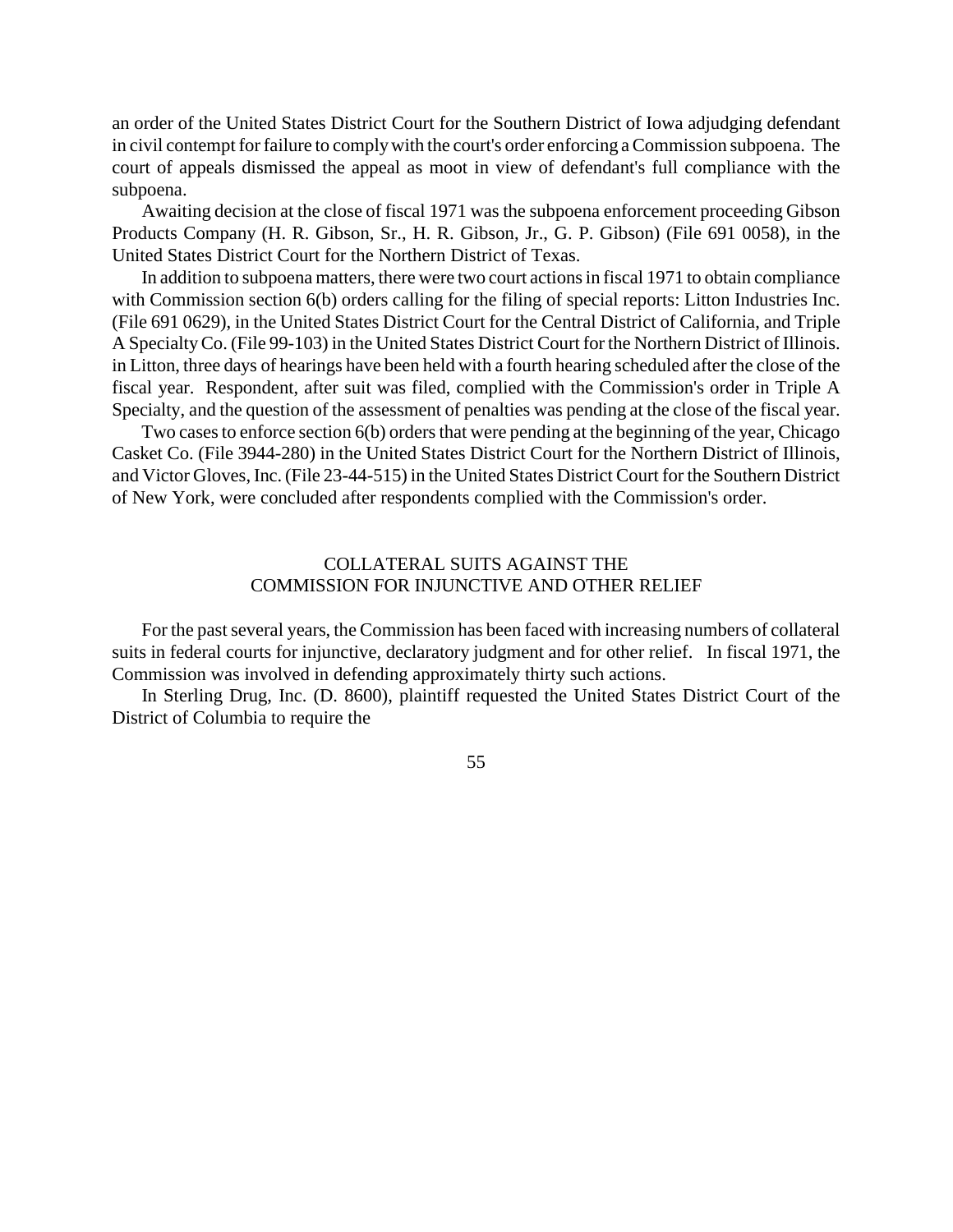Commission to grant access to various documents in the Commission's files alleged to be relevant and material to plaintiff in its defense of a Commission section 7 proceeding against it or, in the alternative, to enjoin the Commission from continuing the administrative proceeding until the documents were made available. The action was based upon the Administrative Procedure Act and the Freedom of Information Act. The district court granted summary judgment in favor of the Commission holding  $(1)$  that it lacked jurisdiction to interfere with the Commission's administrative proceeding, and (2) that the documents requested by plaintiff were exempted under the Freedom of Information Act.

The case has been fully briefed and argued on appeal to the District of Columbia Circuit, whose decision was awaited at the close of the year.

A complaint for declaratory judgment and injunctive relief filed in Missouri Portland Cement Co. (D. 8783) seeks an order from the United States District Court for the District of Columbia enjoining the Commission from conducting its pending administrative proceeding under section 7 and from withholding certain agency records. A subsequent effort by plaintiff to depose several present and former Commission employees was barred by a protective order entered by the court.

In Maremont Corp. (D. 8763), the Seventh Circuit (Chicago) affirmed the dismissal by the United States District Court for the Northern District of Illinois of Maremont's complaint for declaratory judgment and injunctive relief on the ground of failure to exhaust administrative remedies. Maremont had alleged that the conduct of the Commission's administrative proceeding under section 7 was depriving the company of various statutory and constitutional rights.

In Bristol-Myers Co. (Trade Reg. Rule 215-14), the company sought to enjoin the Commission fromcontinuing a pending analgesic rulemaking proceeding on jurisdictional grounds, and to compel the Commission to produce certain documents from its files under the Freedom of Information Act. The Supreme Court denied Bristol-Myers' petition for writ of certiorari from the District of Columbia Circuit which upheld the dismissal by the United States District Court for the District of Columbia of the jurisdictional question as premature. The appellate court over-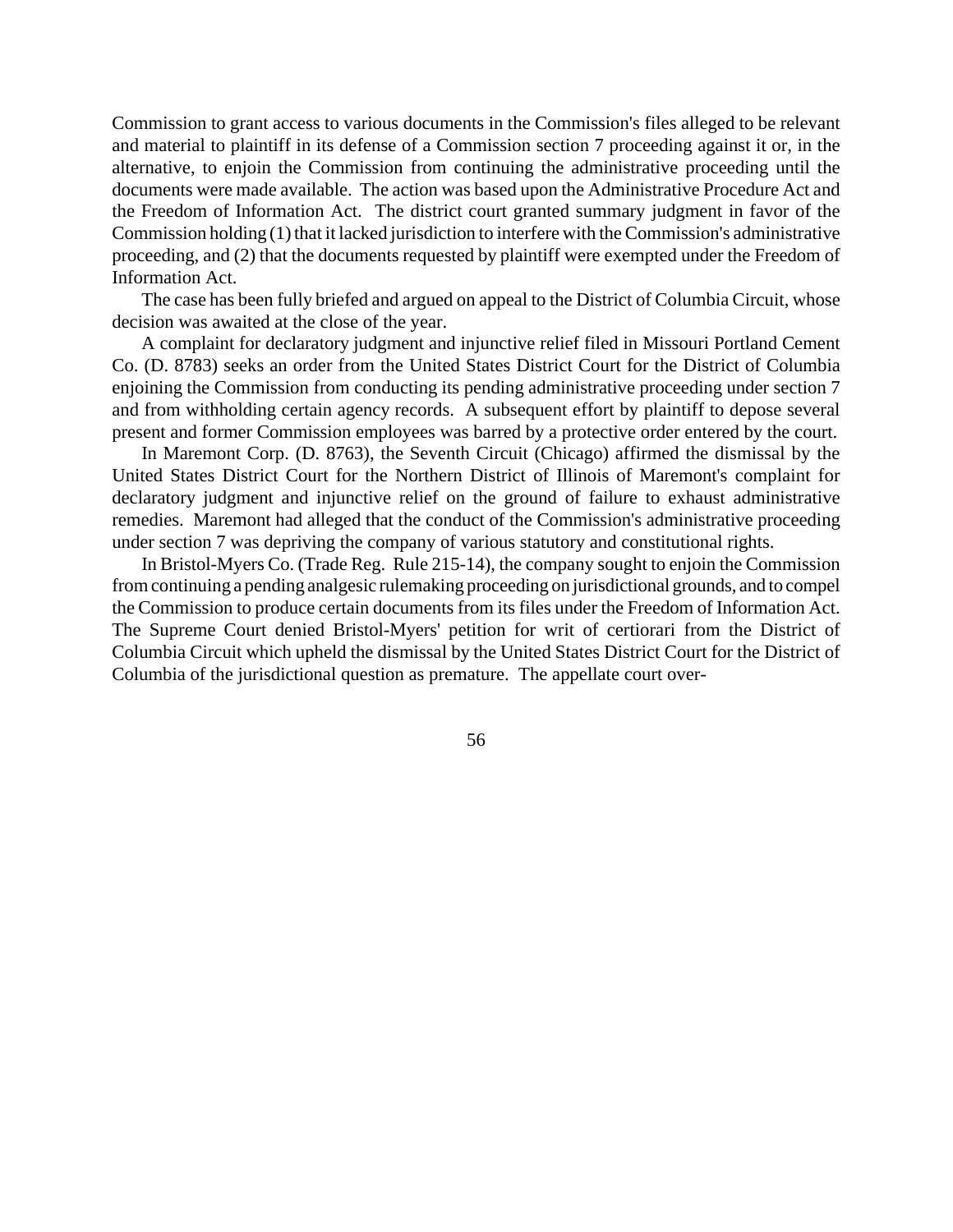turned the district court's holding that the documents need not be produced, and remanded the case for further consideration. Some of the documents in question have now been produced and litigation is pending in the district court as to the remainder.

In Lever Brothers Co. (Trade Reg. Rule 215-32), in which Colgate-Palmolive Company, The Proctor and Gamble Company, and the Soap and Detergent Association intervened, the United States District Court for the District of Maine granted the Commission's motion to dismiss a complaint seeking to enjoin the Commission from continuing a pending rulemaking proceeding concerning the labeling and advertising of synthetic detergents. Lack of jurisdiction in the Commission to conduct such a proceeding was alleged. Following denial by the United States Court of Appeals for the First Circuit (Boston) of an injunction pending appeal, plaintiffs' appeal to that court was dismissed pursuant to stipulation of the parties.

In National Petroleum Refiners Association (Trade Reg. Rule 215-21), the association and numerous petroleum refiners and marketers challenged the validity of the Federal Trade Commission's Trade Regulation Rule relative to requiring the Posting of Octane Ratings of Gasoline on Dispensing Pumps, including the Commission's jurisdiction to issue such a rule. The action was instituted in the United States District Court for the Southern District of Texas, but, on motion of the Commission, the action was transferred to the United States District Court for the District of Columbia, where it was pending at the close of fiscal year 1971.

In American Brands, Inc. (D. 8799), the United States District Court for the District of Columbia granted the Commission's motion to dismiss an action charging that the Commission has prejudged its administrative complaint and engaged in unlawful ex parte communications, and requesting the court to enjoin the Commission from continuing to prosecute its administrative proceeding. The case has been appealed to the District of Columbia Circuit.

In Koppers Co. (D. 8755), the United States District Court for the Eastern District of Virginia dismissed plaintiff's complaint seeking to enjoin a Commission section 5 proceeding, and alleging that certain interlocutory rulings in that proceeding had deprived it of needed discovery.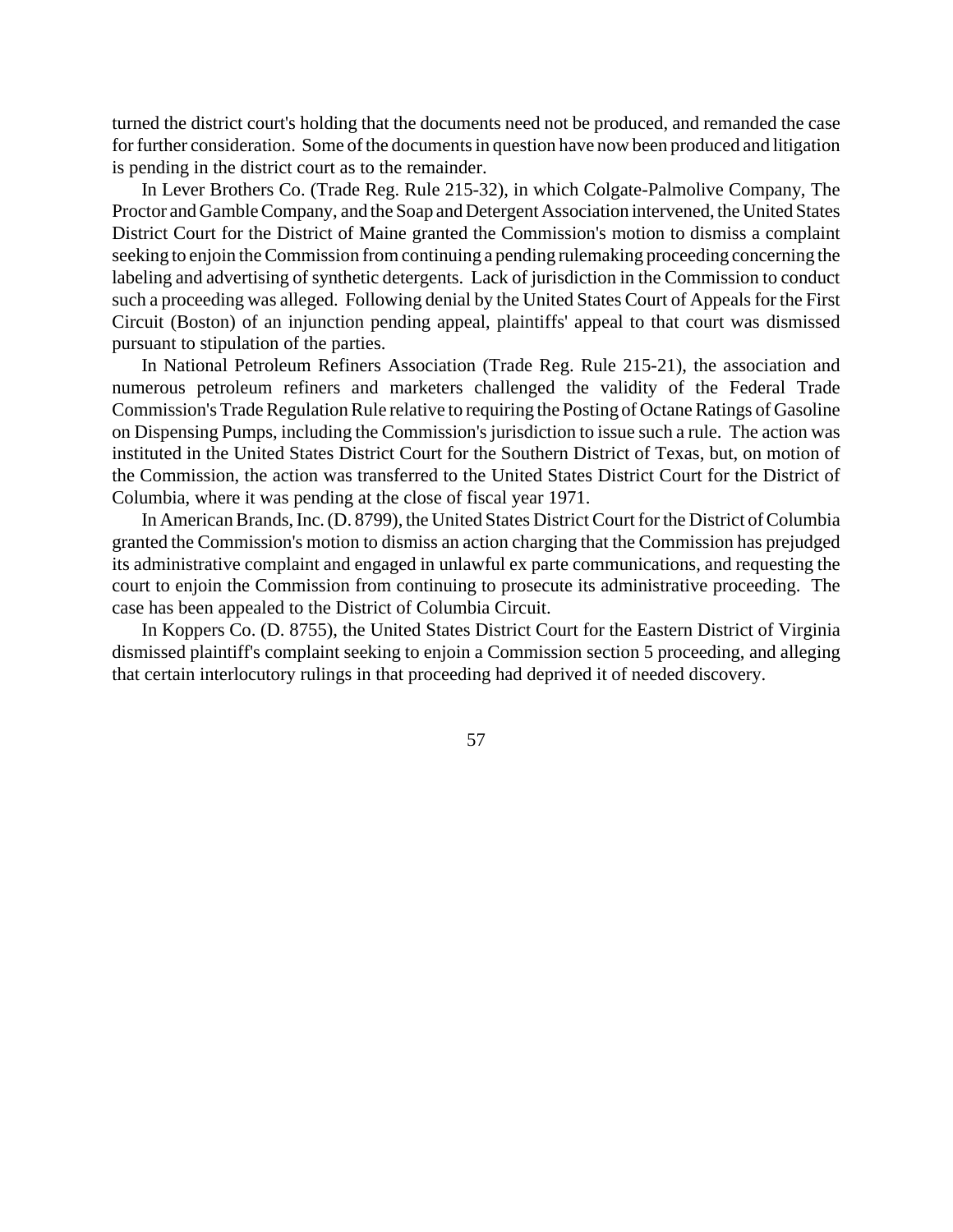In Jewel Companies, Inc., et al. (Docket 8786-8790), plaintiffs had requested the United States District Court for the Northern District of Illinois to enjoin the Commission from prosecuting administrative complaints against them charging violations of section 2(c) of the Clayton Act. Plaintiffs had alleged (1) that the Commission's complaints did not state a cause of action; (2) that one of the Commissioners misconstrued his discretionary power in issuing the complaints by failing to consider the "public interest factors;" (3) that the Commission'sfailure to make a "public interest" finding invalidated the complaints; and (4) that exclusive jurisdiction to proceed in these matters was vested in the Secretary of Agriculture. Following the district court's denial of the Commission's motion to dismiss, the Seventh Circuit (Chicago) reversed the district court's holding as to contentions 1, 3 and 4, but held that the lower court had jurisdiction to pass upon contention number 2, and the case was remanded to the lower court for that purpose. Following authorization from the district court, the Commission subsequently reconsidered its decision to issue the complaints and found their issuance to be in the public interest. Plaintiffs' motion for summary judgment and the Commission's motion to dismissfor mootness were pending decision in the district court at the close of the year.

In Union Carbide Corp. (D. 8811) plaintiff, alleging violations by the Commission of its Rules of Practice, requested the United States District Court for the District of Columbia to enjoin the holding of hearings on the administrative complaint until the Commission takes certain designated action in that proceeding.

In L. G. Balfour Co. (D. 8435) in the United States District Court for the Eastern District of Virginia, Balfour alleges that the Commission's final order in its administrative proceeding was based in part on evidentiary matters going beyond the time period stipulated to by the parties in settling an earlier suit by Balfour in that court. This action was being conducted contemporaneously with Balfour's appeal from the merits of the Commission's section 5 decision which was pending in the Seventh Circuit (Chicago). Since the Seventh Circuit decided that case in fiscal 1971 in favor of the Commission, the district court matter is expected to be disposed of shortly.

The complaint in United Steelworkers of America, AFL-CIO (D. 8765), filed in the United States District Court for the District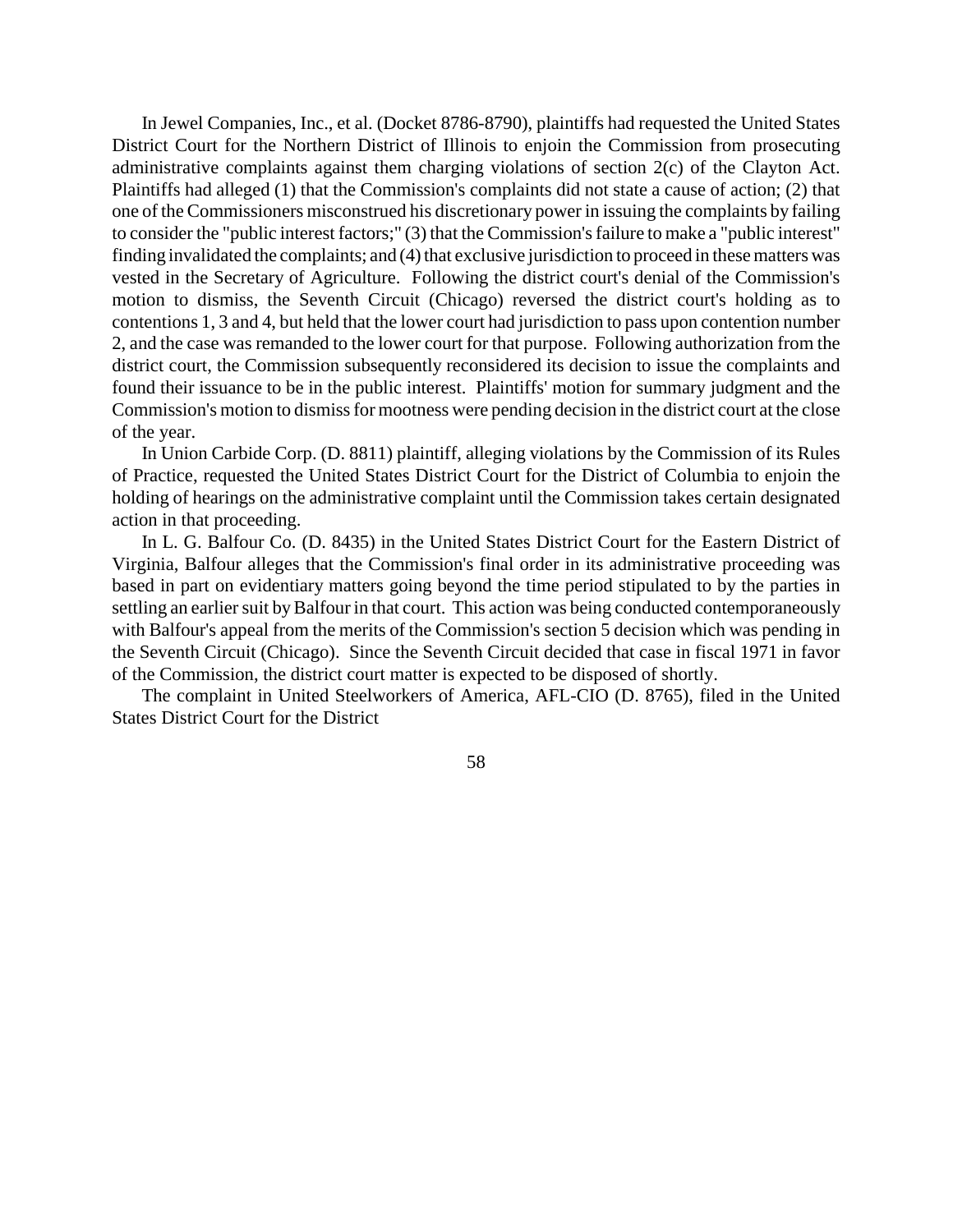of Columbia, a companion suit to one filed in the District of Columbia Circuit, seeks injunctive relief against the Commission for denying the Union's motion to intervene as a party. The district court stayed further proceedings pending the outcome of the action in the court of appeals. In the court of appeals case, plaintiff appealed from the Commission's denial of its application to intervene as a party. Following the Commission's entry of divestiture order in D. 8765 against Kennecott Copper Corporation, the Union moved for leave to withdraw its petition for review which the court of appeals granted. The district court case is scheduled for a calendar call in September 1971.

The complaint in Genuine Parts Co. (File 671 0673), in the United States District Court for the Northern District of Georgia, sought an injunction against the enforcement of a Commission section 6(b) order requiring the filing of a special report. Plaintiff also sought a declaratory judgment to the effect that the order was harassing, oppressive and unreasonable and, therefore, in violation of plaintiff's constitutional rights.

The Commission filed a counterclaim seeking enforcement of its order and moved forsummary judgment. The court directed enforcement of substantially all of the Commission's order. A decision is being awaited on the pending appeal in the Fifth Circuit (New Orleans).

In Carpetland, Inc. (File 712 3228), the United States District Court for the Southern District of Ohio was requested to declare that Carpetland, Inc., was not required to comply with a Commission subpoena. Following the expiration of an ex parte temporary restraining order by the court, plaintiff agreed to furnish the documents in question and the court action was voluntarily dismissed.

In William H. Rodgers, Jr., a case now pending in the United States District Court for the Western District of Washington, plaintiff requests that the court direct the Commission to investigate certain activities alleged by plaintiff to constitute unfair trade practices, and that the court declare the alleged practices to be violative of the Federal Trade Commission Act and the Sherman Act. The Commission has moved to dismiss.

In Orlan A. Saucke, the United States District Court for the Northern District of Georgia has been petitioned to require the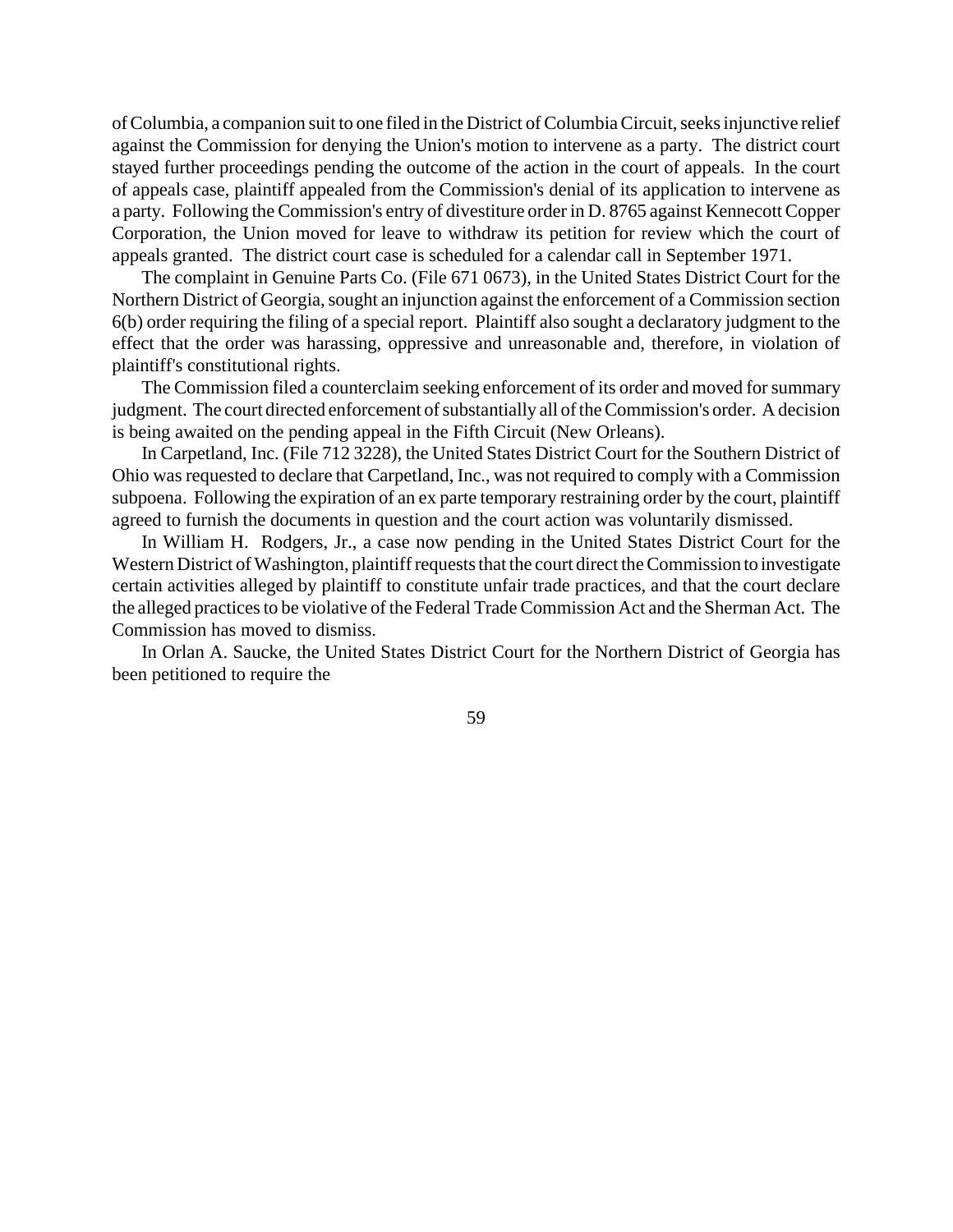Commission to seize all records and documents from various credit bureaus and their related businesses, purportedly under the Fair Credit Reporting Act.

In Sydney N. Floersheim (D. 8721), the complaint in the United States District Court for the District of Columbia seeks a declaratory judgment to the effect that certain "debt collection" forms submitted to the Commission for approval, but thereafter rejected, are in fact lawful and in compliance with the Commission's order to cease and desist. Floersheim also seeks a stay of civil penalty proceedings during pendency of the litigation. The case is awaiting decision following a hearing on the Commission's motion to dismiss and cross-motions for summary judgment.

In The Franklin Mint, Inc. (File 705 8129), the United States Court for the Eastern District of Pennsylvania wasrequested to declare that plaintiff's method of mixing and distributing game pieces in connection with a marketing program did not violate the Commission's Trade Regulation Rule relating to Games of Chance in the Food Retailing and Gasoline Industries, and to enjoin the Commission from proceeding against plaintiff in this regard. Following pleadings and hearing on the matter, the court action was dismissed pursuant to stipulation of the parties.

In The Credit Bureau of Greater Charleston, Inc. (File 99-116), the United States District Court for the District of South Carolina has been requested to issue a declaratory order permitting petitioner to provide certain consumer credit reports under circumstances not otherwise allowable under section 604 of the Fair Credit Reporting Act.

Three other actions instituted against the Commission (and the Board of Governors of the Federal Reserve System) challenged the validity of portions of Regulation Z promulgated under the Truth in Lending Act (N.C. Freed Co. and International Roofing Corp. (File 99-90) in the United States District Court for the Western District of New York; and Gardner and North Roofing and Siding Corp. and Surfa Shield Corp. (File 99-89) in the United States District Court for the District of Columbia), or challenged the validity of an interpretation of a portion of Regulation Z (Continental Oil Co. [99-96] in the United States District Court for the District of Delaware).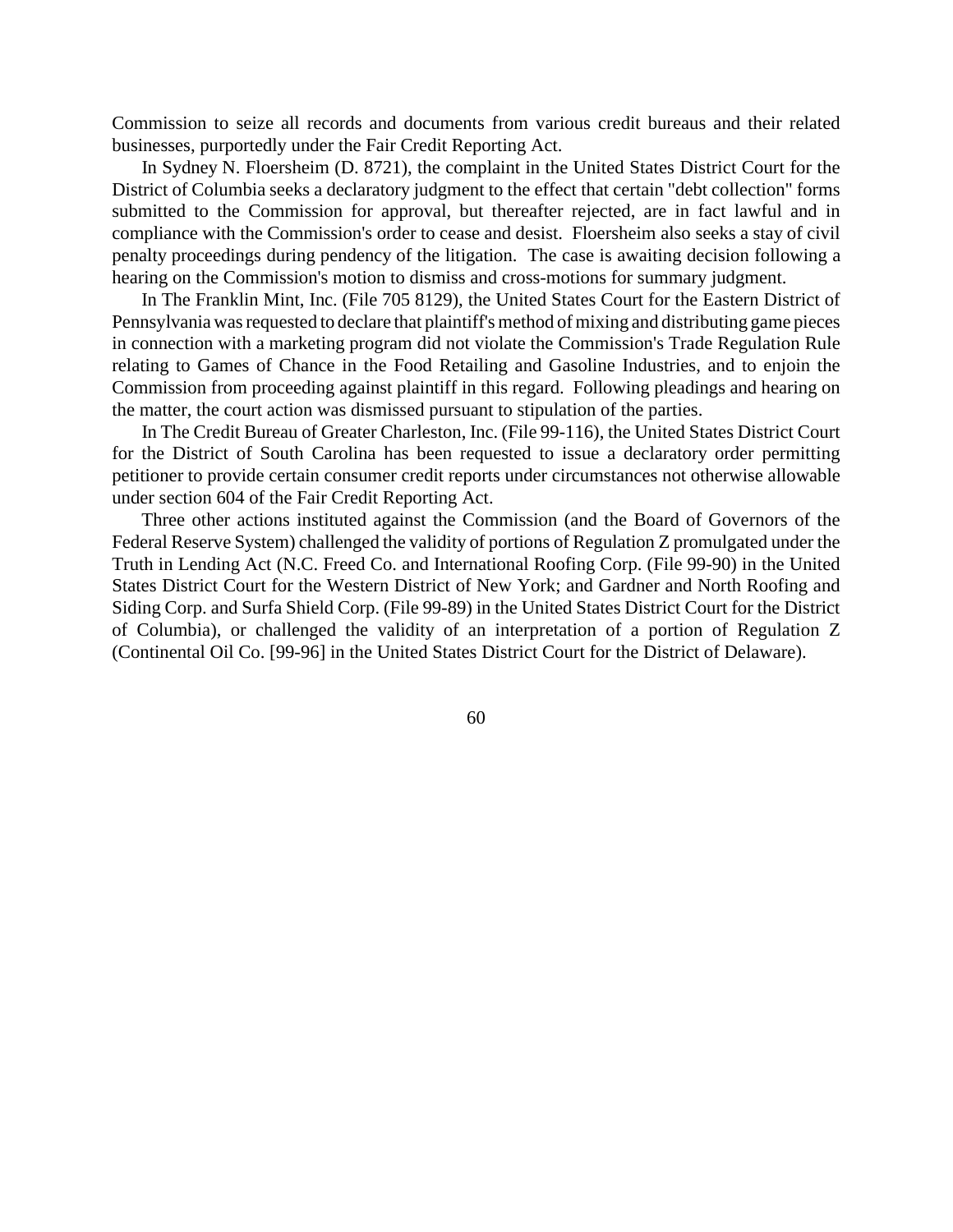The courts were requested to declare the regulations or interpretations invalid and to enjoin enforcement thereof. In Continental Oil, the court granted the Commission's and Board of Governor's motion for summary judgment, and no appeal was taken. The district court in Gardner and North Roofing also granted summary judgment in favor of the Commission and the Board of Governors. That case has been appealed to the Court of Appeals for the District of Columbia. Briefs have been filed and the matter is awaiting hearing. The Freed case is still pending in the District Court.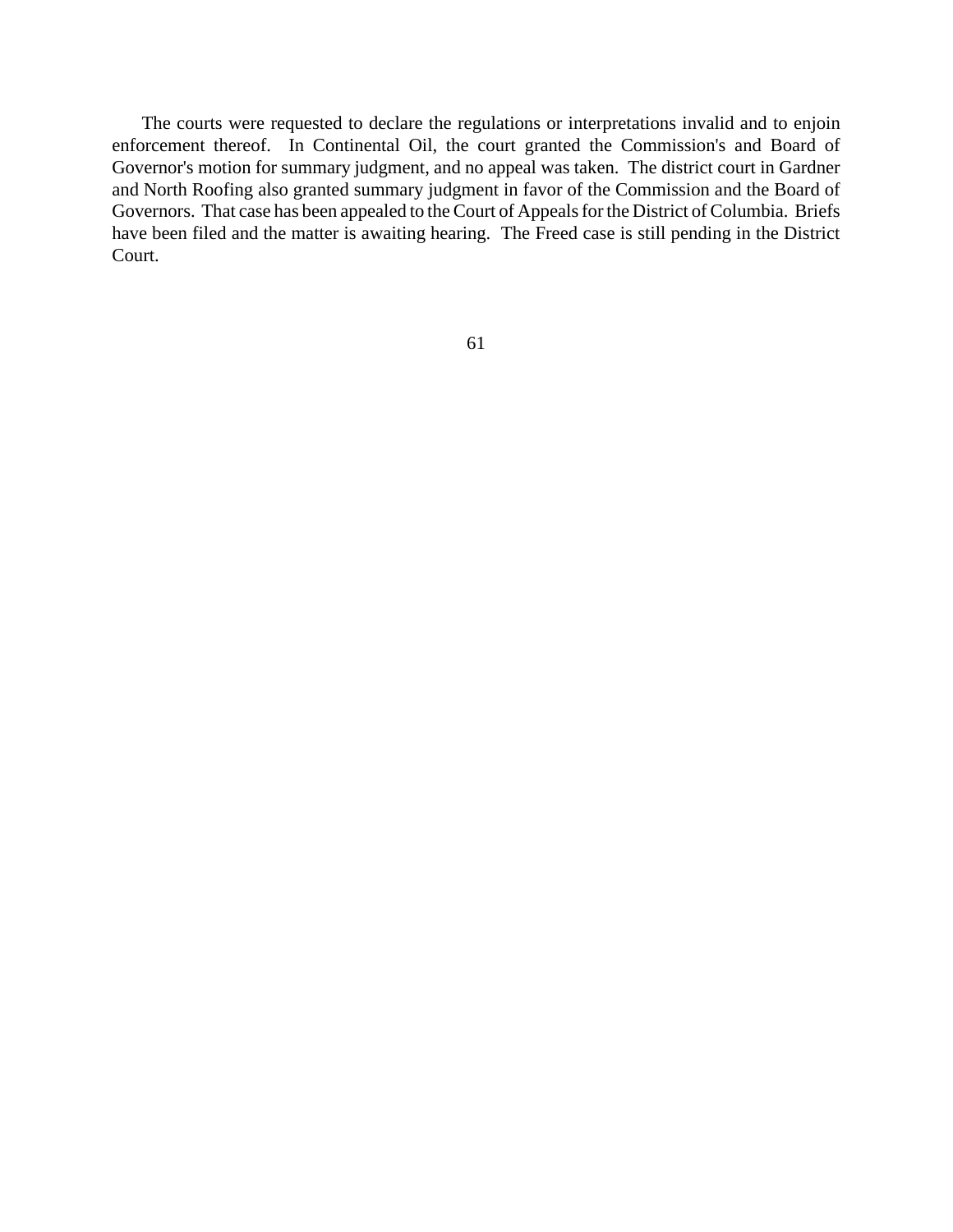# POLICY PLANNING AND EVALUATION

The Office of Policy Planning and Evaluation is a newly formed unit of the Commission created as a result of the Commission's July 1970 internal reorganization. The Office's primary mission is to suggest both long- and short-range alternative courses of action to the Commission, and to evaluate new program and investigational proposals against such alternatives.

In meeting this charge, the Office works closely with the operating Bureaus, the Office of the Executive Director, as well as the Chairman and the individual Commissioners.

During the first year of its operations, the Office took significant steps along several fronts to establish ongoing policy planning mechanisms for the Commission including a continuing computerized data bank on FTC regulatory activity showing professional manpower resources costs on individual matters. When completed, the data will be grouped for each matter according to such important planning elements as:

- Industry and product category involved.
- Type of business practice and transaction addressed.
- Size and relative market significance of the entities involved.
- Economic significance and geographic dimensions of affected markets.
- Relevant statutory provisions.
- Special consumer effects, if any, according to demographic factors, and
- Status within the agency.

In the very near future, this "policy planning inventory" will very likely become the nucleus of a total management information system for the Commission.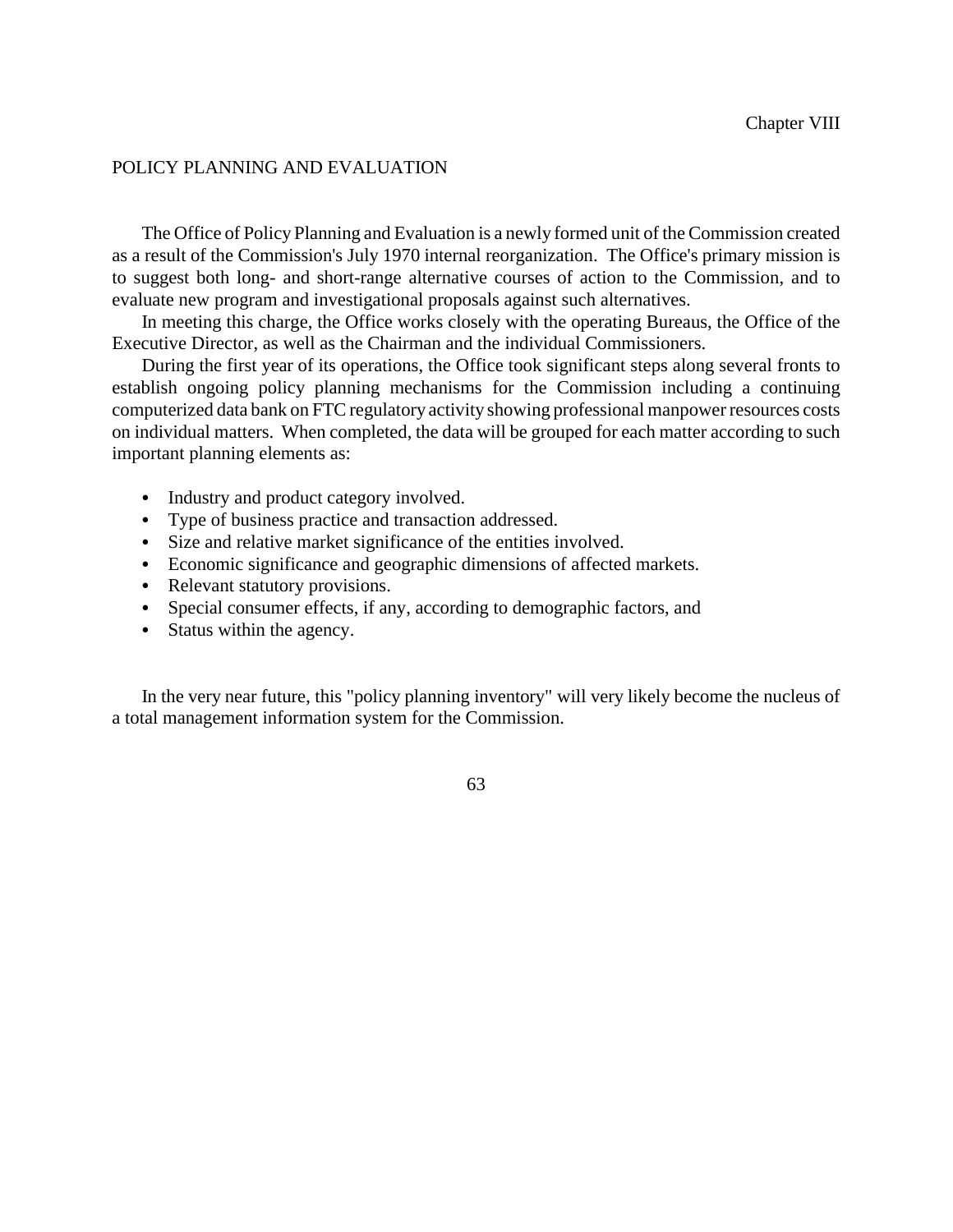Substantial progress was also made in developing a program to compare the Commission's resource commitment patterns with objective extrinsic estimates of the economic and consumer importance of the product or service area involved. This program will enable the Commission to make preliminary judgments and determinations of the amount of resources it wishes to spend in product or industry categories under its jurisdiction. When fully developed, the program will consist of a formal set of systematic resource allocation criteria which will be applied to the various industry and product areas falling within the responsibility of the Commission.

In the antitrust area, such criteria will include elements such as:

- Degree of concentration and concentration trends;
- Rate of merger activity;
- Profitability in relation to applicable normative standards; and
- The absolute size and extent of diversification of firms within given industry and product lines.

In the consumer protection area, the criteria will include;

- The relative importance of products in terms of the proportion of consumer retail spending involved;
- The numbers of consumers affected;
- Advertising intensity relative to total sales of the product;
- The prevalence of consumer complaints; and
- The existence of health and safety factors.

Last year, the Office also worked on priority guidelines to assist the staff in opening and closing investigations as well as recommending complaints. The first such guidelines were for the Regional Offices and were developed in part on recommendations submitted by the operating Bureaus and the Regional Offices.

Because the Office of Policy Planning and Evaluation uses social science and other behavioral prospectives in making resource, judgments in the consumer protection area, the staff met at length during the year with a number of leading academic consumer behavior experts. These meetings explored the extent to which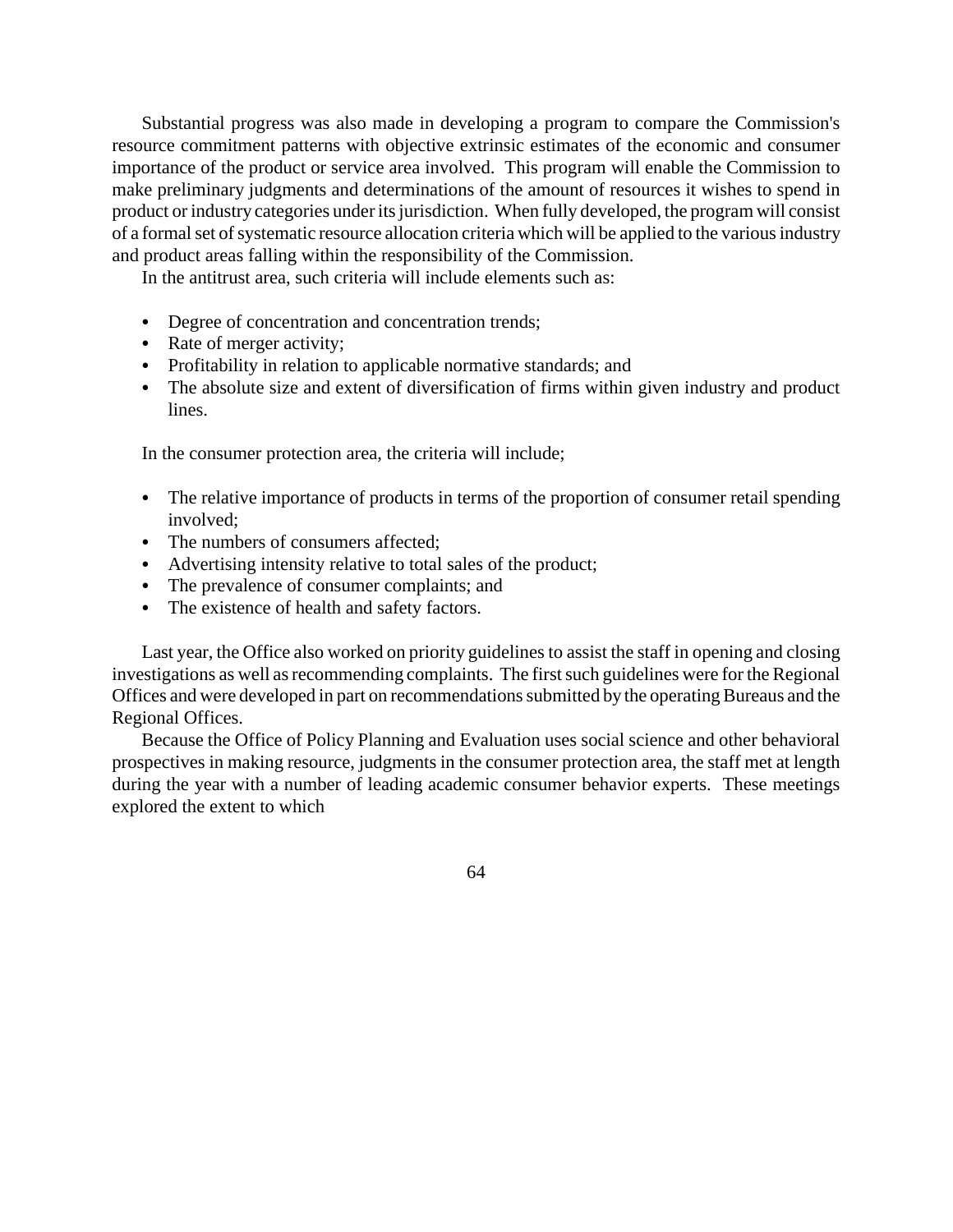existing techniques and empirical findings in the consumer behavior field can assist the Commission to better understand and measure those market factors which concern and have impact on the consumer.

Two projects aimed at developing more systematic enforcement approaches in the antitrust field were also completed. A computer run was developed that identifies, on a systematic product-byproduct basis, the potential for reciprocal dealing among the largest multi-product firms in the U.S. economy. The results of this effort are now being analyzed in order to learn what value they will have in overall planning efforts.

In addition, a cooperative program with the Bureaus of Economics and Competition was directed toward better ways to analyze data received as a result of the Commission's Pre-merger Notification Program - a program which requires compulsory reporting of relevant economic information for acquisitions involving large firms.

The Office staff also spent a great deal of effort during the past year on a number of important and very specific evaluation projects. For example, the Office, in cooperation with the Bureaus of Economics and Competition, planned and structured the Commission's investigation of possible unlawful activity in the reporting and estimating of natural gasreserves, and the study of competitive conditions in the energy sector of our economy. These were adopted by the Commission and are currently under way.

In addition, numerous other specific evaluation projects were referred by the Commission to the Office for analysis and recommendations in the antitrust area, the consumer protection area, and with regard to Commission policies and procedures.